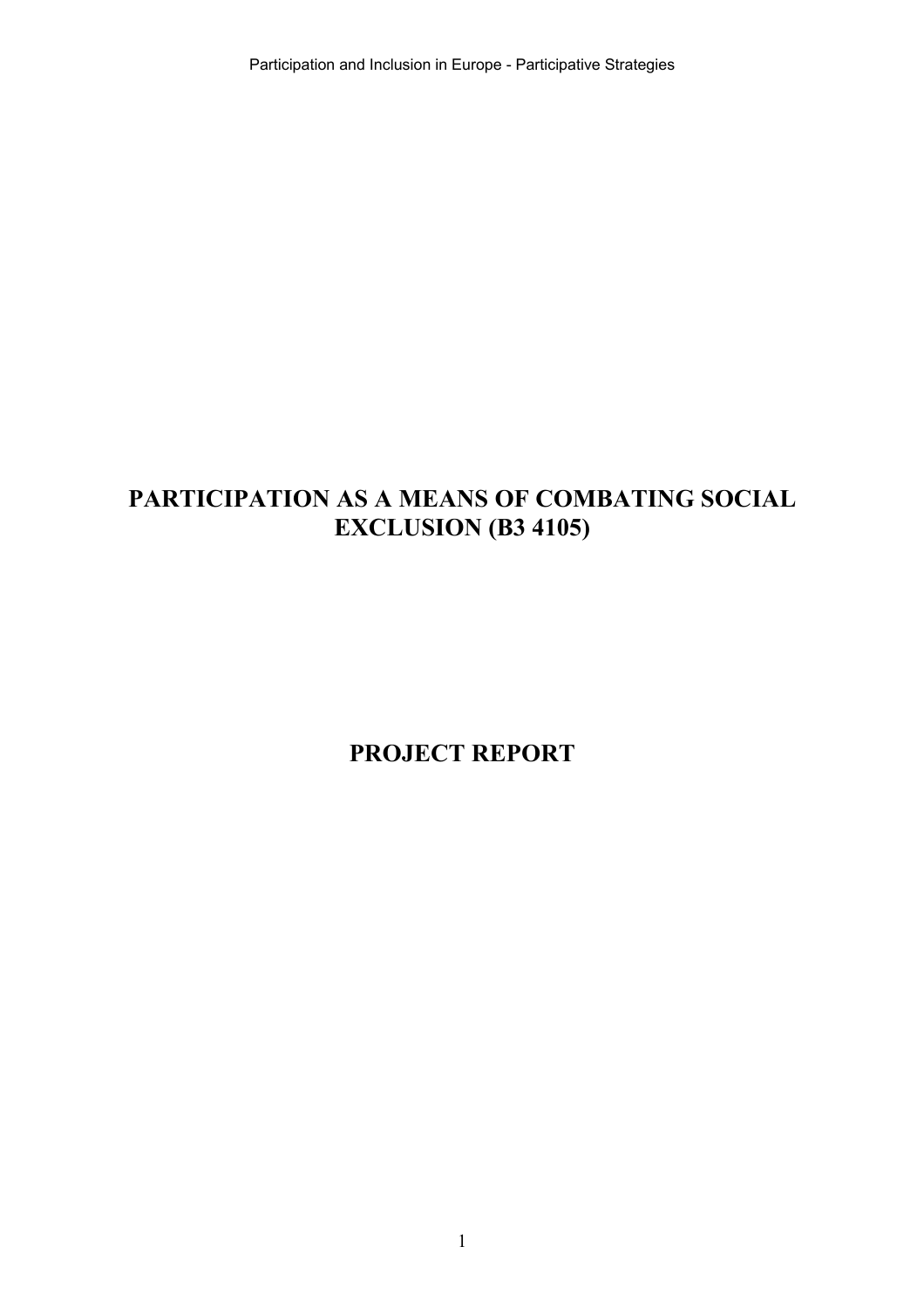Participation and Inclusion in Europe - Participative Strategies

### **IMPRINT**

Publisher Bundesarbeitsgemeinschaft Evangelische Jugendsozialarbeit e.V. (BAG EJSA) Wagenburgstr. 26-28 D - 70184 Stuttgart Tel. +49-711-164 89 0 Fax: +49-711-164 89 21 Mail@bagejsa.de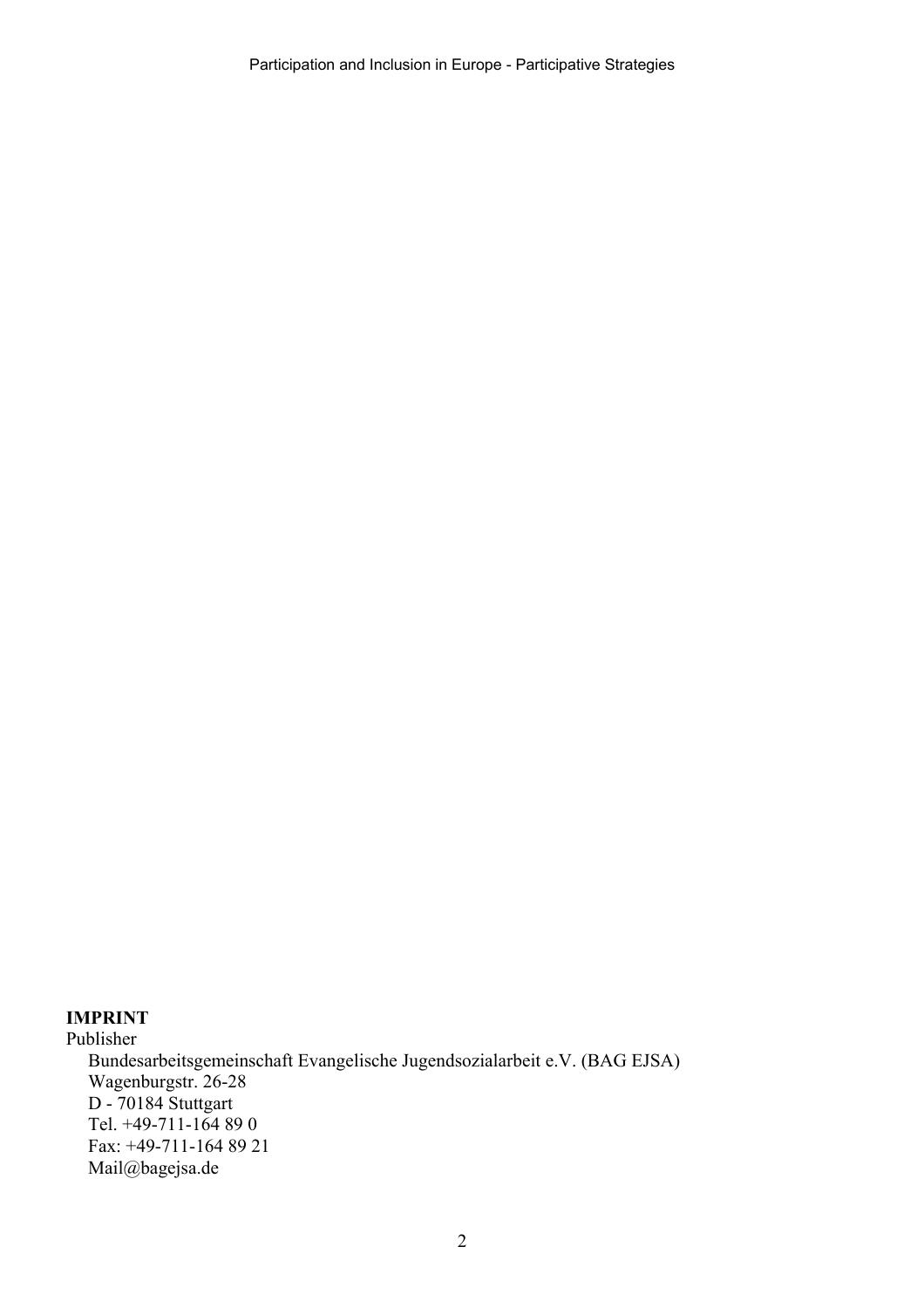Editor: Sandra Kröger Setting and Layout: Sandra Kröger Printing: Copy Center Sander, Tübingen Stuttgart 2002

Co-financed with funds of the European Union and the German Ministry for Family, Senior Citizens, Women and Youth.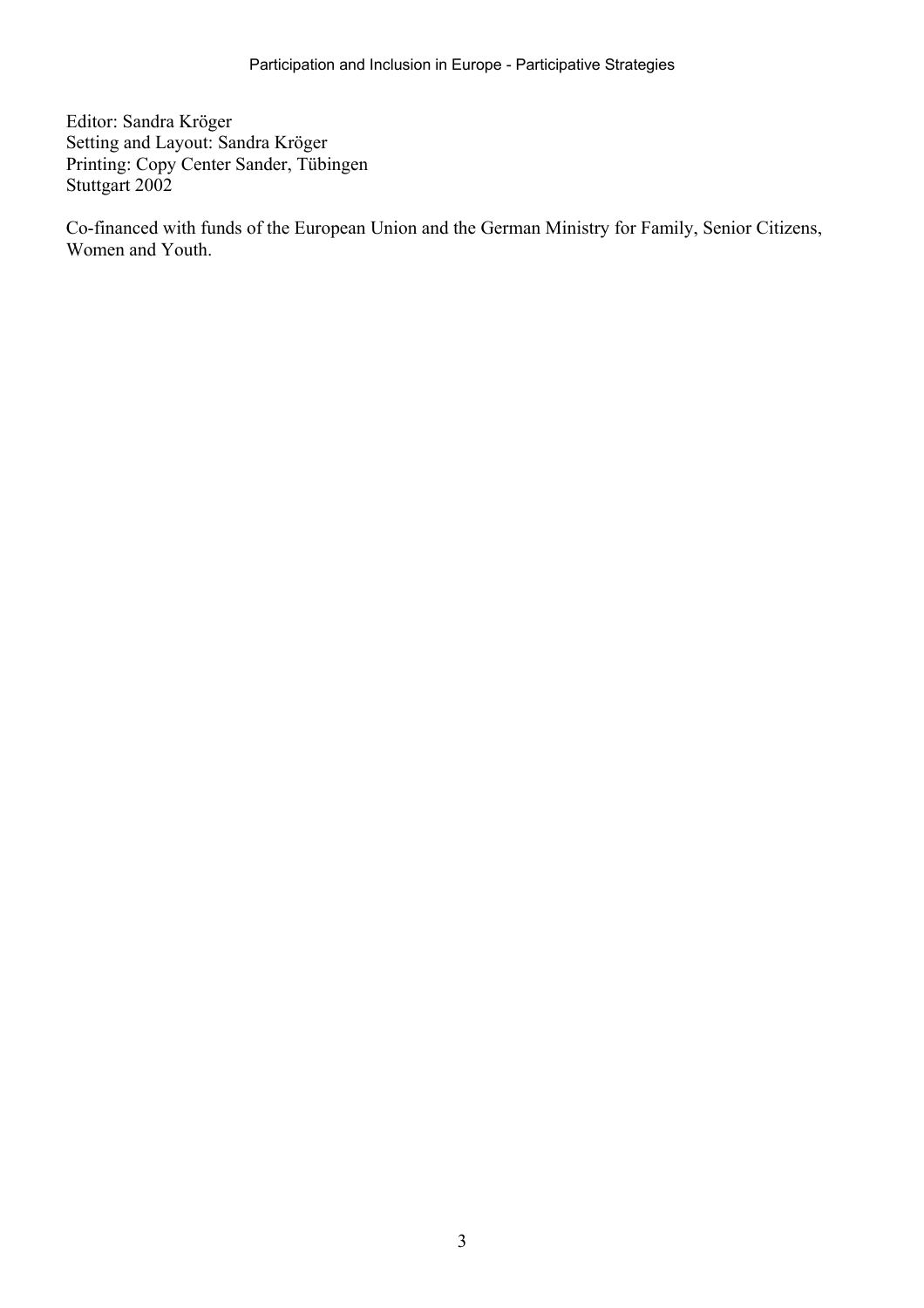| <b>CONTENTS</b>                                                                                       |                |
|-------------------------------------------------------------------------------------------------------|----------------|
| <b>PREFACE</b>                                                                                        | 5              |
| <b>I - INTRODUCTION</b>                                                                               | 6              |
| <b>II - REPORTS FROM THE PARTICIPATING PROJECT</b>                                                    | 8              |
| 2.1 The Children's Society - UK report                                                                | 8              |
| 2.2 Enaip Lucca: Social exclusion and participation of young people                                   | 11             |
| 2.3 Results of the survey in Lübeck                                                                   | 15             |
| 2.4 Leipzig projects                                                                                  | 19             |
| III - PARTICIPATION AND INCLUSION IN EUROPE – PARTICIPATIVE STRATEGIES IN THE<br><b>LOCAL CONTEXT</b> | 21             |
| 3.1 General context                                                                                   | 21             |
| 3. 2 General definitions<br>3.2.2 Participation<br>3.2.3 National differences                         | 22<br>23<br>24 |
| 3.3 Definitions developed within the project<br>3.3.1 Social exclusion<br>3.3.2 Participation         | 25<br>25<br>26 |
| 3.4 Practical experiences / conclusions                                                               | 30             |
| 3.5 Recommendations                                                                                   | 33             |
| 3.6 Bibliography                                                                                      | 35             |
| <b>IV - DOCUMENTATION OF THE CONFERENCE</b>                                                           | 39             |
| <b>V-INVOLVED PERSONS</b>                                                                             | 47             |

**Meaningful youth participation is about recognizing and nurturing the strengths, interests, and abilities of young people by providing them with real opportunities to become involved in decisions that affect them at individual and systemic levels.**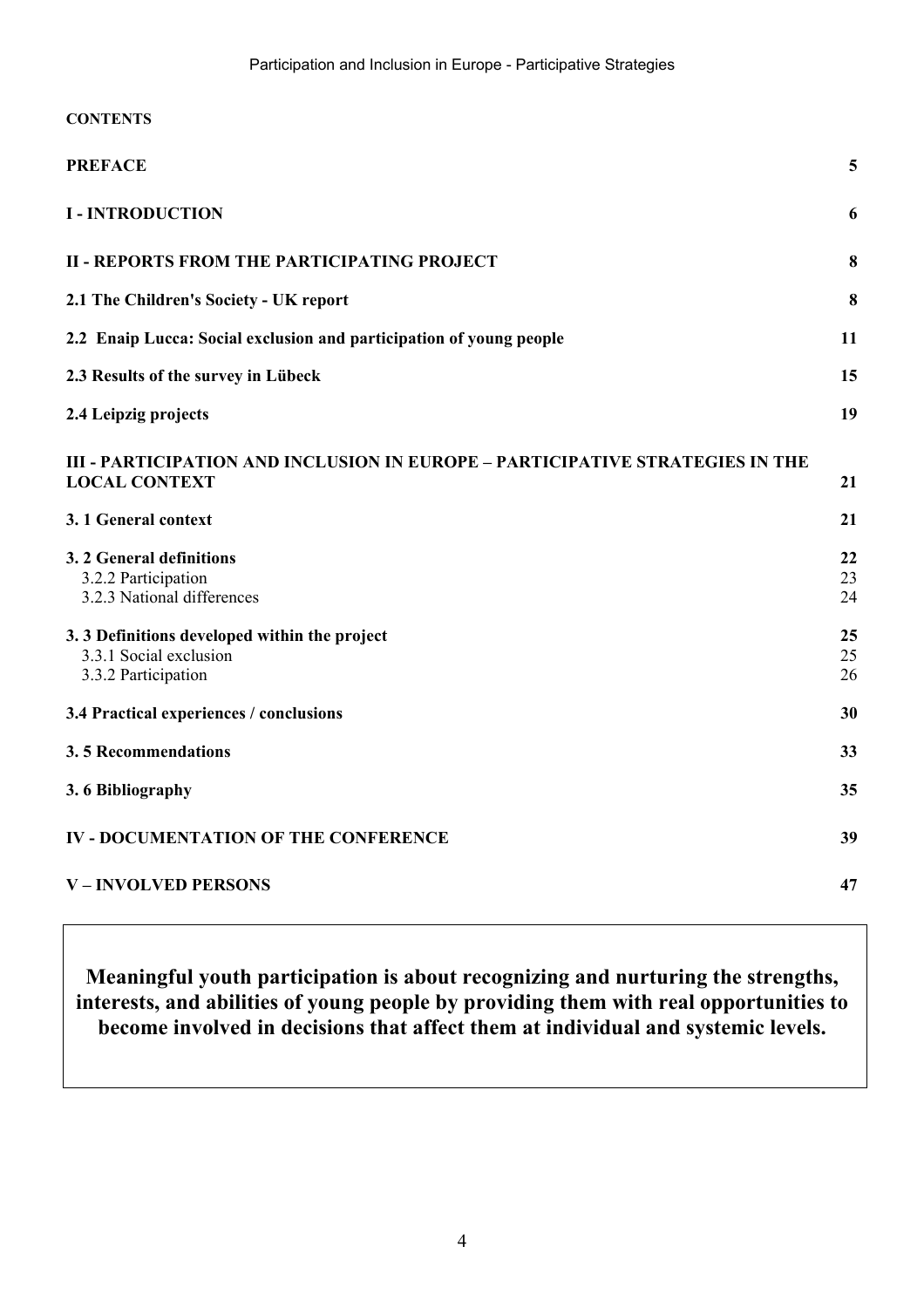# **Preface**

The Bundesarbeitsgemeinschaft Evangelische Jugendsozialarbeit (BAG EJSA) is a protestant professional association which has been dealing for many years with mobile youth work, communityoriented work and neighbourhood work with disadvantaged young people.

Inspired by the professional conference of the Diakonisches Werk<sup>1</sup> and the German Protestant Church in Berlin in June 2000 ("Does market orientation of social services lead to social exclusion?") and by the EU budget line B3 4105 "Preparatory measures for the action programme – combating and preventing social exclusion" it did not take much time to decide to apply for a project in which we could obtain

- participation of young people
- an evaluation of experiences made by agencies and their staff in different countries
- results at a European level

It did not take much time, either, to define the content-related objectives of the project:

First of all, different countries should try to define social exclusion and to find out what we have in common and where we can see differences.

Second, we wanted to compare how participation of disadvantaged young people in the neighbourhood was implemented and reached by the different facilities and whether the following hypothesis made by us could be proved:

By participation of children and young people in the neighbourhood we can combat or even prevent social exclusion.

These were our plans.

The implementation of the project was even more exciting than the conception. We found out that in Europe we can learn a lot from each other, that participation options for young

people, e.g., are practically unlimited if carried out in the right way. For this, we need certain conditions of socialisation, partly also the tradition and particularly the willingness to let young people participate. I, and all of us in Germany, were able to overcome our scepticism.

The project is now coming to an end, it was a success, and I think we can state without exaggerating that it was a great success. We owe this to the project coordinator Sandra Kröger, to her commitment, her patience and her professional knowhow, but of course also to the four participating projects, their staff and their young people.

It was a project in which we were not only dealing with participation but it was a "real" participation project. Thanks a lot to all those who contributed to its success. The best thing would be if it had consequences. Participation shall continue to be part of our common work and the European networking, next time in relation with the White Paper Youth. We are looking forward to implementing it. Maybe together with you?

### MICHAEL FÄHNDRICH,

### MANAGING DIRECTOR BAG EJSA

### STUTTGART, MAY 2002

l <sup>1</sup> Welfare facility of the German Protestant Church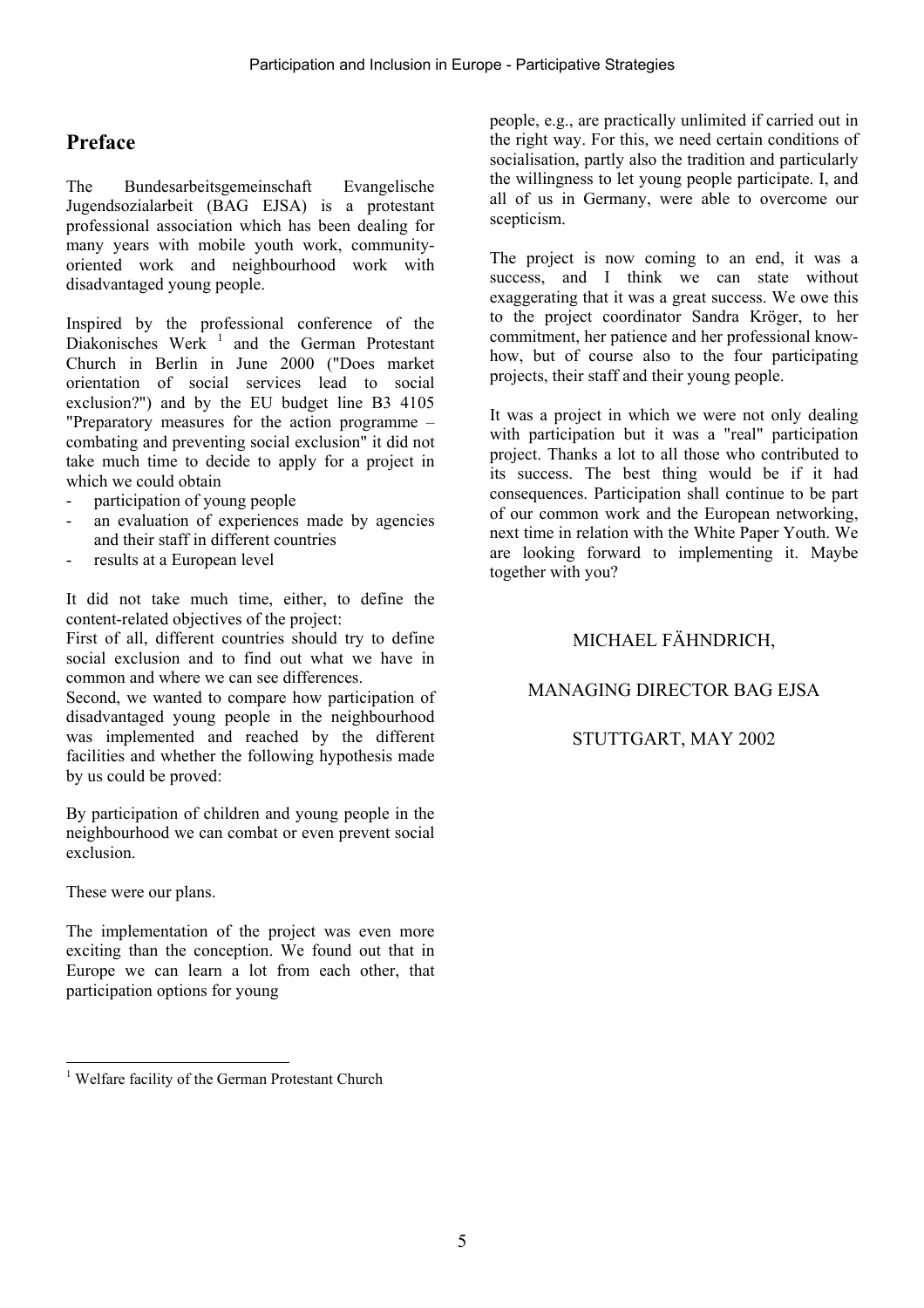# **I - Introduction**

For 18 months the project partners  $2$  of the EU project "Participation as a means to prevent social exclusion" dealt with the questions of social exclusion as well as participation of socially excluded young people on a neighbourhood level.

In the course of the project two processes took place at the same time. On one hand the respective project coordinators met five times to discuss and define certain expressions, and to develop participation strategies against social exclusion. On the other hand, young people were invited on a local level to think about "social exclusion" and "participation", to have an exchange of opinion and define these concepts. We witnessed a broad creative diversity: questionnaires were developed and evaluated, a CD-ROM was created, others went into schools, a play was created – discussions always took place. Another objective of the project was to promote the development of local social networks. This was supported to a certain extent. At the same time, however, we realised that the wishes of (disadvantaged) young people are not always at the centre of attention of adults, especially when they would have to shift power.

The project group considers the results a good basis for the further development of European strategies to prevent social exclusion. In doing so a closer relation between the phenomenon "social exclusion" and the necessity of comprehensive "participation" has to be made.

At the end of the project, the project group would like to stress the following points:

The importance of transnational cooperation should not be underestimated, since it is a

l

necessary precondition for an integrated Eu-rope. Only through a border-crossing dialogue can strangers become friends, only by specifically looking at the situation of similar fields of work in other countries and the knowledge so obtained can Europe become more colourful, can people identify with Europe.

2. This means that we have to understand the different meanings of expressions and concepts. This is absolutely necessary in order to understand different cultural, social and political fields and to place them in a social context. Europe cannot grow together, dialogue will not be possible if we do not know about these differences. For such an intercultural dialogue competent translators are indispensable who, apart from translating the language are intercultural mediators and thus are the key to make such an exchange possible. In this respect we were very fortunate.

3. Besides the opportunity to see how specific topics are discussed in other countries we had the rare possibility to have an exchange about how social work is organised in the respective countries, what went right and what went wrong (exchange about best/worst practice). This exchange is especially important in a moment in which the social "face" of Europe seems to be essentially changing in order to be able to adapt to the coming changes.

4. Another point we consider important is the direct exchange between experts and young people. Only by a dialogue between the generations will it be possible to get to know and understand each other and then, to create a relation between partners characterised by empathy and trust. This dialogue took place both on a local and on an international level (during the conference). The direct contact is particularly important in order to be able to take into consideration the needs, interests and opinions of the young people and to plan "participation" accordingly.

5. All in all we can state that the conference in Brussels was the unchallenged highlight of the project. This was because the European dimension of our efforts became clear for many participants, also because the young people were the protagonists and because we could present the fruit of our work to a

<sup>&</sup>lt;sup>2</sup> The Childrens Society, Ente Acli Istruzione Professionale (EN.A.I.P.), Interkulturelles Kontaktbüro, Interkulturelles Netzwerk sowie Bundesarbeitsgemeinschaft Evangelische Jugendsozialarbeit (BAG EJSA)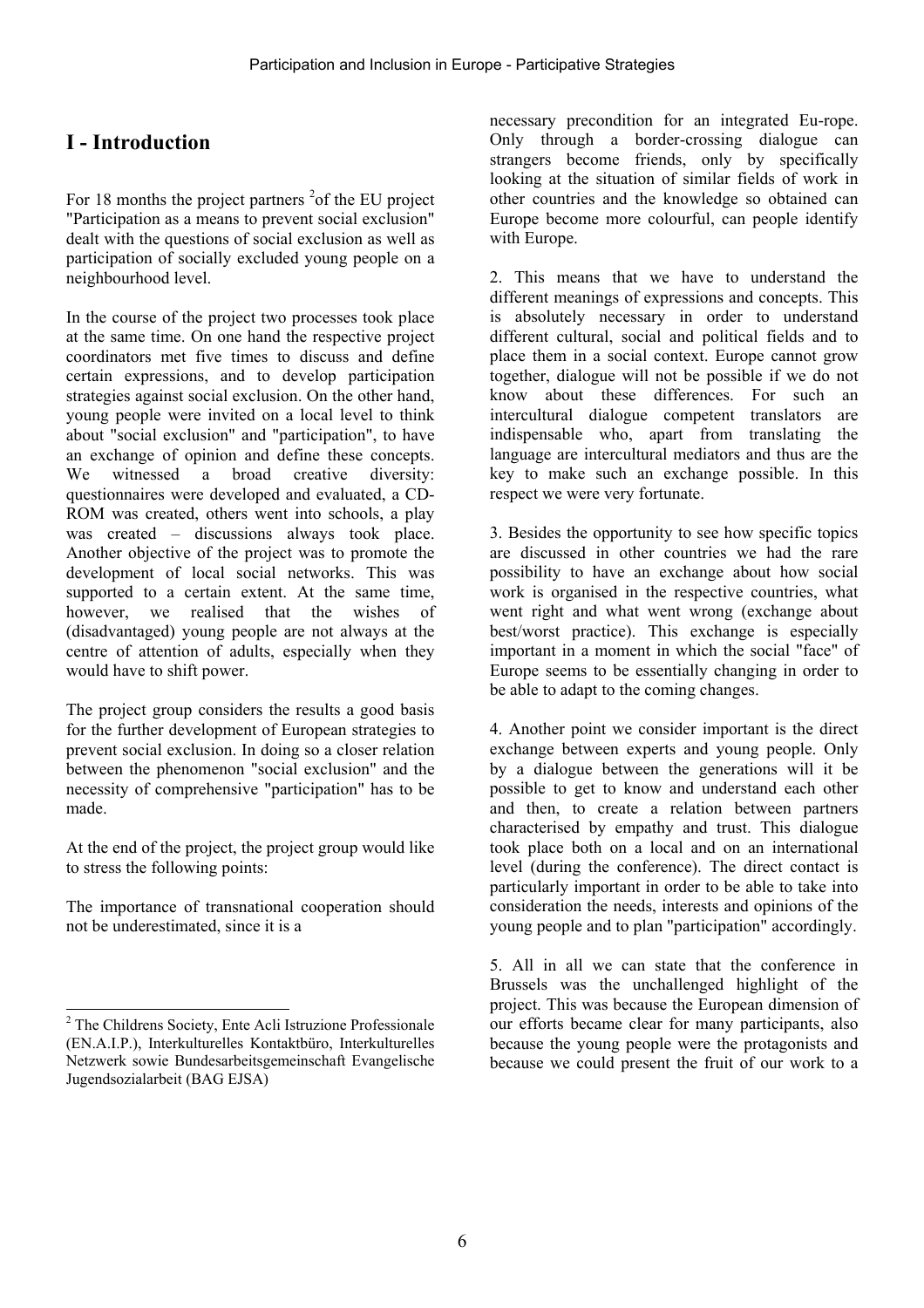broader audience. Generally speaking we would like to stress the importance of the face-to-face contact, which is indispensable for the creation of partnerships and border-crossing cooperation. It is especially in transnational cooperation that we need these kinds of real meetings in order to shape trust and make cultural differences understandable before they become barriers.

6. We would also like to emphasise the importance of project support by the European Union in the filed of social work. It is factually not only financial support but apart from above mentioned aspects such as border-crossing dialogue and exchange of best practice, has the effect that the promoted fields get a stronger emphasis on a local and national level which should not be undervalued in the context of a social Europe.

7. For the future we would like to continue and spread the results reached so far. That means on one hand, that we will pass on the developed strategies and recommendations to the respective local and national offices. It especially means to make strong use of these results and experiences within our organisations, and particularly in our respective local networks. Finally, we would like to stress that we consider feed-back very important in order to evaluate the quality of our results in yet a better way. A few remarks about the structure of the present documentation:

As a first step the project partners report about the course of their local project, about their experiences and results (II).

The following text is a summary of the one year of work and analysis (up to the Brussels conference) of the coordinating group (III). We did not include a specific description of the local work with young people since this is contained in the respective reports of the project partners.

First, you will find a description of the general social context in which young people grow up nowadays, and the risks connected to this context (3.1). In a second step you will find several definitions of "social exclusion" and "participation" with reference to the respective national differences (3.2). Following this, the results of the work of the coordinating group (definitions, analysis and specific experiences) and of several individual young people will be lined out (3.3). At the end of the documentation you will find recommendations developed by us, that we would like to pass on to the European Commission (3.4).

In the final part you will find a detailed description of the Brussels conference taking place from February 27 – March 1, 2002 (IV).

In the annex you can see a photo galerie of the conference as well as ideas developed at the conference about the project topic.

We hope you will enjoy this documentation and we will proceed our way towards a united Europe.

**Sandra Kröger, Project Manager** 

#### **BAG EJSA**

**Stuttgart, May 2002**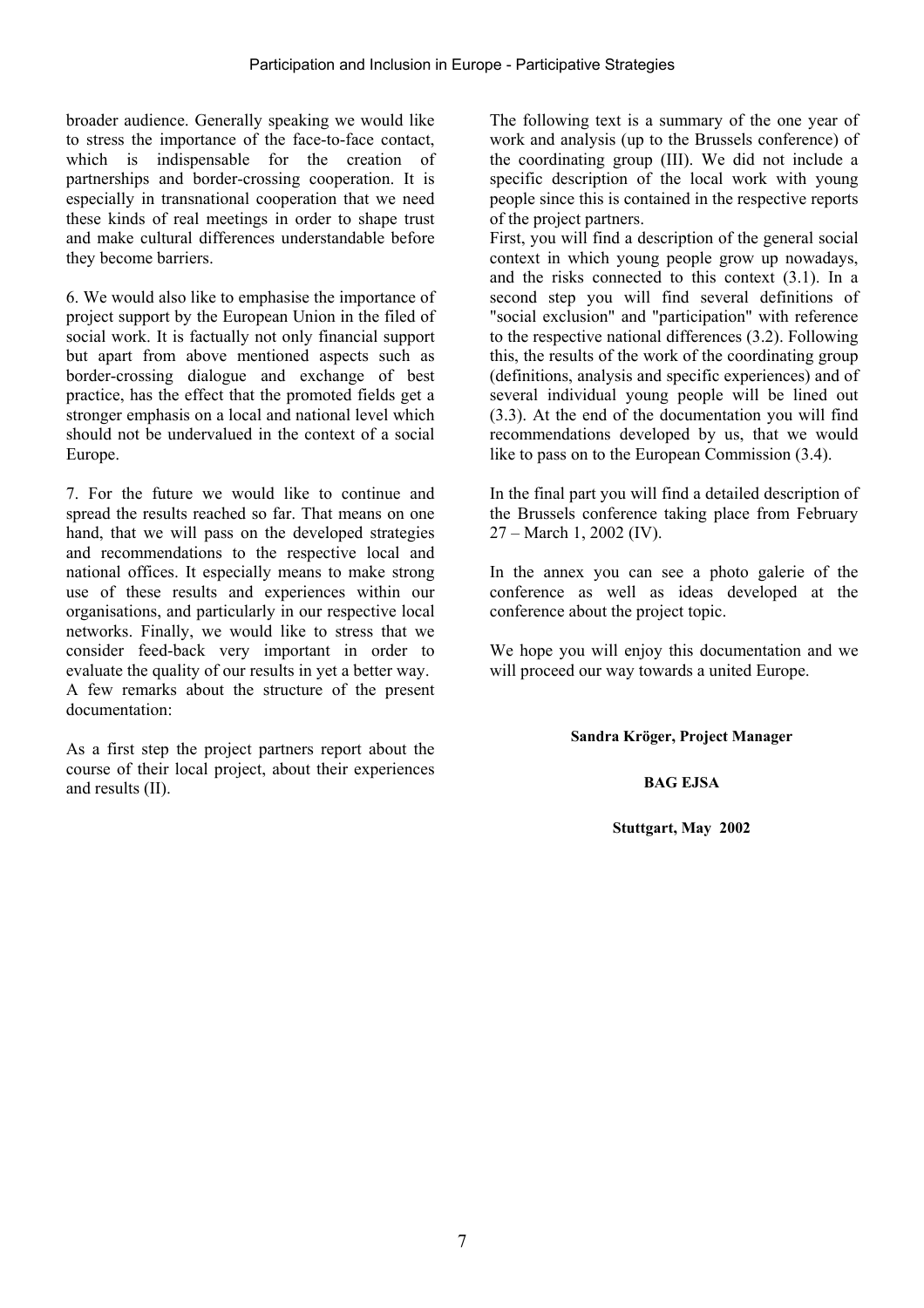## **II - Reports from the participating project**

### *2.1 The Children's Society - UK report*

Four of The Children's Society's projects from different regions of the UK have been involved in the partnership group. Each project works to support young people who are living independently from a young age. Projects provide a range of support from help, advice and support with accessing and maintaining accommodation, benefits, self confidence, personal growth, goal setting, education, training and independent living skills.

A key focus of all our projects work is too provide young people with opportunities to influence and participate in local decision making forums and within The Children's Society are a few examples of the work that occurs at project level.

Their work has taken place through facilitated dialogues with staff and young people on the nature of "social exclusion" and "participation". The key findings identified included: a lack of basic resources and facilities; difficulty in accessing basic services; a fragmentation of those services (through gaps in provision, contradictions between policy and practice and a lack of linkage across departments and sectors); a lack of opportunities for young people to shape service provision and a lack of respect or understanding for the issues young people faced. One key proposal to assist young people's participation was the development of a Young People's Task Force as a mechanism for young people to influence and shape policy and service development at local, regional and national levels. In addition to the collective response, each project has developed local responses with young people: **In-line Newcastle** has involved young people in peer research into the 'health needs of socially excluded young people'. This has resulted in recommendations for health policy at local and national level. Staff have involved young people

in a Multi-Agency forum & social services subgroup for care leavers to improve access to services for care leavers & homeless young people. Events have been organised to bring young people together with policy makers.

**Young Tenants Support Project, Lambeth, London,** has developed an accredited peer education programme: for young people talk to other young people about their experiences of being independent from a young age. The programme is linked to a "buddying" scheme that uses the skills and experiences of established tenants to befriend and support tenants who are more vulnerable.

**South Derbyshire After Care Project:** has set up a 'Buddy Reading scheme' which provides accredited learning opportunities. Young people train to work with younger children in schools to support literacy development. Young people have also participated both in The Children Society recruitment for project, regional and national posts and in the organisation's initiative for young people to participate in its governance.

**St Helens Young People's Housing Support, Merseyside** have supported young people to become active Foyer Committee members. Young people have been helped to become involved in town-wide forums and management groups that influence policies and systems in the town.

### *April – August 2001: Key landmarks*

 **"The London Bash"** was a one-day event planned by young people and held with partners to explore the experiences and causes of homelessness and social exclu-sion. It took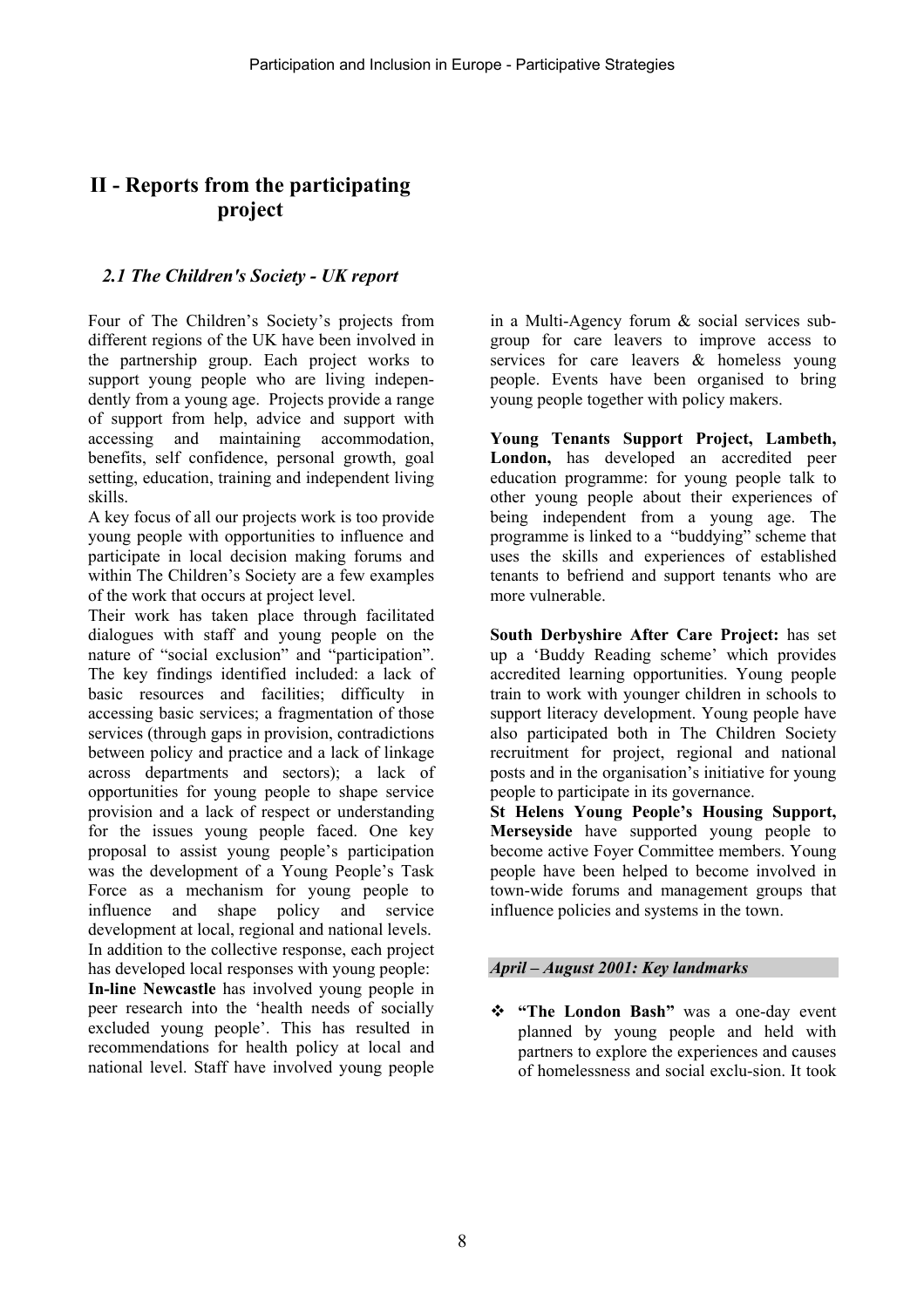place in April 2001 and brought together the local work described above on social exclusion and participation.

- $\div$  The findings of the participative research partnership between The Children's Society and SOLAR, University of Northampton. 'Young, Homeless and Socially Excluded: challenges for practice interventions' made policy and practice recommendations**.**
- A **CD-Rom** and **Newsletter** were produced by young people with the help of staff. They record the April event and show how the project research and action contributed to the European partnership.

**September 2001 - February 2002** *Looking forward – what are the solutions for an inclusive society?*

Within their local areas all the groups continued to explore the issues of social exclusion, using a variety of methods to do further research into young people's experiences. They also began to look at how the messages could be communicated to influence policy makers, through methods such as questionnaires and group<br>meetings, neer<sup>3</sup> education training and meetings. education training and presentations to policy makers and partners. The following key elements provided the framework for moves towards an inclusive society:

- $\triangle$  A briefing paper summarising the findings was sent to the UK "Social Exclusion Unit" to feed into their investigations into the issues facing young homeless and runaways
- \* The Children's Society set up an internal "Next Steps" group to take forward the recommendations.
- Young People from Young Tenants Support Project did a presentation on Social Exclusion at the UK House of Lords for key influencers from across the private, public and voluntary sectors.

 $\overline{\phantom{a}}$ 

 Young people planned the workshop on capacity building<sup>4</sup> and social exclusion for Brussels.

### **EXCLUSION WALL**

|                      |                   |                |  | <b>BRICKS</b>     |  |  |
|----------------------|-------------------|----------------|--|-------------------|--|--|
| <b>LABELLING</b>     |                   |                |  | <b>WORKERS</b>    |  |  |
|                      | <b>CONFIDENCE</b> |                |  | <b>LACK OF</b>    |  |  |
|                      |                   |                |  | <b>KNOWLEDG</b>   |  |  |
|                      |                   |                |  | E                 |  |  |
| <b>SUPPORT</b>       | LIFE<br>SKILLS    |                |  | <b>PRIORITIES</b> |  |  |
| <b>SYSTEMS</b>       | <b>ATTITUDES</b>  |                |  | <b>CONTINUITY</b> |  |  |
| <b>HOUSING</b>       | <b>MONEY</b>      |                |  | <b>EDUCATION</b>  |  |  |
| <b>DISCRIMINATIO</b> |                   | <b>BENETTS</b> |  | <b>HEALTH</b>     |  |  |
| <b>BLOCKS</b>        |                   |                |  |                   |  |  |

**Solutions** Young people identified the solutions which would put an end to the way they had experienced being excluded – the 'Wall of Inclusion':

| <b>INCLUSION WALL</b>                             |  |                                                         |                     | <b>BRICKS</b>                          |  |
|---------------------------------------------------|--|---------------------------------------------------------|---------------------|----------------------------------------|--|
| <b>BETTER</b><br><b>LOCAL</b><br><b>RESOURCES</b> |  | <b>MULTI</b><br><b>AGENCY</b><br>WORKING                |                     | <b>QUALITY</b><br><b>STANDARDS</b>     |  |
| <b>WORKER</b><br><b>TRAINING</b>                  |  | <b>SHARING</b><br><b>LEARNING</b><br><b>EXPERIENCES</b> |                     | <b>INFORMATIO</b><br><b>N SERVICES</b> |  |
| <b>APPROPRIATE</b><br><b>STANDARD LEVELS</b>      |  |                                                         | <b>MORE SUPPORT</b> |                                        |  |
| EDUCATION                                         |  |                                                         | BENETTS             |                                        |  |
| HF.A                                              |  | <b>DISCRIMINA-</b><br>TION                              |                     | HEALTH                                 |  |

l 4 "Development work that strengthens the ability of community organisations and groups to build their structures, systems, people and skills so that they are better able to define and achieve their objectives and engage in consultation and planning, manage community projects and take part in partnerships and community enterprises.

<sup>&</sup>lt;sup>3</sup> The word peer is used to refer to any group who enjor the same standing, either by reason of their jobs eg teachers. or by reason of their grouping in the community eg young people.If therefore we use the term "Peer education" in relation to young people it means that educational processes and means are used where young people learn from each other, evaluated each others progress and gain from collective learning.

It includes aspects of training, organisational and personal development and resource building, organised in a planned and self conscious manner, reflecting the principles of empowerment and equality." (Steve Skinner; 1997)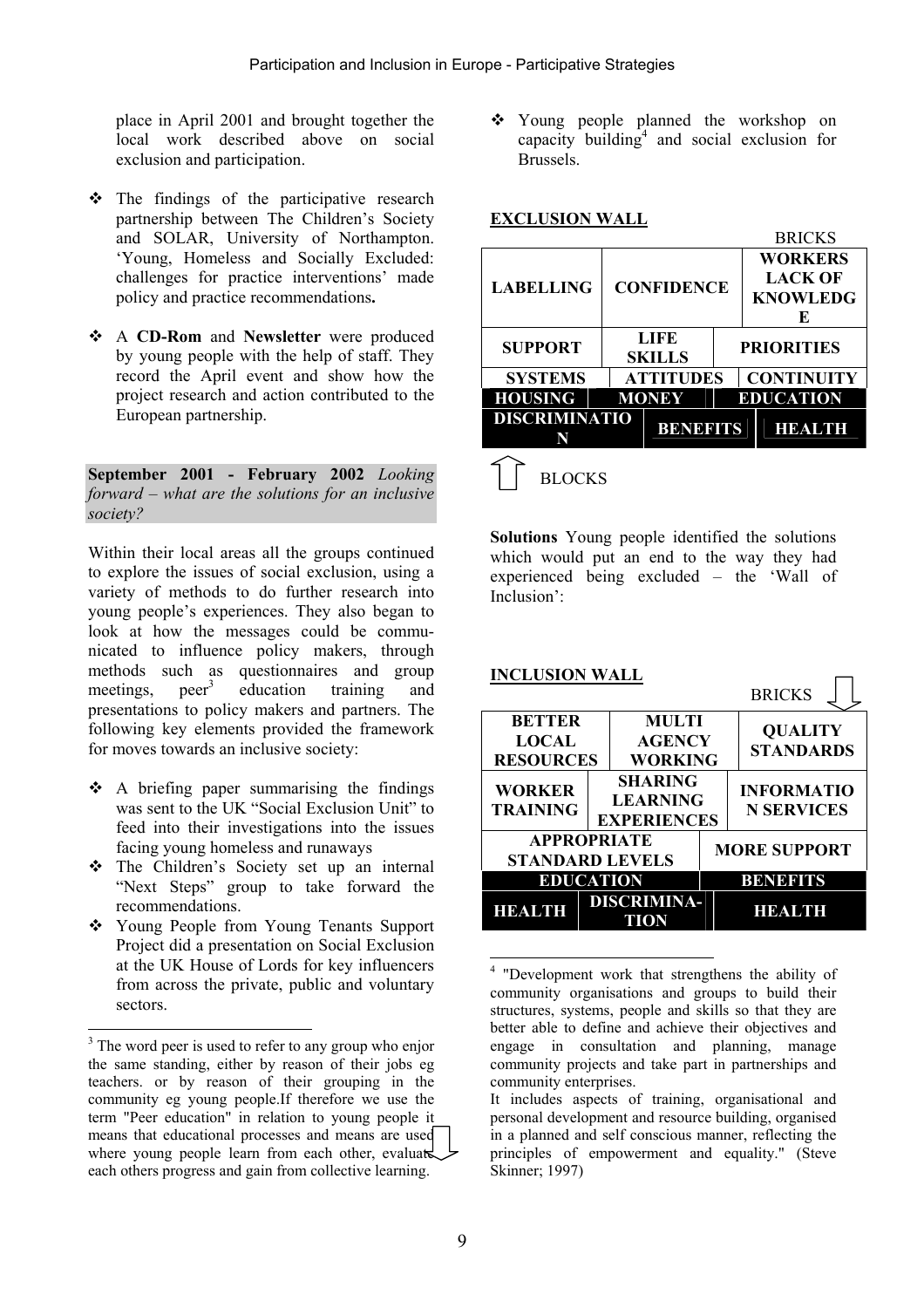# $\bigcap_{\text{BLOCKS}}$

The young people wanted the decision makers to know how they experienced trying to access housing systems and services. Furthermore that the difficulties they faced were linked to problems of lack of a basic income. These in turn limited access to education and training, and created a negative impact on their health and well-being. These elements and the under-pinning discrimination experienced by the young people were topped by the less tangible effects of attitudes and labelling by others.

Young people used the concept of a 'Wall of Exclusion' to describe how social exclusion feels to them.

The young people considered 'HOW' the message was shared was key to making decision makers take notice. The young people decided this would be a central part of the Children's Society's workshop at the Brussels conference. Young people decided they want to create impact, provoke debate and create dialogue. Building a 5ft wall to represent how they had experienced social exclusion did this. As they 'knocked down' the wall they showed how capacity building solutions needed to be linked together to create an inclusive society.

### APRIL - JUNE 2002

An evaluation event took place in April 2002 that looked at young people's experiences of participating in the EU partnership, the impact on them and their local projects, workers experience of the partnership and the impact on The Children's Society.

#### **SUMMARY FINDINGS AND RECOMMEN-DATIONS FROM THE PROJECT EVALUA-TION**

### **Participation**

Young people spoke of feeling "respected, valued, listened to, needs acted upon, given responsability, felt important". The partner-ship created a wealth of opportunities, growth in personal confidence and skills.

### **The Partnership**

The relationship between young people and workers was key to a positive inclusive experience. In the evaluation, young people recommended opportunities for transnational projects to follow up preparatory measures where young people could co-ordinate projects jointly with workers. They also suggested closer joint working between young people and EU planning groups, to create mutual respect and understanding of each other's perspectives and work.

#### **The Conference**

Young people felt they had developed a more in depth understanding of social exclusion. They have provided constructive criticism of all aspects of the event. The thought that young people should be more involved in the conference planning of "social exclusion" partnerships and that professionals taking part should make greater efforts to ensure they handle presentations, workshops and plenaries in an inclusive way.

### **May – June 2002**

The "Next Steps" group will ensure that messages from the research and the European partnership are taken forward with Government and other organisations and lead to change. The group of young people have been invited to join the 'Next Steps' group to ensure young people are involved in this. A seminar is planned in London for June 2002, where key government departments will meet with young people and The Children's Society to consider policy pro-posals. Key proposals include:

- *Increases to welfare benefit levels for young people who are experiencing forms of social exclusion Age discrimination in benefits has no sound basis.*
- *The need for cross government links in designing and implementing policies. An example of lack of coherence between policies is that young people are financially penalised for wanting to access higher education whilst living independently.*
- *Improve access to services such as suitable and affordable housing.*
- *More flexible ways to provide "peer group support" for young people*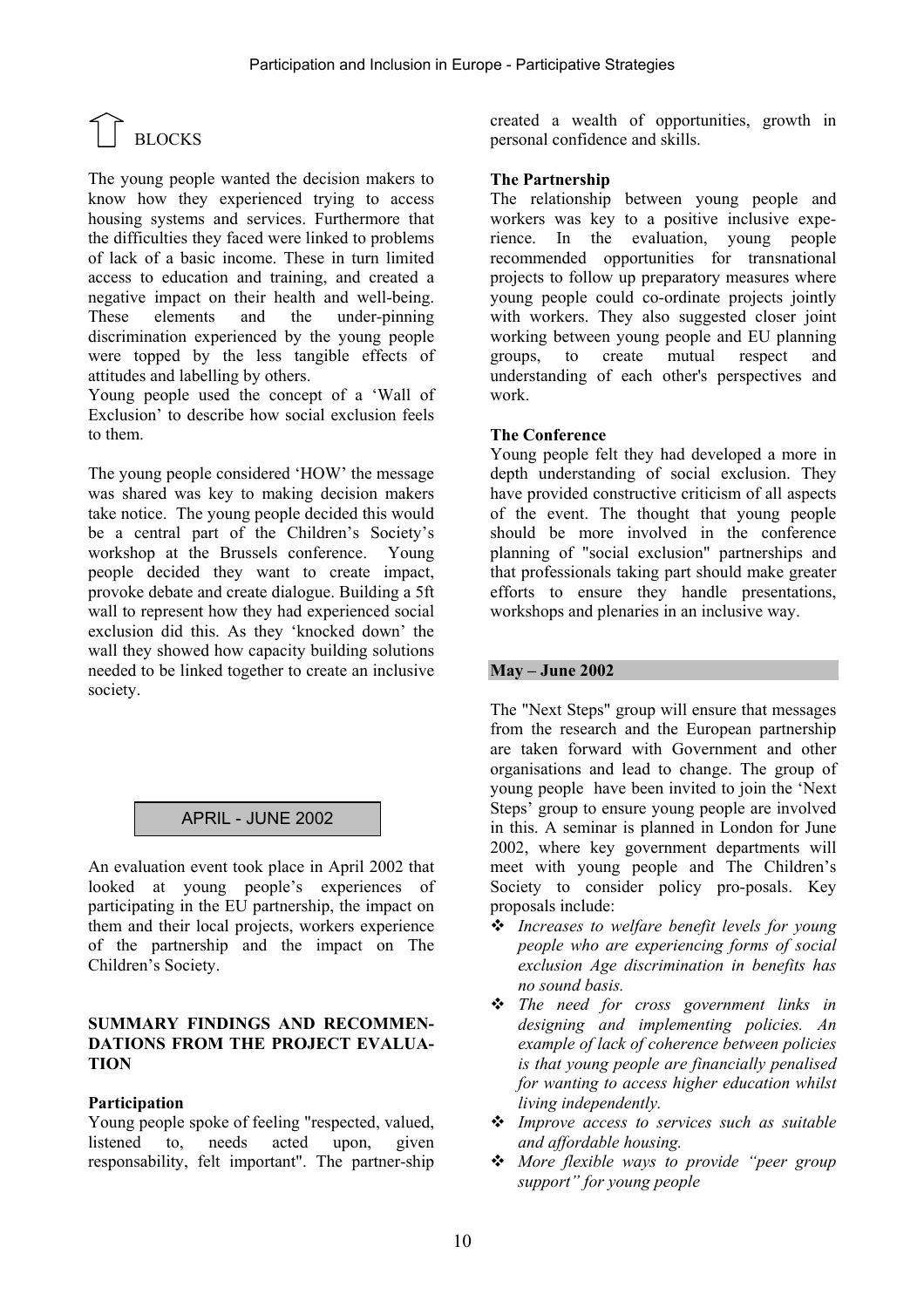- *Quality standards for workers. Young people need to be able to directly influence the setting of standards and the monitoring processes.*
- *The development of a "Young People's Task Force" as a means of young people influencing service development and provision*

**Carol McCauley, Katherine Sullivan & Rosie Edwards,** 

**London, May 2002** 

### *2.2 Enaip Lucca: Social exclusion and participation of young people*

\_\_\_\_\_\_\_\_\_\_\_\_\_\_\_\_\_\_\_\_\_\_\_\_\_\_\_\_\_\_\_\_\_\_\_\_\_\_\_\_\_\_\_

 $\mathcal{L}_\text{max}$ 

### **The Lucca network against social exclusion**

The transnational project 'Participation as a means to prevent social exclusion' was carried out by four European cities which did not only start with the same letter (the "L"), but which also had the desire to find solutions and methods helping to ease social exclusion of young people on a local and European level. The project on social exclusion and participation was developed on a local basis in the city of Lucca in Tuscany.

Lucca (Tuscany, Italy, EU) is a city of about 90.000 inhabitants, of roman origins and of catholic traditions, enclosed in a circle of a 3 miles long medieval wall. To young people, though, the city has little to offer: indeed, there is only one youth centre, no self-managed places, only few equipped playgrounds, and the small local initiatives which are organised on a district level are almost isolated and not connected among each other.

But there are quite a few young people. As for many of them, they are also in need of many things, not only of space.

In order to put this project into practice, En.A.I.P. Lucca, a non-profit organisation, has been working for years in favour of young people, constantly for the last 20 years and for more than 40 years if we disregard a short period of inactivity at the beginning of the 70's. En.A.I.P. helps them in the present offering them housing and assistance, and helps them in the future teaching them a craft.

For the purpose of this project, En.A.I.P. Lucca contacted those who work with young people and those organisations which are mainly made up of young people. It was decided to involve the Youth centre Kaboom into the project which is managed with the City council of Lucca, the City Youth Council which is a representative body for local young people's associations, the Province's Pupils' Council which represents the young people in the schools and which has been put into practice by the Ministry of Education under the previous government, and the young people of the district San Vito. For each of them, specific local actions have been identified.

We have tried to meet the young people at places where they usually meet: the Youth Centre where we presented the project in the Workshop Europe, in the meetings of the City Youth Council where we were able to mobilise several dozens of girls and boys, and at the young people's Friday evening meeting in San Vito, one of the peripheral city districts highly at risk. Of course, reactions were quite varied: scepticism, disinterest, availability, enthusiasm.

En.A.I.P. contributed with its long-term experience in the field of combating social exclusion made in the solidarity shops, carpentry, printing and naval construction workshops for drop-out children, in homes for young people who are mentally challenged and in Youth centres for young people between 12 and 19 years of age. We started especially from this latter experience in order to let the project Social exclusion and participation take root.

The project started in March 2001 with a first preparatory visit to Leipzig which was the moment to shape the project and which allowed to transfer the ideas, the proposals, the perspectives and the partners' expec-tations to a local level.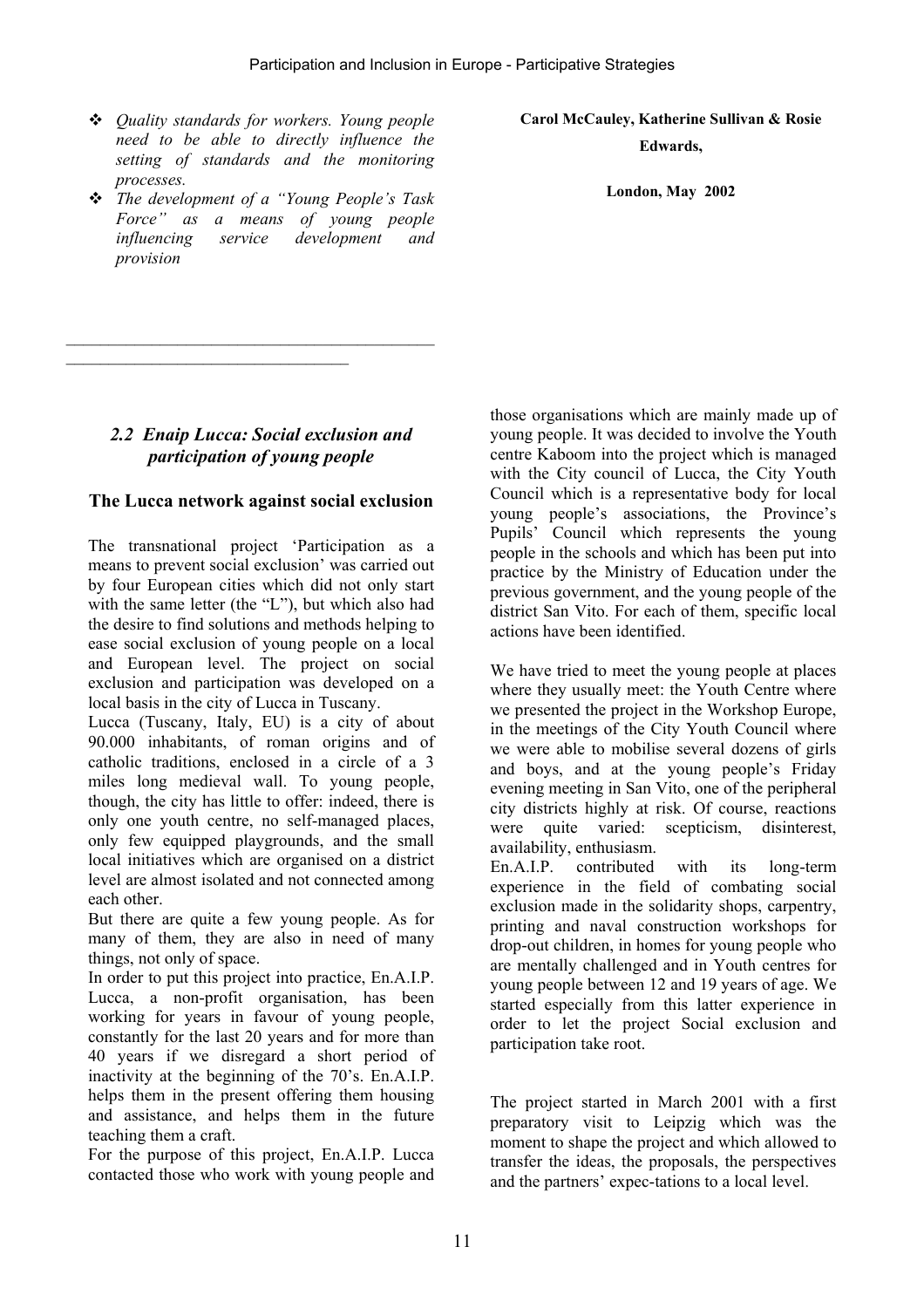In the same month the project was presented to the plenary meeting of the City Youth Council of Lucca, a representative body of young people's associations which counts 40 registered members. They showed their interest in the project and also the will to find out how they could co-operate.

Later, it was the turn of the young people in the San Vito district, a working-class area in the outer city which has a high migration rate of Italians from the Southern parts of the country, a low education level, but a high level (as far as the city of Lucca is concerned) of petty crime. In this area as well, we witnessed mixed reactions, from enthusiasm to scepticism. The idea of putting a project into practice in this district and having the opportunity to travel to Brussels was a great motivation for many of them, while others feared 'just another promise' which would not be kept.

During the second preparatory visit in June, the young people from the Kaboom Youth Centre were involved into the project. We explained the project and its aims to them and started to expand on the subject of social exclusion of young people within the Work-shop Europe, a weekly meeting in which we discuss and deepen the knowledge on European topics as well as prepare and organise European exchanges in which the Kaboom Youth Centre participates and which is part of the different activities of the Centre.

Still in June, another youth organisation was involved: the Province's Pupils' Council which is a representative body for middle school and high school pupils in the Province of Lucca. In this case as well, the body was involved because of its representative character.

The basic idea was to make young people aware of social exclusion; in some cases, it was just talking about this topic, while in others, for example in the Youth Centre, we entered deeper into the details launching provocative debates on diversity, exclusion, and on those excluded from society.

After a first phase of debates, meetings within the Europe Workshop, plenary meetings of the City Youth Council and meetings of the purposely created Commission, we pro-ceeded to a more structured phase in which we wondered together with the young people: how do others think about it? That was when the basic idea was born which united boys and girls later - a questionnaire.

The questions that made up for the frame-work of the questionnaire had arisen in the debates and during the meetings which had taken place beforehand in the various parti-cipating groups

and bodies. The hetero-geneous sources are reflected by the three-fold character of the questionnaire: questions on exclusion, on participation and on youth representation.

After a long discussion the young people from Kaboom defined the questions concerning the causes of social exclusion of young people. 24 possible answers were worked out which are subdivided into three big blocks: deprivation of something, illustrated by the titles Lack of (e.g. family, money, job, sentimental relations, etc.), Having (money problems, unsatisfactory job, different political opinions) and Being (homosexual, ugly, mentally or physically challenged, etc.). Since we noticed the multidimensional character of social exclusion right from the beginning, we decided to offer five possible elements that contribute to pushing a young person out of society. Furthermore, the possibility to assign a score to these five factors or, in other words, to rank them by importance assigning a higher score to those factors considered decisive.

We then tried to find out about the awareness of young people on exclusion or better if there were two different ways to describe the same phenomenon. Furthermore, we asked the participants if they knew persons whom they would describe as excluded and if they themselves during their own lives ever felt excluded. Last but not least, two questions dealt with the possibility to belong to "a fringe group" by own choice, and if so what the possible reasons could be.

The second category of questions con-centrated on participation of young people in social life and put the accent especially on "feeling part of it", on the feeling of belonging and, first of all, participating. We asked for personal experiences from the past or the present which made the person feel an integral part of a group or of society, if at any time in their lives they had made decisions which concerned them in their everyday life and if there was a place or event which more than others stood for that particular person or which made the person feel very much at ease.

The third category of questions, which was mainly developed by the City Youth Council and the Province's Pupils' Council, included questions concerning the mere fact of the existence (of the youth representational bodies), one part in which they asked for a judgement on these bodies as well as for their positive representation and at the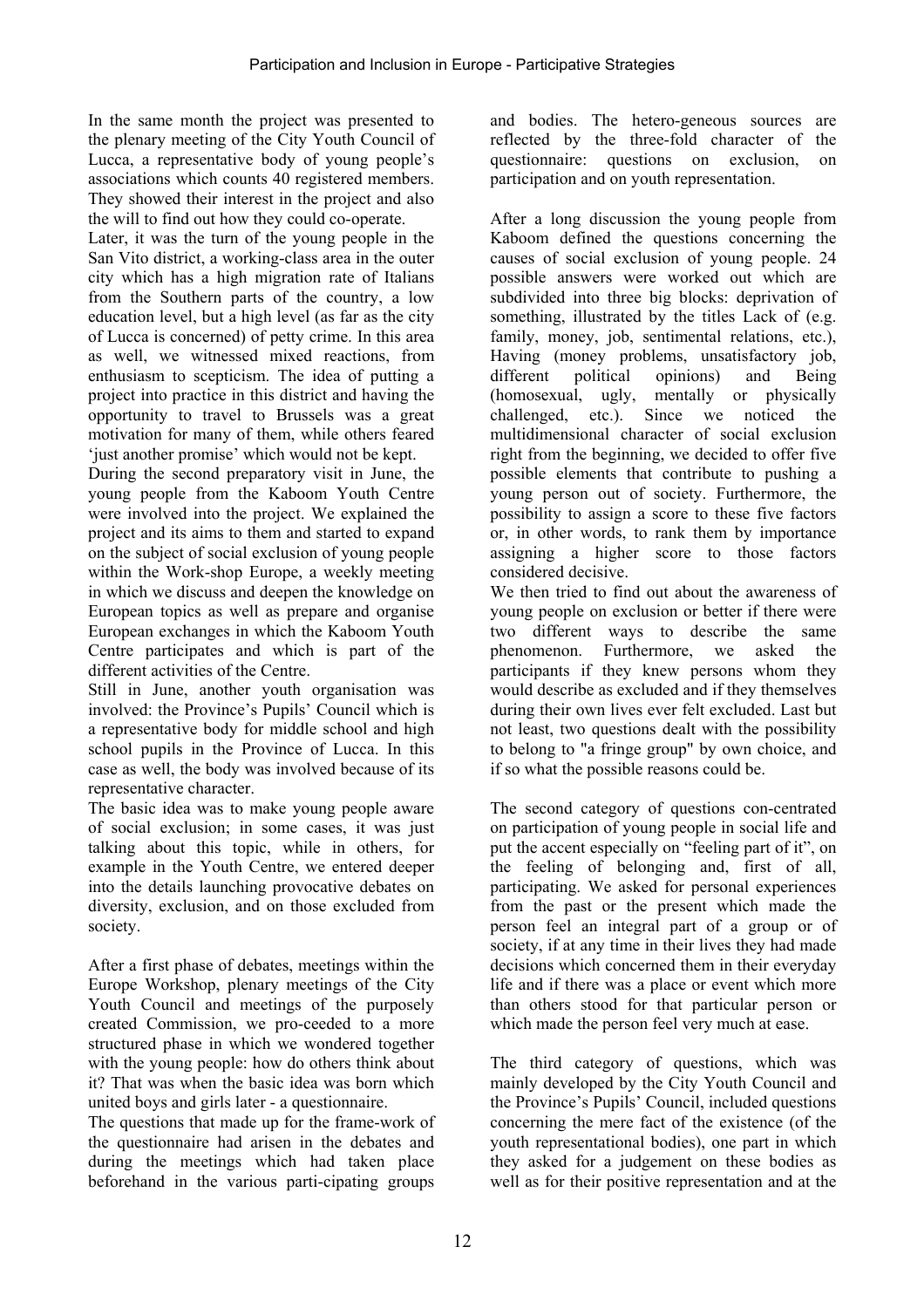end gave the possibility to suggest how the interests of young people could be defended in a better way before the institutions.

A point which we made in every interview was that there were no 'wrong' or 'correct' answers, but the important aspect was that everybody filled in the questionnaire with his own originality and his own ideas. We didn't look for specific answers in particular nor did we want to see our own ideas confirmed, but we wanted to the person's point of view on the matter. Thus, many young and very young people felt very free and proposed ideas that they considered and still consider not very compatible with institutions. As far as methods are concerned, we decided together with a group of young people from the two Councils to define the age groups to whom we wanted to submit the questionnaires, and we also decided to state the provenance of those interviewed and register their district, sex, actual job and place of birth.

After that, we trained and instructed several young interviewers so that they were able to illustrate the questions' aims and objectives and to spread the questionnaire first of all in schools. Indeed, our intention was not to have a perfect questionnaire from a statistical point of view, but to retrieve certain information and to make the young people reflect and think about these topics.

### **THE QUESTIONNAIRE'S RESULTS**

In two months' time, the questionnaire was filled in by 411 young people between 14 and 29 years of age, 44% of whom were boys and 56% of whom were girls. The main age groups were the 15 to 17 year olds (born in 1985, 1986 or 1987) which constituted 42% of the total interviewees, and the 18 to 20 year olds (1982-1984) which made up for 47%. The remaining 11% includes the age group 21 to 29 years of age.

As far as those "born in Lucca" or in the near surroundings are concerned, the sample consists to some 65% of them, while 35% of them were born "elsewhere" (in another province or region, abroad).

Lastly, 44% of the interviewees are residents of the city of Lucca, whereas 56% live in a different district.

### **Exclusion and I**

56% consider *the different* as the ideal type of the excluded person, which is different in the judgement of the people or due to an obstacle which doesn't depend exclusively on the person himself (e. g. physical or mentally challenged, child of prisoners, Mafia members or turncoats, a beggar) or different because of a personal lifestyle choice which is considered "unsuitable" or of "bad morality" (e. g. homosexual, prostitute, drug addict, etc.). In the contrary, 42% recognises in the alien not necessarily a stranger or someone excluded. The person is strange because he withdraws (dreadlocks, nomads, vagabonds, religious person) or because he doesn't know how to express himself (timid, fanatic).

Among the causes of exclusion, *lack of friends* obtains the highest ranking with 46% of the preferences, which was nominated by 28% of the interviewees as a first choice. The other elements in order of nomination: lack of family (31%), being mentally or physically challenged (28%), being homosexual (26%), being filthy (25%), lack of money (22%), being racist (18%) and then the rest.

From the answers given to the question "what does social exclusion mean to/for you?" derives that it implies not only that a person is not accepted by "someone" within society, but it means also isolation of an individual living in a group, because of a lack of communi-cation or relations with others or due to simple incomprehension.

For the young people that were interviewed, marginalisation starts - at least for 41% of them from exclusion from society, e.g. being put aside by the others. Notwithstanding their short lives, 38% of them declared to have lived moments in which they felt mar-ginalised, either by schoolmates or by a group of friends; this is particularly true for migrants who had difficulties to adapt to the new situation.

### **Participation and I**

A participation boom can be registered by groups and associations (93%). One young person in two is involved in sports groups (53%) and one young person in four takes part in "informal" groups where they develop their social relations, e.g. in Youth Centres or music bands (23%).

The environment where the young people feel most at ease and "where they can do what they want" is their home (73%). Detaching largely (36%), sports activities rank second and are an occasion where they can have fun without being responsible (fitness places) or do team sports under guidance of a "boss" - in short, another protected place.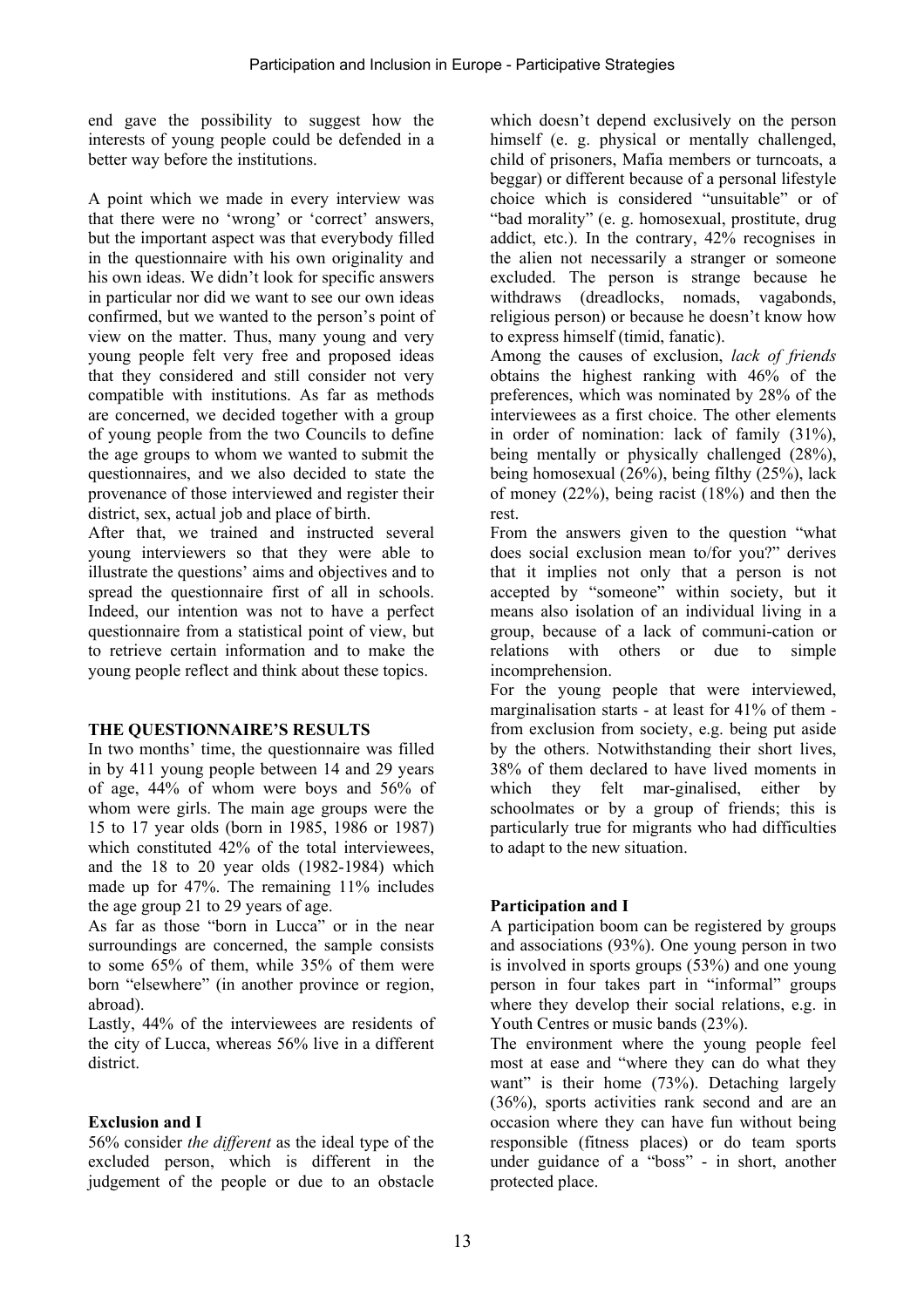### **Youth Representation and I**

Even if 72% declare that they know the representative bodies (45% the Province's Pupils' Council which was founded recently, 41% the City Youth Council, 34% know the Institute's or Faculty Council and barely 11% the Diocesan Council), this percentage is considerably lower when asked if they take care of participating in these bodies, of deciding or just of knowing what is done for young people.

It arises clearly from the questionnaire how the job, and sometimes the boredom, of representing is easily delegated to others even though they might not be satisfied, if not in the least part (48%), with how these representative instruments are used.

They feel the desire to be listened to (44%), to be informed at all levels (40%), but in the end, first of all - for those who answered - to be organised and to be really represented by consistent and capable persons (63%). Furthermore, they desire specific solutions, young people who work and are committed to young people also at a national level (48%), because they have the impression that we like to analyse, observe, sometimes also give voice to the young people, but then we do not let them be protagonists of their own choices  $(67\%$  in school,  $42\%$  with friends) and fool them. making them feel important only for a few moments, in some places without guaranteeing them to protect their ideas.

Dreams are that politicians, the adminis-tration, the lack of energy, funds, beliefs, moral, coherence, interest and whatever else will not lead us to being deaf with regard to those who do not stop believing in life, and that we delegate matters to them which are important for us and for their lives, and that we make them take over their responsibilities giving them the freedom to choose and to make mistakes.

#### **WHAT RESULTS - WHAT PER-SPECTIVES?**

More questionnaires will be filled in during the coming months. We expect to reach the number of 1000 questionnaires by Septem-ber 2002. In addition to an evaluation by experts, En.A.I.P will publish the results.

Together with the province of Lucca, which is a partner in the project and has participated in the Brussels conference with its head of administration and the chairman of the social affairs' committee, we have launched the idea to build a permanent working group on youth policies. This project will include the City Youth Council of Lucca as well as other young people's representative bodies existing in the province.

The young people who have taken part in the Brussels conference specifically strengthe-ned their commitment. One of them has been elected president of the City Youth Council of Lucca, and two others have been elected members of its presidency. The two young people from the Kaboom Youth Centre have been actively involved into the European exchange activities and will participate in the project "Lucca centro" (Italy, France, Belgium and Portugal) which will take place in Lucca at the end of July; one of them will go to Dresden for a transnational exchange called "Being different" where he will meet young people from Sweden, Germany, Denmark and Poland.

#### **Mirco Trielli, Centro Kaboom**

**En.A.I.P. (Lucca)**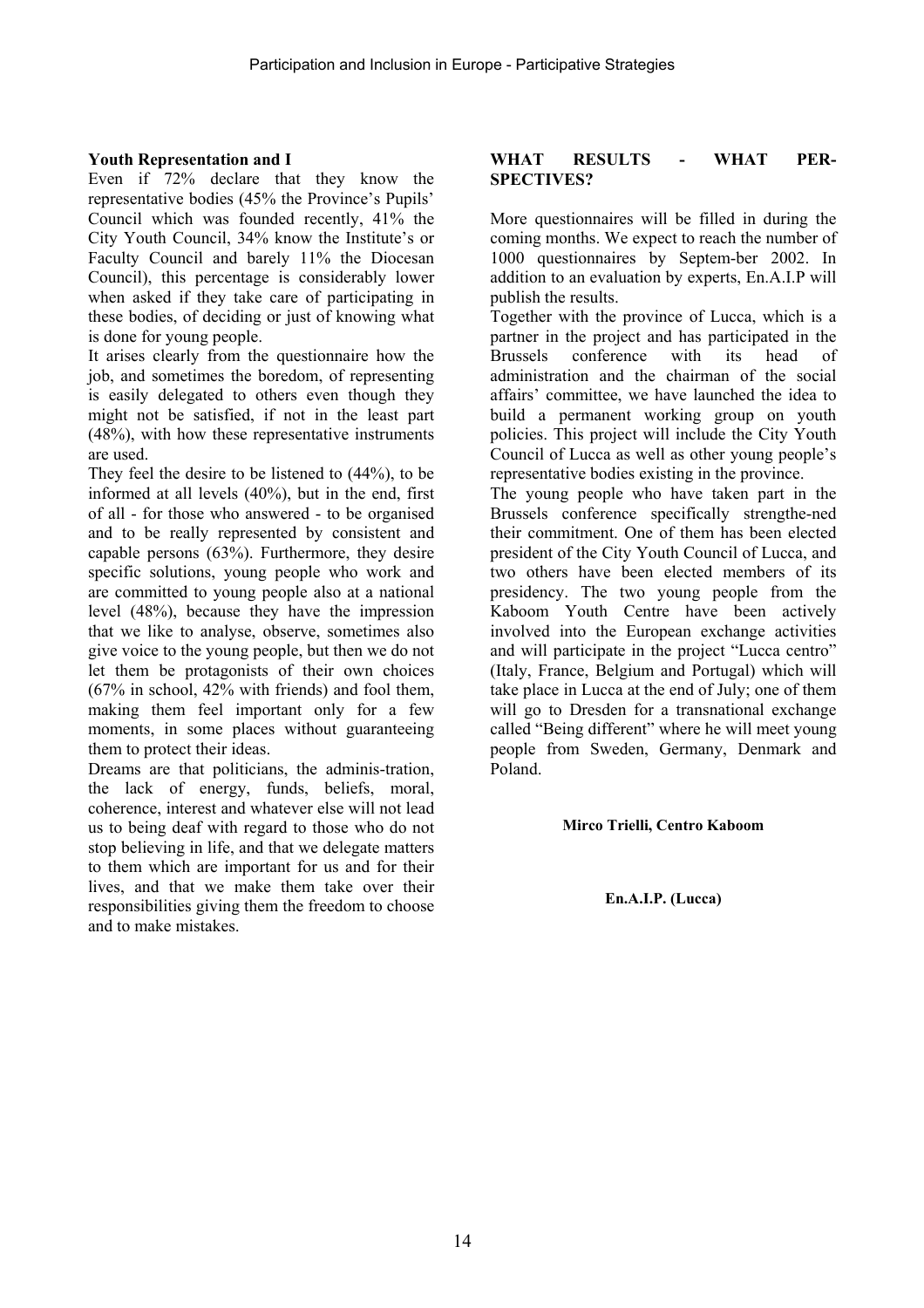### *2.3 Results of the survey in Lübeck*

The model project Interkulturelles Netzwerk <sup>5</sup> of the Deaconry of the local community is project partner in Lübeck, Germany<sup>6</sup>.

#### **Procedure**

In cooperation with the Internationaler Bund (International Federation), project street work, we were looking for (and found) a group of approx. 10-12 young people aged between 14 and 18 years. At the beginning the young people discussed the topics exclusion and participation and developed a questionnaire with regard to these topics. The questionnaires were handed out and filled out in their schools. Altogether we obtained a quantity of 205 questionnaires as a data basis. The evaluation results were then presented to a Council consisting of 17 different stakeholders of respective social institutions, participating young people and political youth representatives of the Social Democratic Party, The Christian Democratic Party and Alliance 90/The Greens. The Council held four meetings and dealt with the question how the results could be implemented practically and be transferred to a political level.



The front page of our questionnary

#### **Experiences during the implementation**

We made the experience that the young people were strongly interested in the topic and that lively discussions took place among them. We realize, however, that fast results

are necessary to maintain the interest (long-term commitment) of the young people. That is why the evaluation of the questionnaires and the presentation to the Council had to be carried out as fast a possible. Thus, the questionnaire does not correspond solely to scientific criteria, but in tendency is indeed representative. The feed-back of the results to the Council resulted difficult. Many members did not attend the meetings regularly, especially the political represen-tatives. Mostly, this was due to other obligations they had. This made an intense debate about the topic more difficult, and the motivation of the young people declined as they had the feeling they were not taken seriously.

If participation is wanted by decision makers, it is important to make efforts and take the time to implement them.

#### **Selected results7**

Dealing with the topics being disadvantaged, exclusion and participation of young people we have to distinguish between the definitions by experts and by young people. The results of our survey showed that some factors are part of the category "processes of being disadvantaged and of exclusion" which are not being considered in the debate between experts. We will present these factors later in this documentation.

First of all, we would like to focus on those factors with a potential of creating disadvan-tages that all parties involved agree upon:

• *insecure or low income/unemployed parents*

Our survey revealed that 9% of the families are affected by unemployment. We can assume that for young people it is not unemployment itself but being excluded from certain material opportunities that is a criterion for exclusion. This can have tremendous effects on the network of relations (e.g. lack of respect)

• *lack of or insufficient education (e.g. language kills)*

<sup>&</sup>lt;u>s</u><br><sup>5</sup> Intercultural Network, Lübeck

 $6$  Supported by the Federal Department for family, senior citizens, women and youth

 7 A comprehensive documentation can be ordered at the Interkultruelles Netzwerk.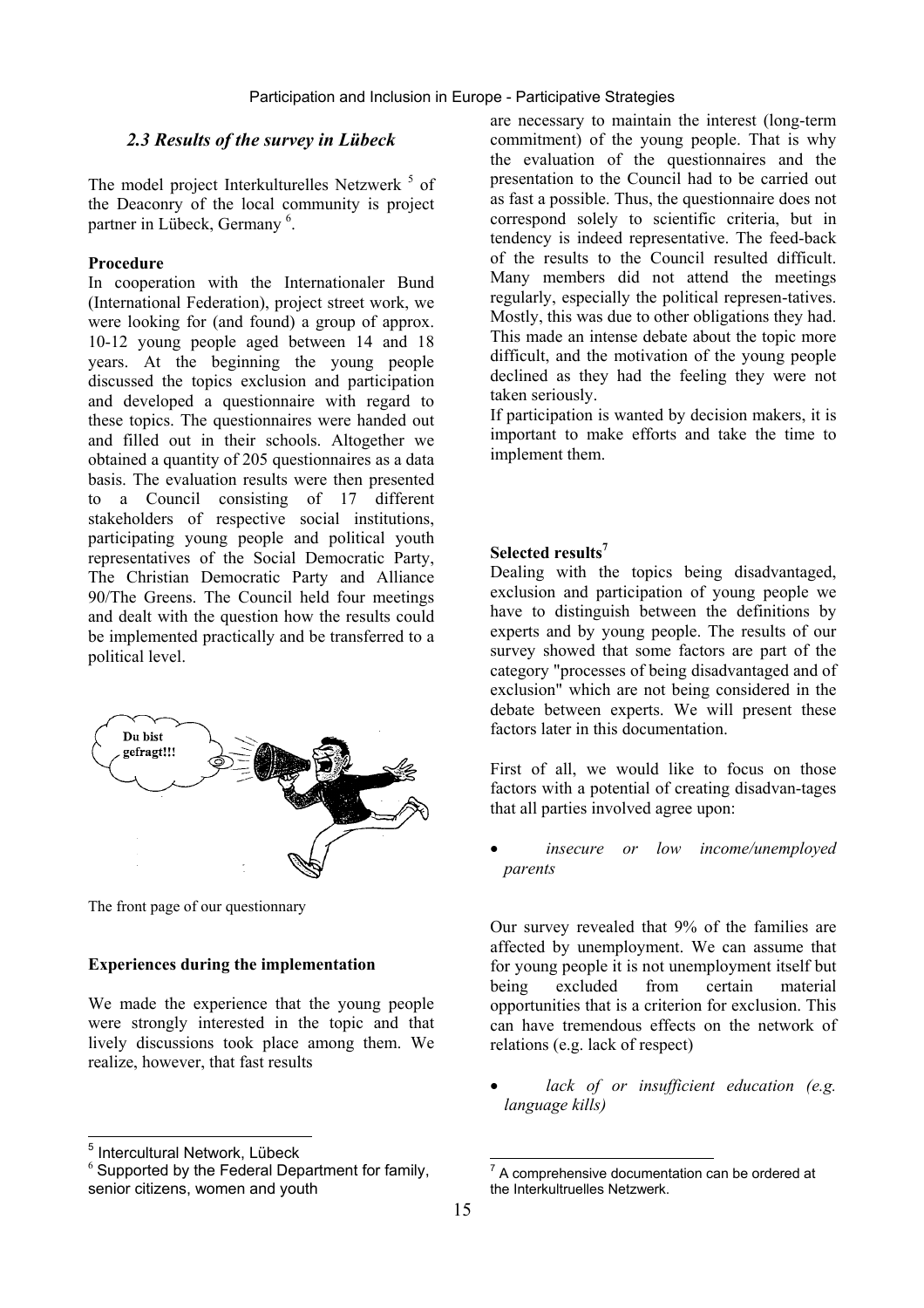7% of the participants in the survey consider their opportunities for vocational training low, 38% consider them instable. Approx. 30% do not believe to be able to get their dream job with their school degree. Additionally, 17% do not get any support for school. Altogether these are important factors that form a potential for exclusion considering the importance of a school degree and educa-tion/vocational training.

Few young people indicated weaknesses whereas language skills were concerned. The Council, however, pointed out different observations. Both German young people and young migrants had immense weak-nesses whereas language skills were concerned. Even reading and understanding simple texts is difficult for some of them. Since communication is an important key qualification, we should focus particularly on this point. According to the survey, young people seem not be aware of the fact or do not see any problems in the lack of language skills.

#### • *Lack of or instable social network of relations*

The social network of relations comprises the whole environment of the young people, namely family, friends, teachers, class-mates and other important contact persons. 9% of

the participants of the survey indicated that their relation to their parents is bad or very bad. It is shocking that 5% do not have parents or friends as communication part-ners in case of problems. 20% of those interviewed do not trust their teachers. Divorce or separation can (but does not have to) be an indicator for a problematic network of relations. 23% live in single-parent households, 14% in "Patchwork Families".

#### • *Belonging to a structurally dis-criminated minority (e.g. ethnic minority, refugees, disabled, different sexual orientation, religion etc.)*

22% of the young people indicated migrants as an excluded group. We can also state personal experiences made in this field: among those involved in the survey 42 persons were discriminated against because of their belief or their ethnic background. These persons could be almost all of the young migrants involved (43 persons), yet it is not clear whether Germans (e.g.

migrants from Russia now holding a German passport) also gave this answer.

One factor mentioned by the experts, yet not by young people, is the

• *Lack of access to social services*

Non of those involved in the survey turns to supporting facilities, the Youth Office or other facilities for young people in case of problems. Only one person indicated a social pedagogue. The Council, however, reported about a lot of young people turning to institutions. We have to distinguish *when* young people turn to an institution. Most of the times they are already strongly under pressure and have talked to several other persons before choosing to refer to institutions. With regard to this we should trigger a discussion about how to create the necessary conditions within the institutions/facilities to make communi-cation between young people and partners possible before the situation seems to be out of hand.

Another factor is important to young people when it comes to disadvantaged positions or even exclusion. Personal exclusion refers to the peer group, to persons of the same age. The factor refers to

> • **Lack of certain consumption goods**, which have a meaning within the youth culture. Mobile phones and brand clothing are important goods in order to be accepted. 15% find it problematic going to school without wearing brands. The result would be gossip and being ignored. Of the 205 young people concerned 57 consider something very important that they do not possess, 22 of them even four things. These young people – 10% - must feel very disadvantaged among their peers.

Answering to the question who was excluded by society can be put into four different categories:

- *Cultural (migrants, Germans)*
- *Social (homeless, dirty people, poor people, drug addicts)*
- *Physical (overweight people, disabled, ugly people, people who wear "strange" clothing)*
- *Mental/ ideological (political extremist groups, pushers)*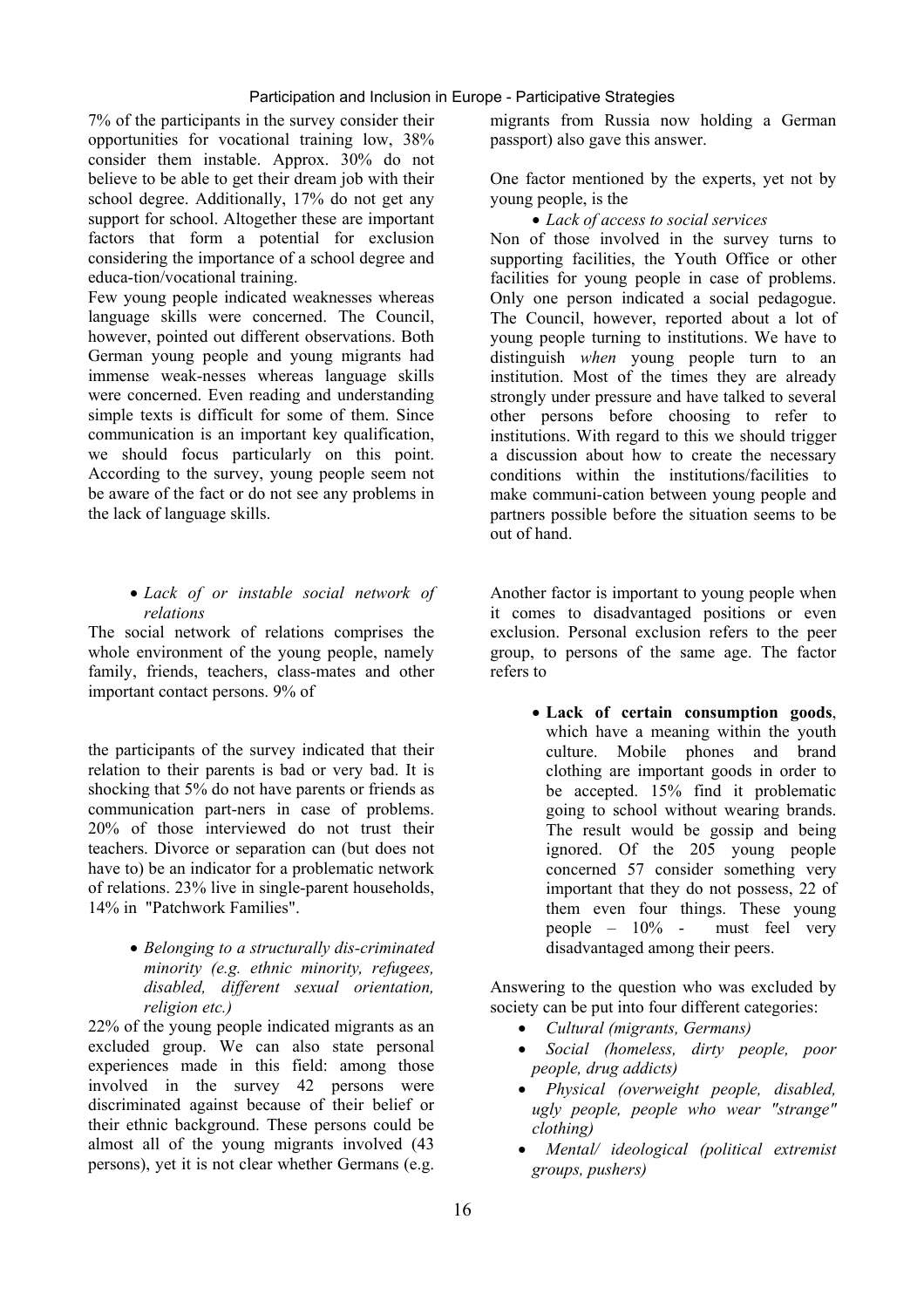The survey showed that young people think, exclusion is everyone's own fault. According to tendency, exclusion caused by others is only attributed to the cultural group, namely migrants and Germans. When asked how those groups could be included, the majority answered that those who caused their own exclusion should become active in order to be included. Also those who are excluded by others should become active themselves, but for this group the state and other persons were mentioned as being responsible for their inclusion as well.

#### **Interpretation approaches:**

The results show that material goods are a fixed reference scale in the youth culture. Mobile phones and brand clothing are necessary in order to be included in a group.

Most of the young people agree that the slogan "Everybody is responsible for his/her own luck" is appropriate. A person who excludes him/herself must be able to re-include him/herself. Structural conditions play a minor role: "Homeless should wash, overweight people, disabled, ugly or those wearing "strange" clothing should become like the others".

This attitude, which may only be a phase within the development towards adulthood, creates an enormous potential of isolation and puts pressure on the individual young person. They are responsible for everything themselves. Being weak or out is not accepted. "If someone does not have brand clothing, he/she has to find a way of getting them", otherwise the person is not fit for being accepted in a group.

With this background in mind, politicians, pedagogues, teachers, social workers and educationists have to think about the question how to reach and communicate with young people. Even though adults may have difficulties accepting the priorities of young people they have to be taken seriously, otherwise approaches of participation and inclusion will not meet their interests.

#### **Participation – how, why and with whom?**

In our interviews we asked young people what they are interested in, how they could imagine participation and with whom. 93% of the young people find good education very important, 83% emphasize the importance of a job they like. 73% underlined the importance of safety on the streets, 65% pointed out that a sound environment was essential. 50% define a lot of leisure time as important. Whereas politics are concerned only 10% regard them as very important. 39% said that they were not at all interested in the

topic. This seems to confirm that many young people are tired of politics. The remaining question is: what do politicians of the different parties propose when it comes to the inclusion of young people, representing their interests and especially when it comes to transferring the idea of political interest as an important part of a democratic society.

Young people agreed when asked about a lack of facilities. Everything connected to leisure time was mentioned. The main items on the list were a youth centre, a disco for the younger ones, and for those older than 16 party rooms and hobby rooms, an internet café, a park for skating, soccer and other sport fields. Young people would like to have a place near their home where they can meet and spend their leisure time. In the respective neighbourhood, comprising 28 km² there is only one remote youth centre, that is not well equipped and thus not attractive and difficult to reach. Informal meeting points like play grounds, bus stops, parking lots etc. often cause conflicts with the neighbours and/or the police.

The young people would like to change the following things in their neighbourhood: less cars, more safety on the streets (in traffic), modernization of the roads, houses and schools, more green areas and a clean city. Again, we can see the desire for orderly outside appearance that is well cared for. They also mentioned the behaviour of people. All should act friendly, not be violent, should be clean and not take drugs or smoke cigarettes. With regard to social and political commitment animal protection and environmental protection were indicated.

#### **Conclusions**

We can now discuss, whether to meet the "expectations of order" of the young people or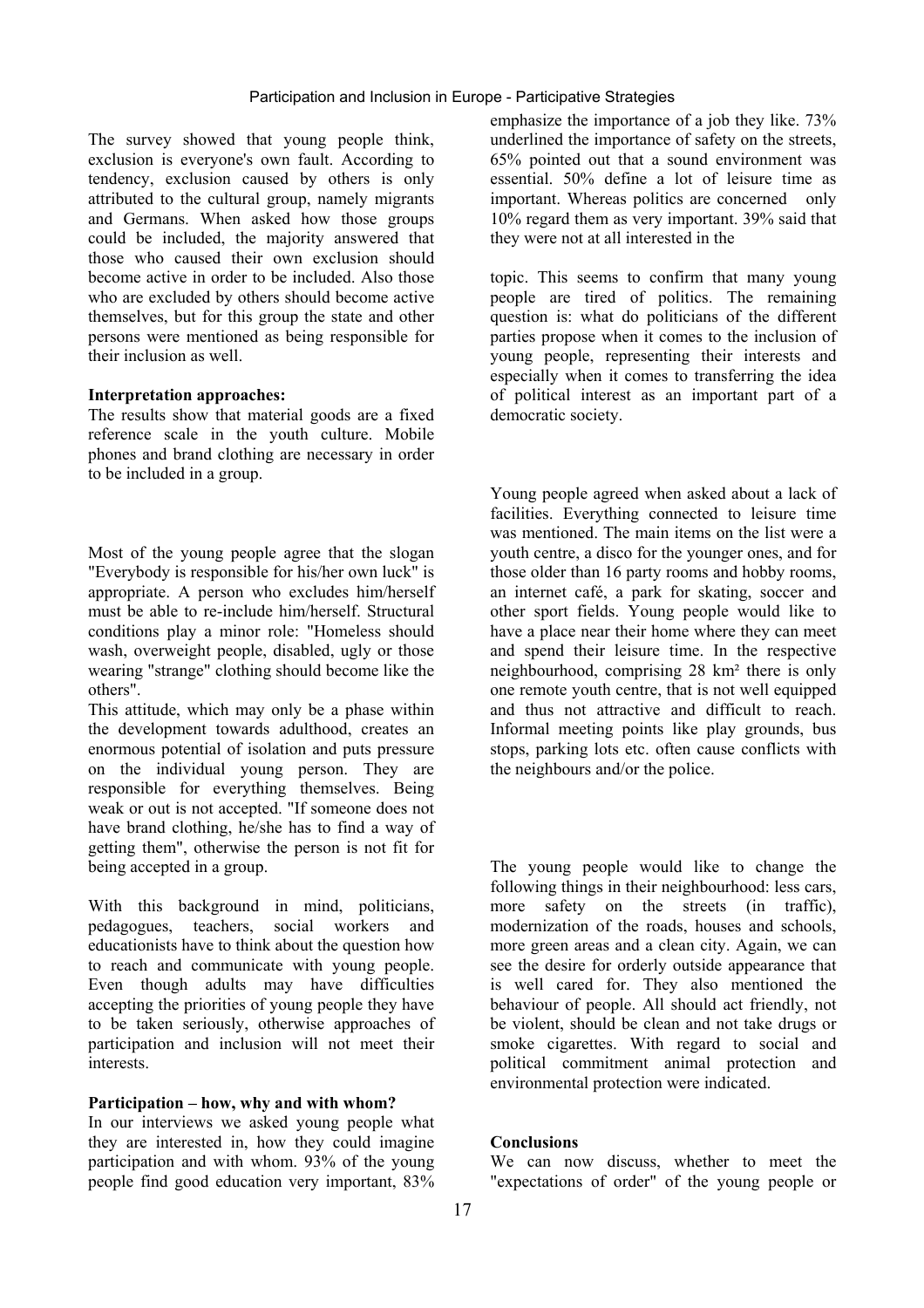#### Participation and Inclusion in Europe - Participative Strategies

check if there are other factors causing this. The desire for an orderly outside world may have its roots in a general disorientation of the young people and be a sign of the desire of a transmission of standards and values. If

this was the case, how could we re-transfer them? Or did the young people merely want to give the "correct" answers? The results do not allow a definite conclusion, but they can be the beginning of a new context-related confrontation with young people in order to come closer to the young people's concept of participation. Opportunities for forms of participation seem to be given: 69% of the young people would be interested in committing themselves to a project in their neighbourhood. Now we have to create methods that trigger the fantasy, creativity and motivation of the young people and create an atmosphere/structures that make participation possible.

#### **Susanne Samelin (Interkulturelles Netzwerk)**

**Michael Klein (Internationaler Bund)** 

**Nina Wächter (Internationaler Bund)**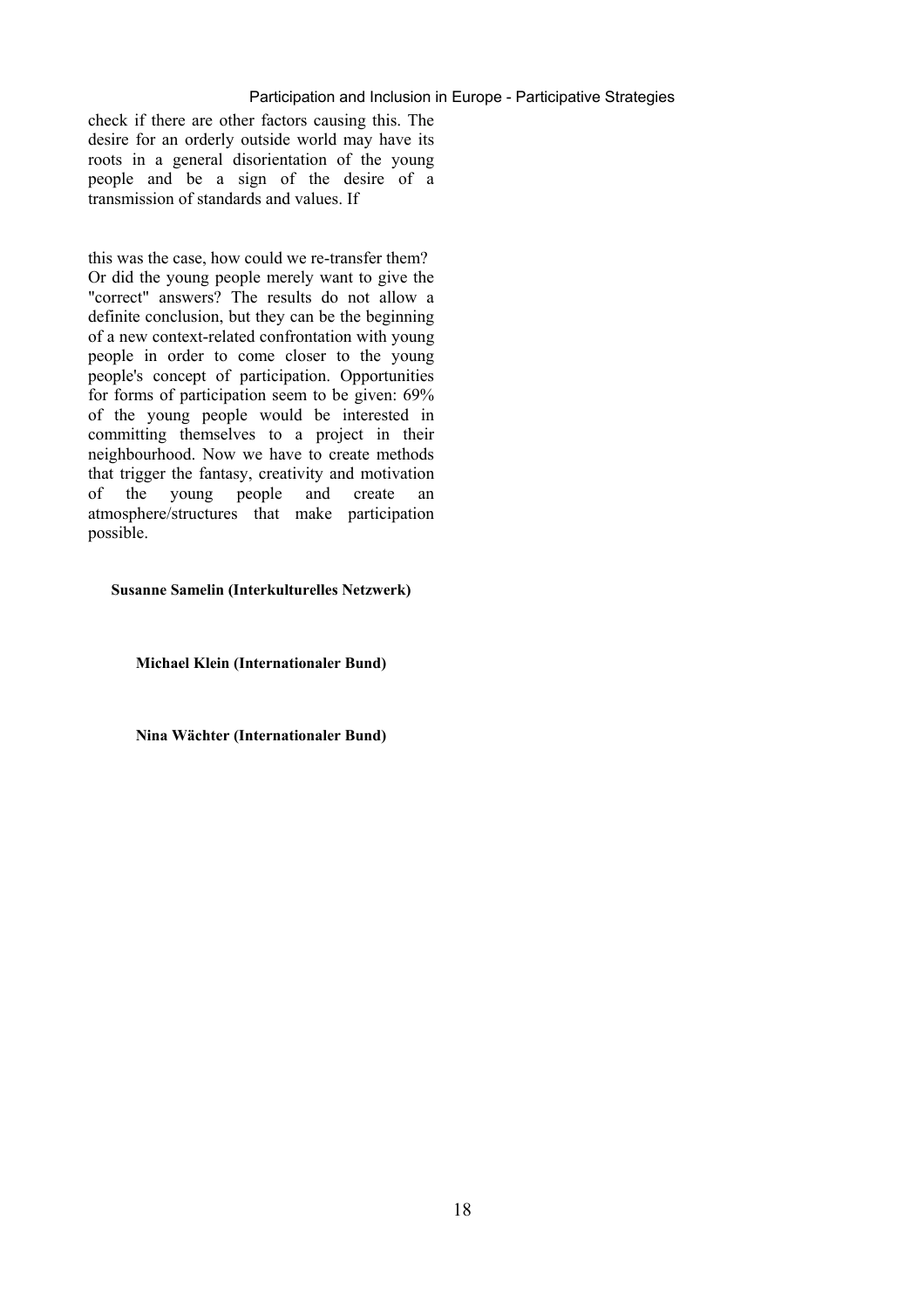### *2.4 Leipzig projects*

### **1. Social context of the Leipzig projects**

At the moment Leipzig has a population of approximately 494.000 inhabitants Being a traditional traffic hub as well as a centre for trade and fairs, during the past 100 years Leipzig developed into a city of European dimension which had an innovative influence on economy, the technical sector, science and culture. However, the city faces great challenges at the present moment, like so many other big cities in the Eastern part of Germany. The most pressing problem is the high unemployment rate of 18%, approximately 60,000 empty apartments and financial problems of the public bodies.

The different developments of the neighbourhoods are particularly evident in the Eastern part of the city, a traditional working class area.

Empty houses in need of restructuring, abandoned shops and small businesses amount to an overproportional level in this area. Since those who find themselves in better social conditions move away, we witness a social polarization.

The Interkulturelles Kontaktbüro Leipzig was project manager of this sub-project, a model project of the Federal Department for family, senior citizens, women and youth under the auspices of the Ökumenische Sozialstation Leipzig Süd-West e. V. for the inclusion of young migrants. The Interkulturelles Kontakt-büro is defining the framework conditions for inclusion work and promoting the opening of regular options to migrants. Since the Interkultutrelles Kontaktbüro is not an organization of youth work itself, five projects were carried out in cooperation with partners, four of them from the Eastern part of Leipzig. The Association of the Vietnamese carried out one project comprising several neighbourhoods. The Vietnamese form one of the three largest migrant groups in Leipzig.

The project partners in Leipzig were as follows:

 youth centre Rabet of the Youth Office Leipzig

the Association of the Vietnamese in Leipzig

 the open meeting point for children and young people "Tante Hedwig" (Aunt Hedwig) of the Internationaler Bund

 the citizens' meeting in Volkmarsdorf of the *Trägerschaft von doppelspitze GbR*

 the Leipziger Kinderbüro e.V. (Children's Office)

#### **2. Brief presentation of the individual projects with regard to contents and main results**

### 2.1 School project

The first project was aiming at capturing attitudes and perceptions of young people concerning their environment with regard to "being socially disadvantaged", "social inclusion" and "exclusion by society". Our target groups were 3 classes  $(8<sup>th</sup>$ + 9th grade), of a *Mittelschule* and one class (8th grade) at a high school. The results showed that disadvantages were particularly stressed in the fields of family, peer group and school. Furthermore, material differences were frequently mentioned as a reason for being disadvantaged for those with fewer financial means, as well as a lack of equal oppor-tunities with regard to vocational training. Social disadvantages and the exclusion of social fringe groups were hardly perceived.

### 2.2 Leisure time projects

Within the framework of open youth work two other approaches were started in two youth centres. One was making a video in the neighbourhood about being disadvantaged and exclusion, the other the creation of a questionnaire for young people by young people in which the young people's point of view about the causes for being disad-vantaged was to be defined. The initial interest of the participants faded (…missing part in original, the translator)

A preliminary result is the list of ranked topics made by the young people:

- 1. Family
- 2. Work
- 3. School/leisure time/friendship/love
- 4. Money
- 5. Drugs
- 6. Violence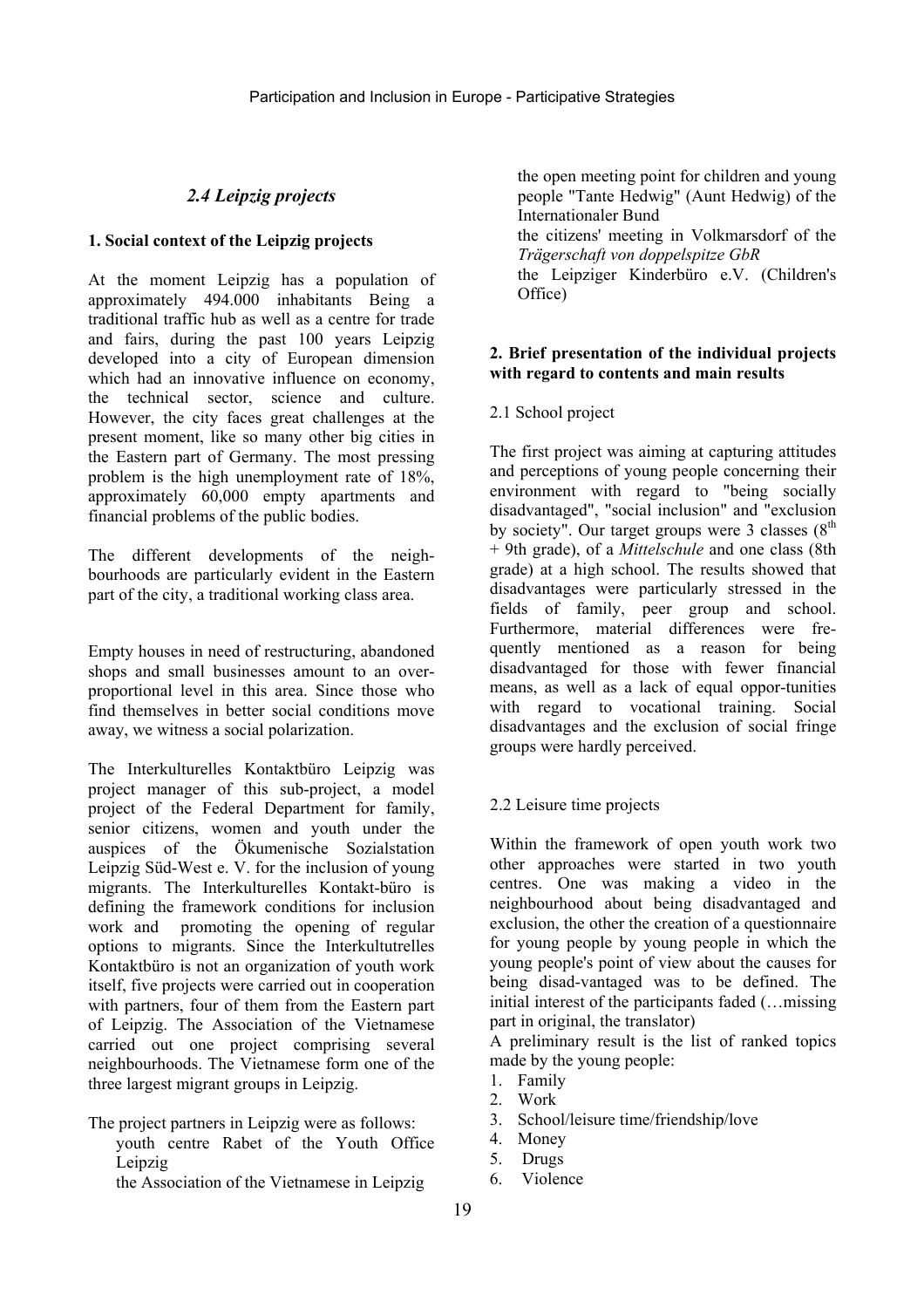### 7. Future/changes

Generally, the reasons for the early termination of these projects lay in the fact that the young people were not obligated to participate in the open youth work, more specifically, however, the young people "re-oriented" themselves after the start of the project and became interested in illegal drugs. The termination of the projects made obstacles evident that make a successful implementation of participation difficult and that ought to be overcome.

2.3 Pedagogic photography course during a project week at school

In the fourth project we chose an indirect approach concerning the topics "being disadvantaged" and "participation". During a project week at a *Mittelschule* the self-perception of attitudes and the development of such attitudes based on participation were examined. We were aiming at increasing the knowledge of the young people and at the same time increase their confidence in their abilities.

Before and after the project week the attitudes of the young people were evaluated by using standardized psychological tests. A result, particularly among the girls, was an increase in self-confidence and a decline in feeling dependent. These are necessary mental preconditions in order to overcome disadvantages actively and to be able to have an adequate share in the resources of society.

2.4 Interviews with the migrant group of the Vietnamese

The last project was not referring to a neighbourhood but to the migrant group of the Vietnamese. The objective was the development of a questionnaire with the participants of a German course for young Vietnamese and interviews with the young people, with particular regard to "being disadvantaged", "exclusion" and "inclusion" of Vietnamese citizens.

The following results were obtained:

 The young people feel disadvantaged due to a lack of language knowledge (German), lack of working permit and restricted possibilities of movement for asylum seekers

 Objective existing disadvantage due to low income and small living space are perceived but dealt with differently, since the living conditions in the country of origin were much worse

 Personal discrimination is perceived, yet there is a positive attitude towards the Germans high degree of willingness to inclusion in the German and European society. The most important obstacle in this respect is the language barrier.

### **3. Observations**

The following observations were made in Leipzig with regard to all projects:

3.1 One essential observation is that "being disadvantaged" and "participation" are **seen in a different way from the outside by society** than **seen from the subjective inside by those affected**. That is why the disadvantaged persons mentioned before can only be motivated to a certain extent for the programmes, since they do not have a subjective interest in the objectives.

3.2 What does being disadvantaged mean for those affected?

During the projects it became clear that essential **subjective** indicators of being disadvantaged are perceived in the primary relations of families and peer-groups. The relation to friends, within the group or to the boy/girl-friend is more important than voca-tional training or participation in a project.

These observations are contrary to the official **objective** indicators such as social welfare, unemployment etc. The questions of the individual future or political participation are hardly recognized as a problem by the young people, they seem not to be aware of them.

3.3 This is different in the group of the Vietnamese. The problem of the language barrier is clear and people are aware of it. However, we made the following observation: if they speak the German language well, they realize that they are living in a totally different culture. The different cultural characteristics make contact with Germans more difficult.

### **4. Results**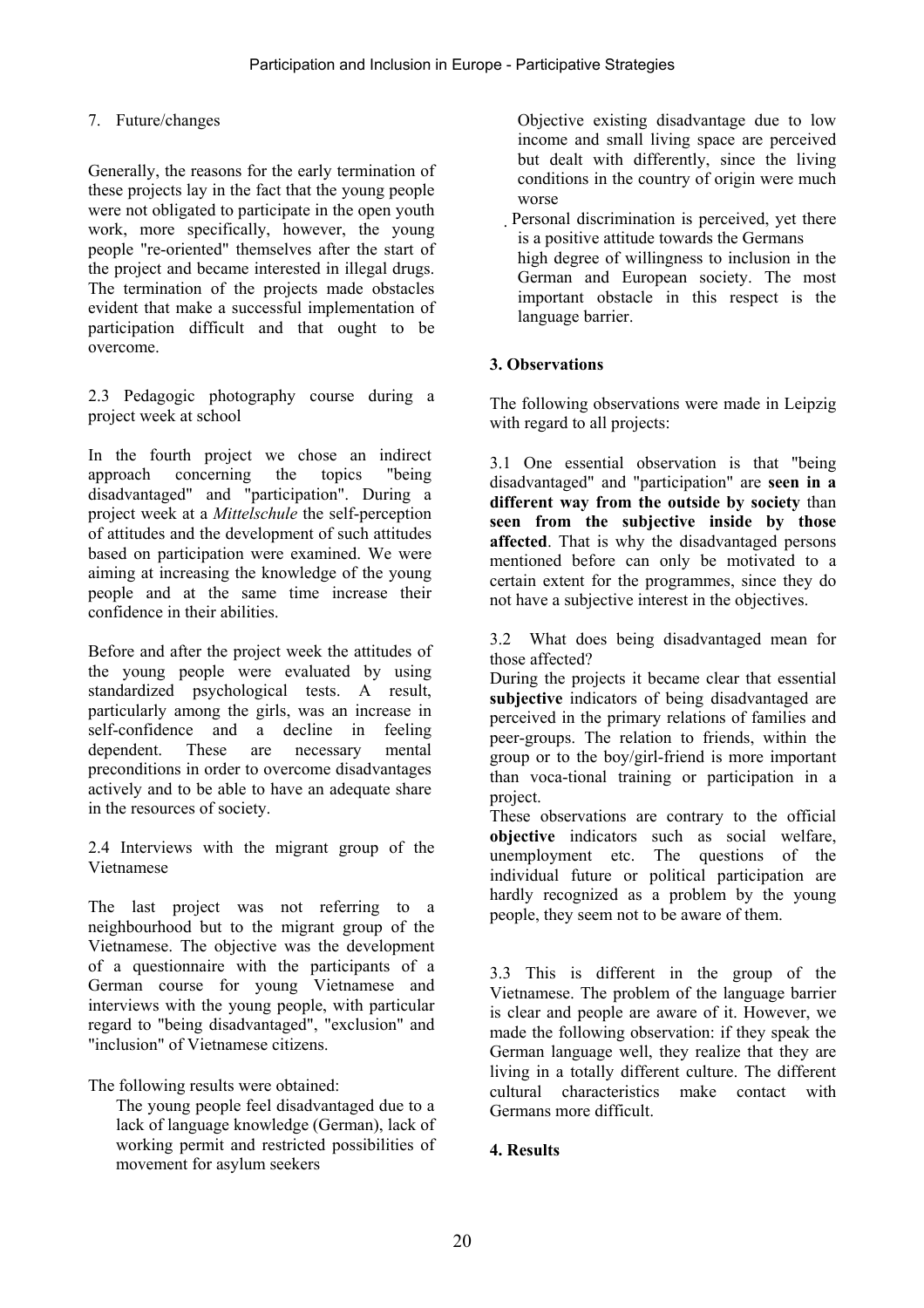What conclusions can we draw?

4.1 A success of the projects was that young people could be reached with regard to the topics "being disadvantaged" and "participa-tion" and thus a certain consciousness was created.

 4.2 Participation cannot be forced onto people. Young people are attracted by short measures, such as events. Longer projects on a voluntary basis exist only as long as the young people are motivated.

4.3 Relations are very important to young people. That is why participation options should not merely focus on consumption, events or programmes, but should be embedded in the relation networks.

**Dr. Christoph Lang,** 

**Peggy Diebler,** 

**Interkulturelles Kontaktbüro**

# **III - Participation and Inclusion in Europe – Participative Strategies in the Local Context**

### *3. 1 General context*

On one hand, the **economic, social and sociocultural changes** in Europe lead to different forms of individualization and multiplication of life styles and partly create more opportunities for children and young people<sup>8</sup>. They can shape their own life more freely and have more choices. Information and communication technologies, e.g., can help reduce traditional obstacles, that lead to an exclusion of the most disadvantaged citizens in our society. On the other hand, at the same time these changes in our economies and societies and their risks have a more direct effect on children and young people<sup>9</sup>. To get back to our example this means, that a lack of media competence can nowadays lead to a rapid exclusion from the developing knowledge society<sup>10</sup>. The **labour market** is characterized by globalization, liberalization and structural changes. Theses three structural elements lead to rationalization of jobs, their reduction or relocation (to cheaper countries) as well as to the creation of new job sectors with high qualified jobs and to a decline in intervention by the government in favor of the lower third of the population. The labour market requires more and

 $\overline{\phantom{a}}$ 

more technical skills, but also social competence, vocational experience, flexibility and mobility. We have a closer relationship between vocational training and opportunities in the labour market. At the same time the minimum qualification requirements to ensure entry into the labour market) have increased<sup>11</sup>. Today, it takes a lot longer to find oneself in a stable situation on the labour market<sup>12</sup>. The unemployment rate of up to 28% (in the age group of 15 to 24-year-olds, in Italy) reflects the difficulties of gaining access to the labor market and finding a stable position. In Germany, more than 40% of those receiving welfare benefits are children<sup>13</sup>.

Apart from the structural changes in the labor market other equally important changes can be seen: **demographic changes**, since life expectancy is rising and birthrates are declining; due to stronger migration and mobility within the Union we witness a tendency towards a **growing ethnic, cultural and religious diversity**. At the same time the **structure of the households is changing** due to a tendency towards a deinstitutionalization of the families. **New rolemodels** of men and women are affecting both the labor market and the question of parenthood. Today, the family, the neigh-bouring community

l

<sup>&</sup>lt;sup>8</sup> See Huster (2001: 165).

<sup>&</sup>lt;sup>9</sup> See Debiel (2000: 51).

 $10$  See Dabinett (2000).

 $11$  See Hills et al (1999).

 $12$  See Giddens (1998).

<sup>&</sup>lt;sup>13</sup> See Bartscher (1998: 17). For an Anglo-German comparison see: Craig, Mayo and Taylor (2000).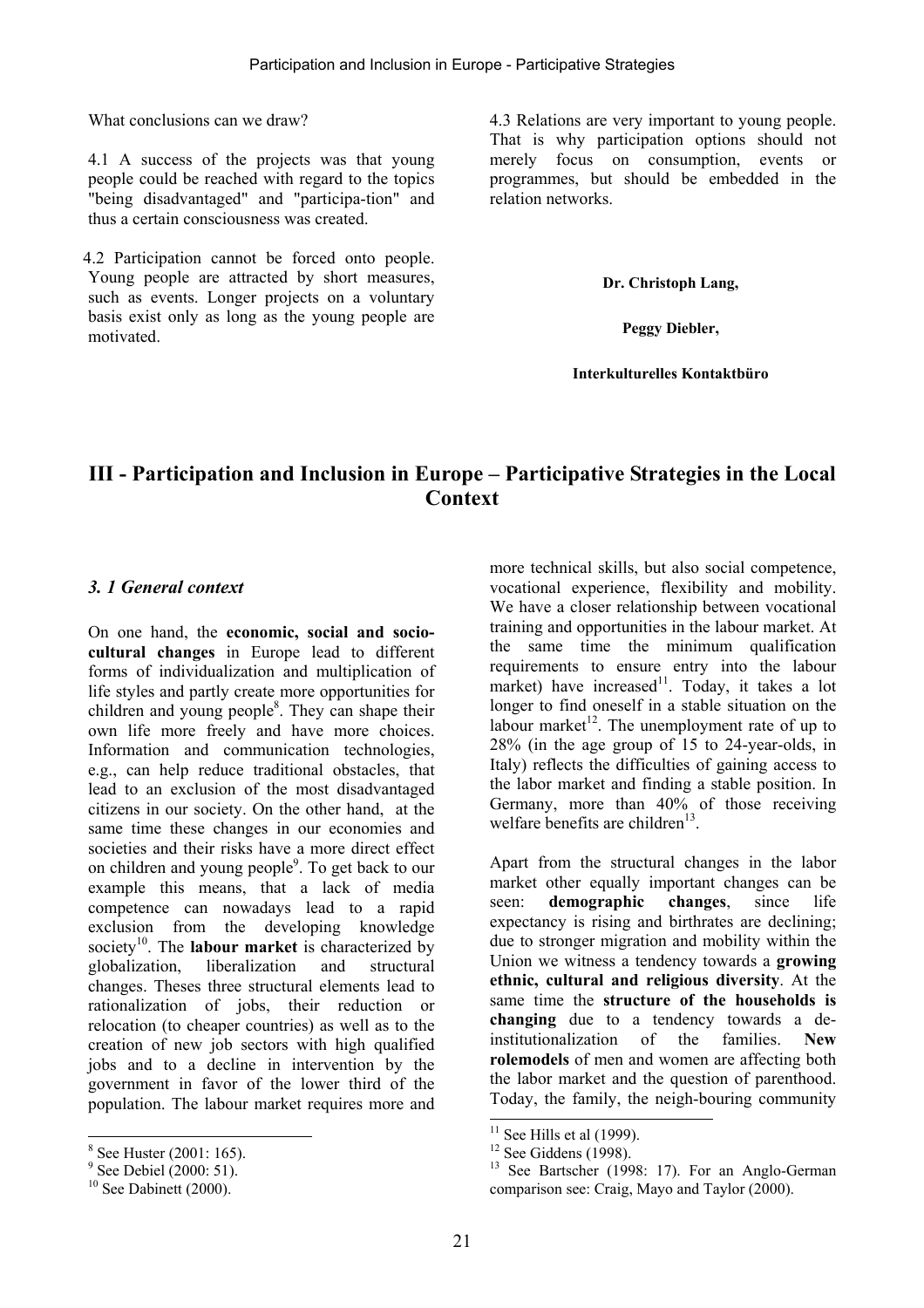and the church are not as stable as 30 years ago. Due to the relative withdrawal of Government there are only a limited number of reliable support institutions that young people can refer to  $14$ .

These developments are now no longer marginal phenomena to young people when growing up. They now make an impact which reaches the heart of youth transitions. If the world of work becomes a problem, youth, as a phase of biographic preparation for the world of work becomes a problem as well<sup>15</sup>. If we continue to base ourselves on the idea of the working society (namely: "Without work inclusion in society is not possible"), we have to ensure that young people obtain the adequate measures and support for young people according to their capacities and are prepared for work, in order to be able to switch from vocational training to gainful employment<sup>16</sup>. At the same time we must emphasize that social exclusion does not only mean being excluded from gainful employment but goes beyond that and is more complex<sup>17</sup>. A program to combat social exclusion should be based on this consideration.

**Disadvantaged young people** are particularly affected by the rationalization measures in our economies (reduction of unskilled jobs). Since they have fewer resources, support and financial opportunities they become the main victims of the crisis in the world of work<sup>18</sup>. During the past 20 years, the situation of young people in the transition phase from education, apprenticeship/training to labour market has worsened objectively. The unemployment rate among young people has increased. Many young people cannot keep up the pace and are threatened by constant social and economic exclusion. That is why they should have a particular responsibility in politics and business.

Dealing with the expression "disadvantaged young people": it implies an existing normality of participation in society from which they differ. Today, this normality may no longer exist. Furthermore, I would like to point out that **"disadvantage" and "social exclusion" are used as synonyms** in this document which is due to the different meanings of expressions in the three partner countries. Thus, "disadvantage/d" is related to society. [I do not think these two words are synonyms- they illustrate different political analysis of the reasons for poverty- so disadvantage comes from an understanding which merely sees some people being born with or experiencing advantages over others. Social exclusion on the other hand comes from a broadly social democratic common understanding across Europe based on a relationship to employment and the labour market.

### *3. 2 General definitions*

### 3.2.1 Social exclusion

The expression "social exclusion" was brought up in scientific discussions in the 1960's and owes its breakthrough to René Lenoir<sup>19</sup>. Only after the 90s it was introduced to a broader public. What does it generally mean<sup>20</sup>?

The concept of social exclusion refers to the effects of the interactions between changing family structures, a decline in less protecting/supporting communities, a chan-ging welfare state, a decline in jobs those with lower qualification, the new "working poor" and the declining average income of the lower middleclass<sup>21</sup>. Social exclusion is a particular form of deprivation and barriers, which, alone or in combination, prevent a full participation in sectors such as education, health, environment, apartments, culture, access to rights or familysupport as well as additional vocational training or job offers. Exclusion can be defined as the denial

l

 $14$ Especially in Great Britain poverty plays an important role in the evolution towards social exclusion. Mainly children and young people in this country are affected by poverty, and more than in other EU Member States. The children's poverty rate - like the one in Portugal - is the highest one of all Member States. See Hobcraft (1998). For the notion of "social capital" see Puttnam (1993), Raffo and Reeves (2000).

<sup>&</sup>lt;sup>15</sup> See Mielenz / Münchmeier (2001: 413).

<sup>16</sup> See Münchmeier (2001: 429-430).

<sup>&</sup>lt;sup>17</sup> See The Lord's Provost's Commission on Social Exclusion (2000: 2 f.) and Ostner (2000: 33). For a general overview on the Commission's activities in this area refer to:

http://europa.eu.int/comm/employment\_social/socprot/soc-incl/index\_de.htm

<sup>&</sup>lt;sup>18</sup> See Ostner (2000: 30 ff.).

 $19$  Lenoir (1974). For a recent summary on the present discussions in France, see Paugam (1996). A presentation of the history of marginalized people in

Europe 1830-1930: Gueslin and Kalifa (1999). <sup>20</sup> For a summary of the present discussions see

Parkinson (1998).

<sup>&</sup>lt;sup>21</sup> See Mangen (2001) and Guidikova (2001).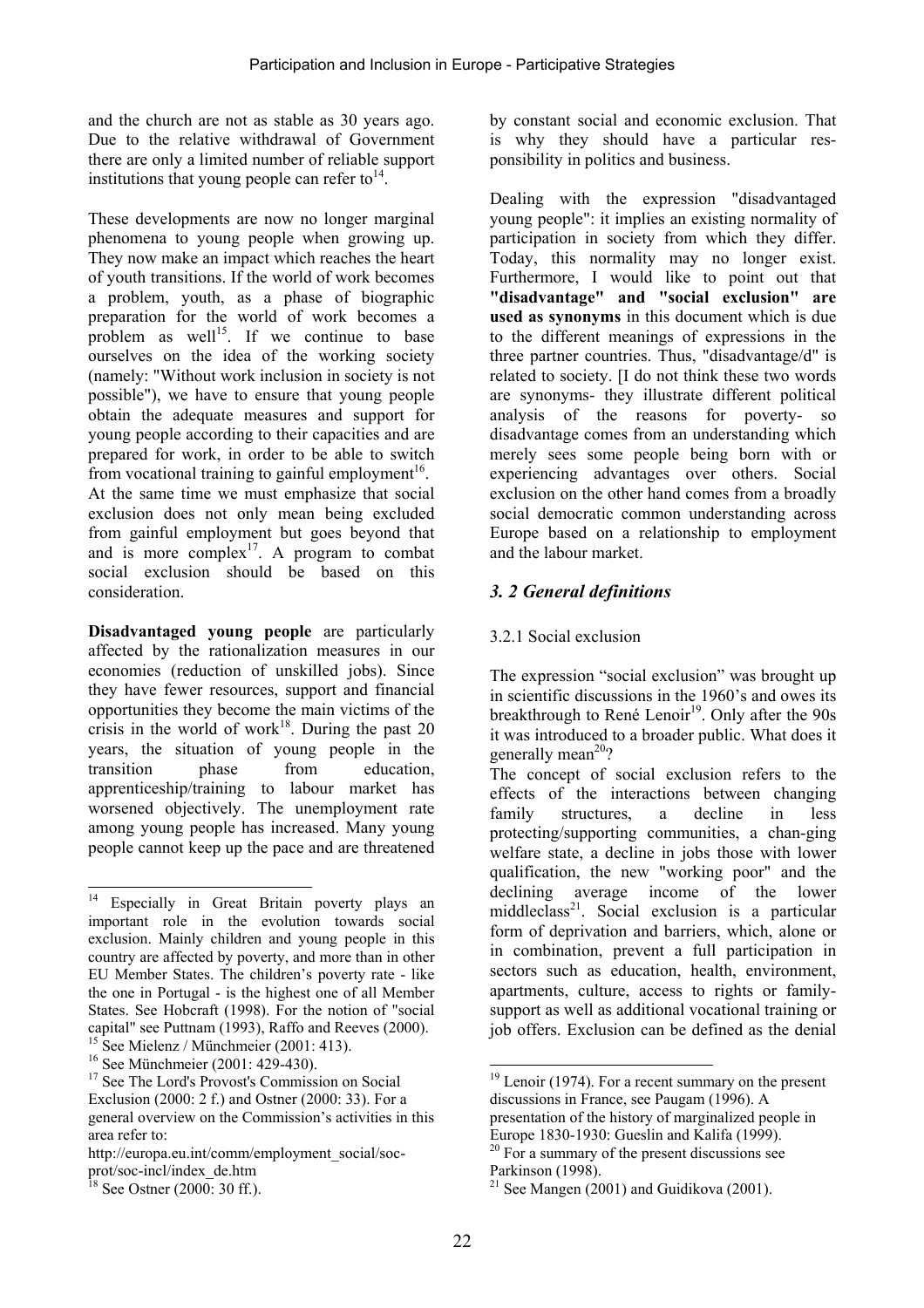(or non-realization) of civil, political, social and cultural rights which have their origin in the citizenship.

The European Union also contributed to the development and introduction of the expression "social exclusion". The history of the existing Action program "Social Inclusion" was as follows<sup>22</sup>:

The origin of the program is laid down in the Amsterdam Treaty. Art. 136 and art, 137 define that the European Union is to support the cooperation when combating social exclusion. Apart from promoting economic growth it is aiming at social inclusion in order to promote social cohesion. The main means to do this is the common action program "Social Inclusion" with a budget of  $75$  millions for the years  $2002-2005^{23}$ . Within the framework of this action program all member states of the EU developed national action plans (NAPincl) in which they outlined what is done to combat social exclusion and what should be done additionally. Different risk factors of social exclusion were defined in a first evaluation of the national action plans<sup>24</sup>. However, most member states considered gainful employment the best method for preventing poverty and social exclusion.

At the same time a number of preparatory measures were carried out and financed substantially by the European Commission. The results were introduced (within the meaning of best practice) in the newly created action program. Our program is part of the preparatory measures.

But not only grows the importance of the topic "social exclusion" within the Commission. But "Participation" is discovered more and more, and this especially in the field of participation of young people<sup>25</sup>.

With the adoption of the Charter of Basic Rights in Nice in December 2000, the EU additionally committed itself to a European Community of Values. The Charter contains a comprehensive catalogue of basic rights. In Nice, the EU also

 $\overline{a}$ 

committed itself to a "Social Europe" and to the social-political measures and objectives defined in the European Social Agenda<sup>26</sup>.

### 3.2.2 Participation $27$

Participation involves two perspectives: the point of view of those affected who want to participate in society and the point of view of the political institutions which have the power to decide whether participation is promoted or not, or, in the extreme of cases, even blocked<sup>28</sup>. Participation, in the latter point of view, unfortunately is often part of a policy of acceptance: a strategy to ensure<sup>29</sup> a smooth course of things, to smoothen and integrate opposing points of view, thus, creating a sort of occupational therapy that abuses the hope for influence in the respective institutions.

By serious options for participation options we can obtain a great potential of knowledge, especially about local backgrounds. Society will waste part of its potential for problem solving if young people are not allowed to take part in the  $\frac{1}{2}$  decision-making process<sup>30</sup>. In their wishes, interests, ideas and perspec-tives, young people may have values which differ from those of the adults and thus may introduce new aspects and perspectives into decision making processes**<sup>31</sup>**.

The success of a concrete option for participation must be measured as follows:

3. Which personal changes or changes within the group can we see $32$ ?

 $8$  See Bartscher (2000: 22).

 $22$  For a concise overview over the EU-analysis and EU-policies in this area, refer to Frazer (2001). 23 See

http://europa.eu.int/comm/employment\_social/news/20 01/oct/i01\_1395\_de.html for more information.  $^{24}$  See

http://europa.eu.int/comm/employment\_social/socprot/soc-incl/joint\_rep\_de.htm

<sup>25</sup> See Commission Européenne (2001a und 2001b) and Hermann (1996: 37 ff.)

<sup>1.</sup> Do we have specific results? Did we trigger a change or reach an objective we focused on?

<sup>2.</sup> How was the quality of the process and the conditions within this framework (e.g. support by politicians, administration, personnel and financial resources), was the method suitable for young people?

 $\overline{\phantom{a}}$ <sup>26</sup> For the general topic "Europäisches Sozialmodell" see Aust / Leitner / Lessenich (2000) and Ostner  $\frac{(2000)}{27}$ .

See Bur, Stevens and Young (1999) for European participation projects.

<sup>29</sup> See Bartscher (1998: 32).

 $30$  See Liebrich (2001: 864).

 $31$  See Deutsches Jugendinstitut (1998: 135) and

Feldmann (2000: 60) and Schröder (2000: 7).

 $32$  See Bruner, Winklhofer and Zinser (1999: 72).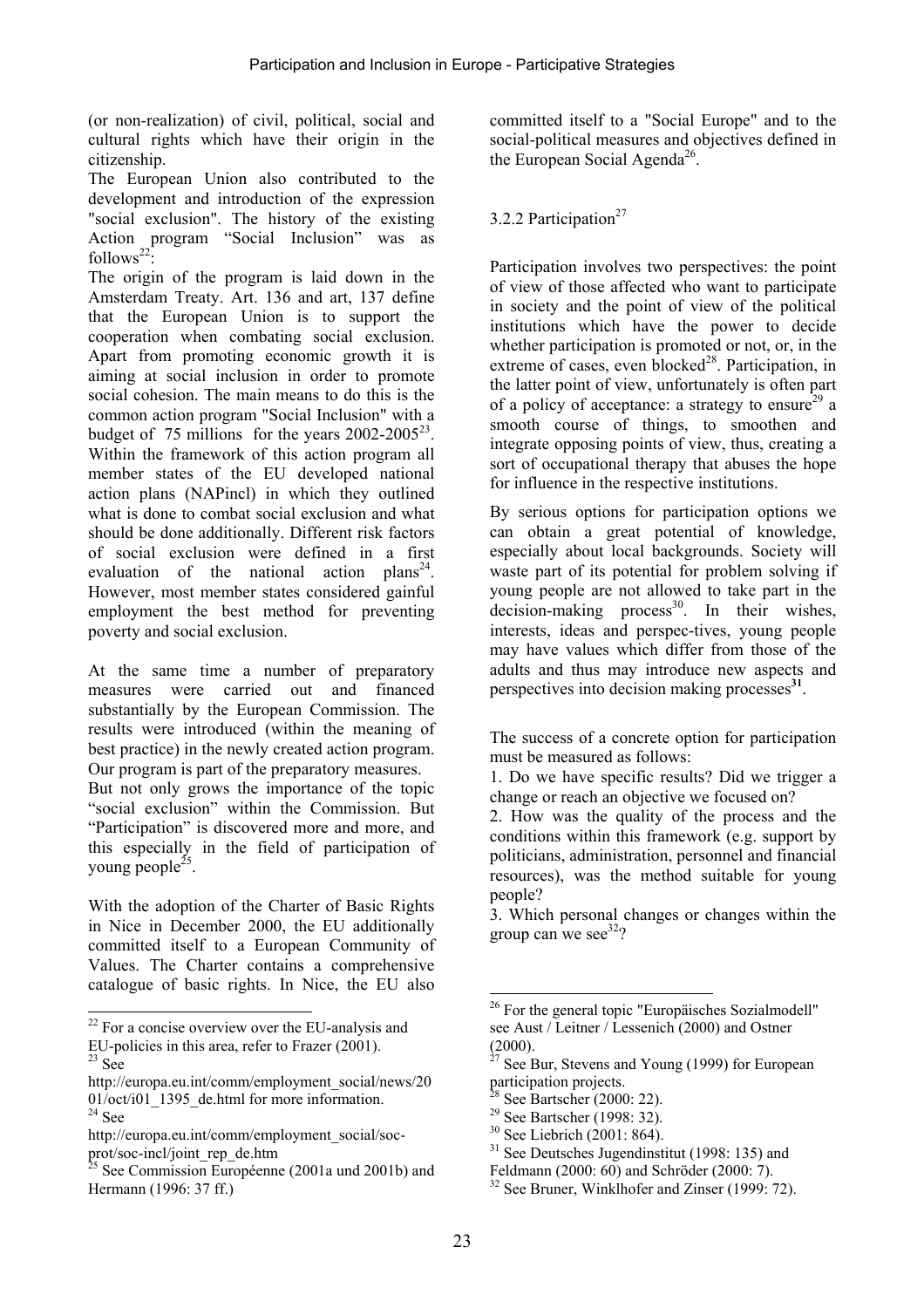"Good" forms of participation let young people (with the support of adults) work voluntarily for a commonly previously defined transparent aim with great commitment in a certain period of  $time^{33}$ . The methods used should help shed light on the specific perspective of the young people.

A project can only be successful and politically credible with regard to formal decisions if the results are transferred successfully to a decisionmaking level in politics and administration and the planning of the project is realistic. Therefore, we need competent "translators"<sup>34</sup>.

Participation is a complex process, as many different stakeholders meet each other (young people, parents, administration, politicians, pedagogues, teachers, housing associations, architects etc.). All of these stakeholders have different background systems (e.g. hierarchies, decision making processes, technical dimensions and tasks) that have to be synchronized. That is one reason why the stakeholders should discuss at the very beginning how participation is defined in order to avoid potential disappointments.

Participation of young people requires certain capacities on their  $part^{35}$ , comprising social abilities as well as technical knowledge. In order to acquire such abilities they need the opportunities to learn and to obtain the respective qualifications. Closely connected to this are participation activities which have an educational function aiming at the willingness to take over responsibility, learning democratic decision making processes, and the ability to solve (civil) conflicts $36$ .

### 3.2.3 National differences

 $\overline{\phantom{a}}$ 

Within this general framework important national differences should be stressed. These differences have their origin in various principles of the organization of a welfare state that developed over the centuries as well as in the constitutional characteristics of the national states, namely central or structure. We also have to take into consideration that during the past decades the member states represented in this project have

seen quite different sociopolitical approaches. The historic structures that were developed as well as the political decisions since the beginning of the 70ies lead to the fact that social exclusion is spread quite differently in Great Britain, Italy and Germany and has different faces. Of course, theses differences have an impact on the specific forms of social exclusion of young people. Some of these differences which have been discussed within the group of project partners will be presented as examples hereafter.

In Great Britain, e.g., and to a lower extent also in Germany, homelessness plays a much greater role than in Italy. The main reasons for this are very high rents, especially in huge cities, a weaker social safety net in general. Generally speaking, in Italy publicly "discernable" social exclusion is not as widely spread as in Great Britain and partly also in Germany, due to strong family ties.

The unemployment rates in the three countries among the 15 to 24-year-olds also differ greatly. from 9.6% in Germany (with great regional differences) to 12.1% in Great Britain and 28.3% in Italy<sup>37</sup>. One reason for the extremely high unemployment rate in Italy is the importance of the family: many young people are officially registered as unemployed but find work within the family network and, in doing so, are supported actively by their families.

The national differences are also reflected in different meaning of the terms used, e.g. "exclusion" and "inclusion" which have different connotations in the three countries concerned.

In the UK, for example, the term "integration" has overtones of giving up your culture. In a coutrny where equal ooprtunities are very important, it is therefore more helpful to talk about "inclusion". In Germany, on the other hand, "integration" has positive connotations and means that the person is socially integrated; thus, the English idea of integration corresponds to the German term "assimilation". In Italy, "integration" means being gainfully employed. When it comes to taking over the culture each individual has a certain space, i.e. each person can decide what he/she wants to and

l

<sup>&</sup>lt;sup>33</sup> See Bruner, Winklhofer and Zinser (1999: 56).

<sup>&</sup>lt;sup>34</sup> See Bruner, Winklhofer and Zinser (1999: 79).

<sup>&</sup>lt;sup>35</sup> See Bruner, Winklhofer and Zinser (1999: 81).

<sup>36</sup> See Ministerium für Arbeit, Gesundheit und Soziales des Landes Nordrhein-Westfalen (1996: 36 ff.).

<sup>&</sup>lt;sup>37</sup> According to a statistics of Eurostat:

http://europa.eu.int/comm/eurostat/Public/datashop/pri nt-product/DE?catalogue=Eurostat&product?3- 05022002-DE-AP-DE&mode=download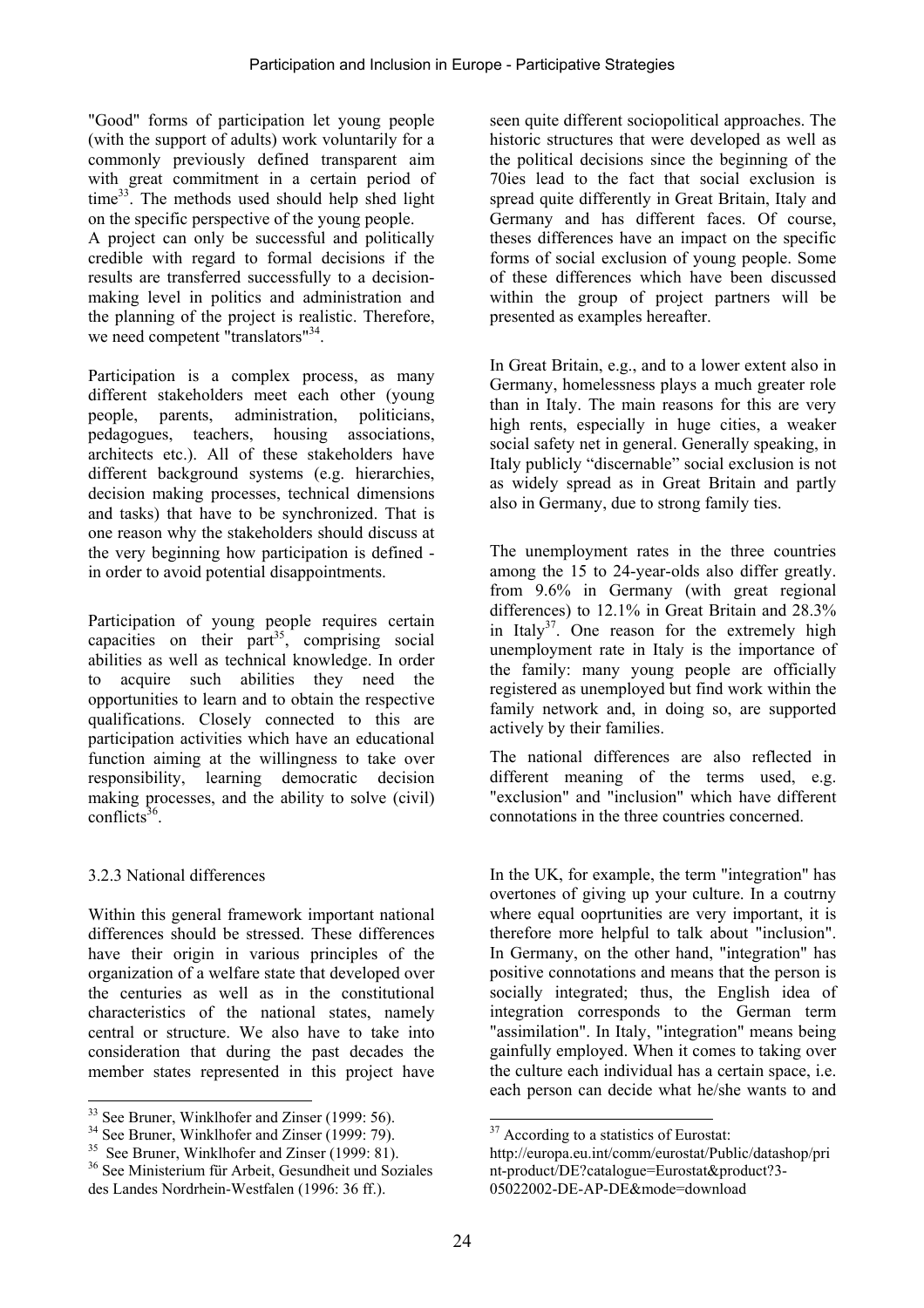can take over from the Italian culture and to what extent. "Assimilation" in Italian means that migrants take over the Italian culture.

Besides the differences of the characteristics of the welfare systems and the attempt of their modernization, there are also diffe-rences in the prevailing political culture of active democratic participation. In Great Bri-tain, e.g., institutionalized student repre-sentative systems (student parliament) like in Germany do not exist, so we have no co-decision rights within the school defined in the law. The wide spread student and youth councils which exist in Germany and Italy do exist in the UK but are actually combined with few legal rights for young people under 18.

Above mentioned examples show clearly, that forms of social exclusion and oppor-tunities for participation are still quite different in the participating countries and have their repercussions in the local context.

### *3. 3 Definitions developed within the project*

### 3.3.1 Social exclusion

Social exclusion is very close to exclusion from being part of society, whereas "disadvantge/d" can be seen as a partial exclusion or an inclusion that is not complete. "Exclusion" is verbally more structural than the expression "disadvantaged". Therefore, we should make a difference between individual symptoms and mechanisms, that are the structural cause for exclusion. Social exclusion takes place where barriers are already present. It is gradual, subdivided into phases and not wanted by the individual.

The structural indicators for social exclusion that were defined in this project are practically identical with those that are known on the subject. Gainful employment, e.g., or a fixed income was considered essential. In close connection with this is access to education and gaining qualification, which means having access to the resource "education" in general, that comprises elements like lan-guage skills, social competence and technical knowledge.

Another group contains indicators that are connected to the opportunity of access to social services and facilities as well as the possibility to

claim civil rights before court. Participation in social life (culture, asso-ciations, information) is also part of this group. Those who do not have access to resources considered essential are being excluded. There is a specific distinction between the experience of young people in other EC countries and in the UK where young people between 16-18 years estanged from their parents do not automatically receive welfare benefits and all young people under 25 years receive lower amounts of social benefits than those above 25 years.

The participating young people in Lübeck mentioned lack of access to public life as a factor of being excluded. They were not conscious about the potential of being excluded due to a lack of access to social services. They defined the lack of certain consumption goods as an essential factor for exclusion.

Being embedded in a social network of relationships was considered another impor-tant factor. It is not so important who is part of this social network of relationships as long as there are stable contacts with a "friendly" environment or with the family $38$ .

Furthermore, belonging to a minority that is discriminated against (ethnic minority, migrants, disabled, sexual orientation, religion) is considered a structural factor of social exclusion. This factor is structural because the law handles these persons in a discriminating way in contrast to the "majority culture" or because an infrastructure that enables people to exercise their civil rights is not available.

Finally, living in a structurally disadvantaged region or city suburb is decisive, as well. This is particularly evident in rural areas, where people do not have the same access to civil services and goods as does the city population due to a lack of infrastructure and public transportation systems to the cities. However, there is a population in certain suburbs of the cities that have developed during the past decades that is disad-vantaged, often simply because of their address, but also because of an inadequate infrastructure and an often extremely high unemployment rate<sup>39</sup>.

Additionally poor excluded people are stigmatized and discriminated against by labels. Recent reports from the UK described the experience of young people at school, who were entitled to free

 $\overline{\phantom{a}}$  $38$  See Wilmott (1987).

 $39$  See Parkinson (1998).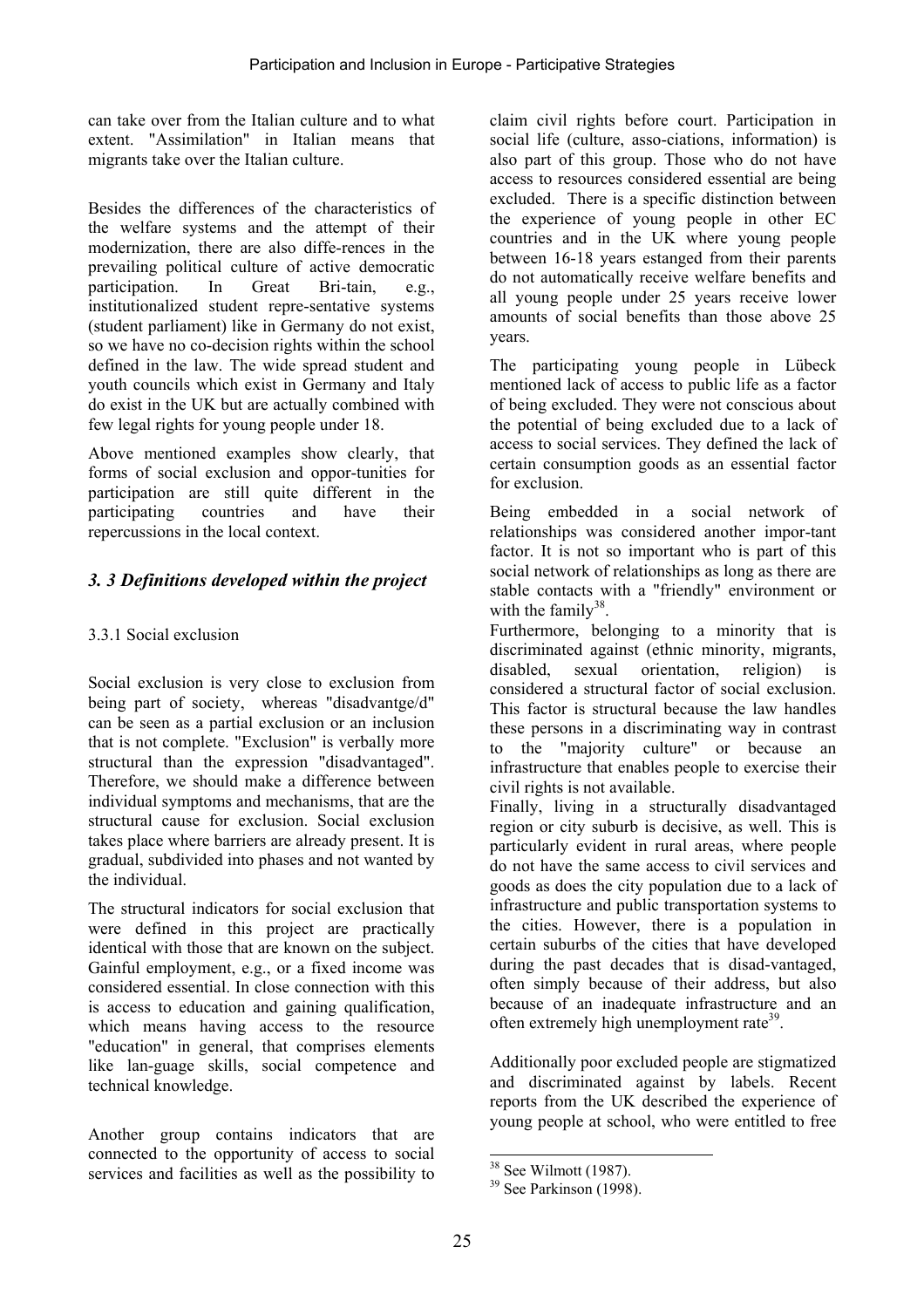school meals on account of their families low income, but were reluctant to accept because young people were required to stand in separate queues in the school cafeteria, which necessitated everyone knowing they were poor.

The English young people participating in the project identified other factors for social exclusion. Some of them are very concrete, others are more difficult to define. Hard indicators that were mentioned by the young people were lack of money and lack of housing. Government policies may be carried out in an arbitrary way on local, regional or national level and can also lead to social exclusion. Finally, the young people mentioned, that acquired social competences in their CVs, e.g. technical knowledge, were not recognized. The soft indicators are also important, such as lack of self-confidence,, lack of respect, e.g. a down-putting attitude towards them that they experience, lack of mental and/or physical health as well as lack of support by adults to help them overcome exclusion $40<sup>-1</sup>$ 

The different projects found out, that the young people often do not perceive their being excluded even when realizing that social exclusion does exist. This was confirmed in Lucca, Leipzig and Lübeck in the questionnaires and discussions. As long as a young people feel included in a group of reference they do not feel excluded. A group of friends but also the family is of utmost importance when dealing with the perception of social exclusion. This was also confirmed in each of the three cities. In England this issue is discussed within the meaning of social networks $41$ .

The reason why young people often do not perceive their own objective exclusion is due to their growing up in a "culture" of social exclusion which normally does not allow a direct comparison with other ways of life. That is why there is an important link between poverty in one generation and lack of opportunities of participation in the following generation which is related to an inherited way of passing on social exclusion and often also a "socialization of failure"<sup>42</sup>

3.3.2 Participation

 $\overline{\phantom{a}}$ 

First of all, the formal right to participation has to be given, even if the possibility to participate does not necessarily imply the power to make decisions. At the same time we have to explain to the young people that they have rights and what these rights are. This was emphasized both by the English and the Italian project partners. Laws do not make a difference if there is a lack of information about them and, as a next step, a lack of support to claim theses rights, e.g. when claiming welfare payments.

Whether forms of participation attract young people is essential for their motivation. Young people want to be appreciated and do not respond to all forms of participation. There-fore, it is necessary to find the appropriate form of participation collectively. The importance of social networks of young people, which is often neglected or not recognized, must be strongly taken into consideration. The subject of a participation project should also be defined together, in order to meet young people's interests. In Lübeck, e.g., the young people are not much or not at all interested in issues such as classical social and political subjects, but would be willing to contribute actively to more safety on the streets (traffic), a sane environment or a more friendly attitude of people. In order to make a participation project attractive it has to be based on the real life situation of the young people and should not be too theoretical.

The analysis of problems as well as the definition of objectives only make sense, if all those affected are included *from the very beginning*. The most important basis for effective processes of participation is a functioning communication and interaction between all parties involved.

At the beginning of such a process of participation and cooperation of children and young people an equal level of information of all parties must be ensured: aim of the participation. In order to avoid that young people turn away from society ("alienation") and thus their opportunities for participation the rules must be defined clearly, such as objective of participation, room for and limits of action, competences and more<sup>43</sup>.

<sup>40</sup> See also Coles (1995) and Fitzpatrick et al (1998).

 $41$  See also Wilmott (1987).

 $42$  See also Social Exclusion Team (2001).

 $\overline{\phantom{a}}$ 43 See also Feldmann (2000: 61), Ketter (2001: 822) and Bur, Stevens and Young (1999).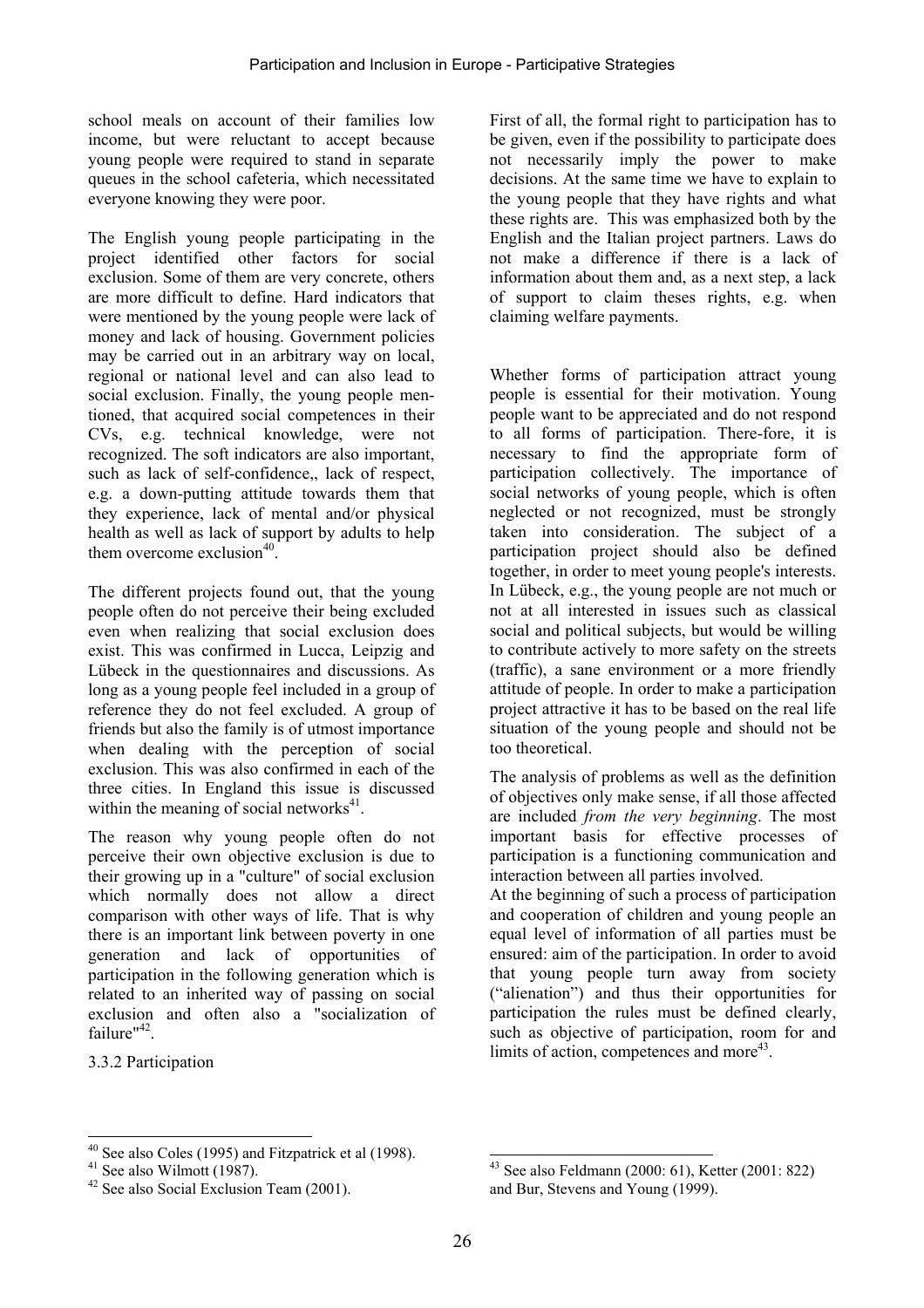A helpful illustration which we have used in our project is the ladder of participation<sup>44</sup> which allows to determine the degree of participation actually present:

 $\overline{\phantom{a}}$ 

<sup>&</sup>lt;sup>44</sup> Sherry Arnstein in 1969 was the first to develop the ladder of participation, but which concerned the participation of adults. The ladder shown here is similar, but regards children and young people. See Hart (1997).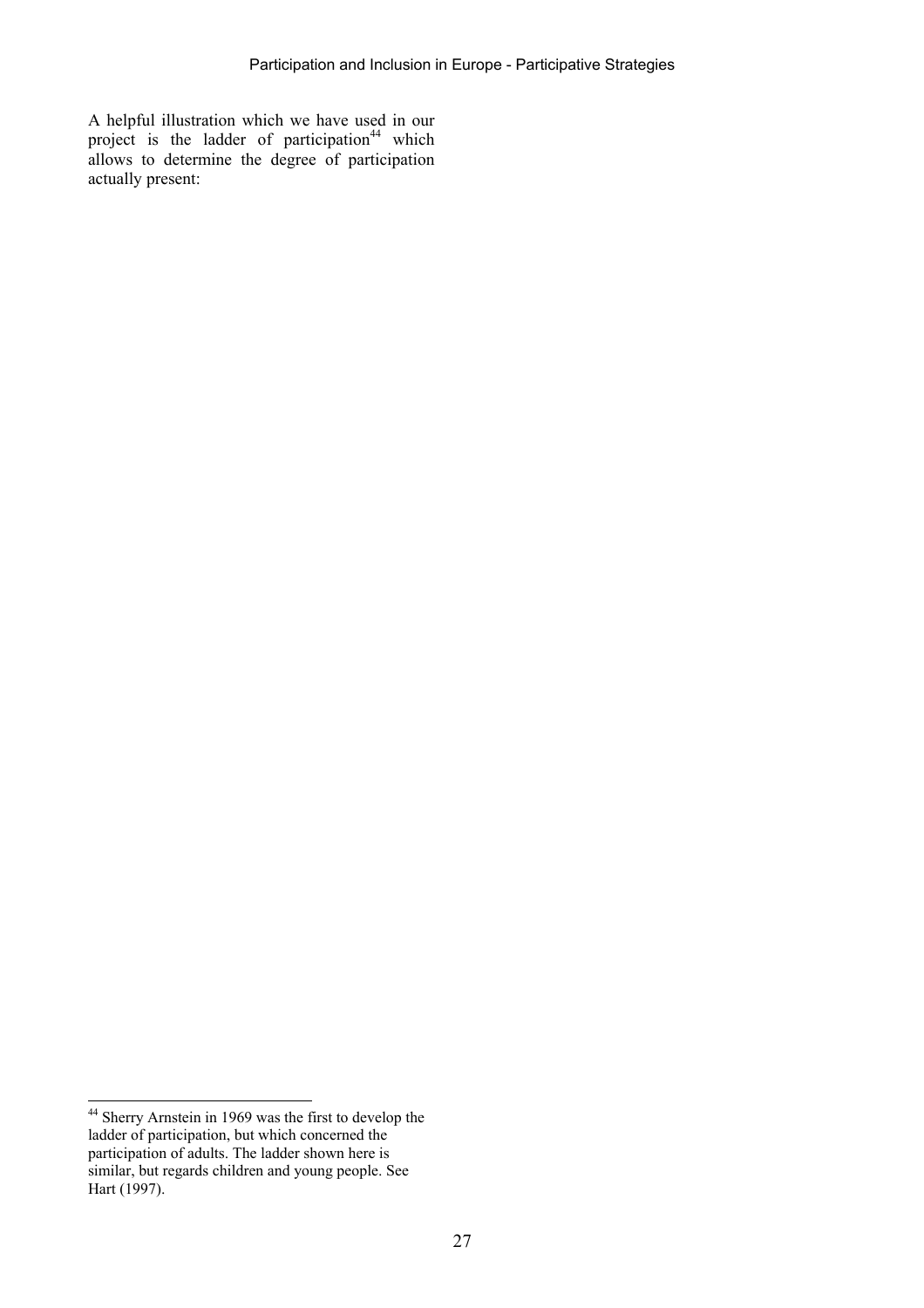

The interval between planning and putting a project into practice should not be too long, since long waiting periods lead to frustration among the children and young people<sup>45</sup>. At the same time, the participants have to be aware, that they are generally acting on behalf of the next generation of young people, especially when it comes to planning processes, since these normally take quite some time.

Lübeck and Leipzig experienced that a participation project should not take too long. In both cities it was difficult to keep the young people interested for more than several months.

The local supporting structures are usually provided by participation projects of *utmost* importance. This involves providing personnel and budget as well as a net of investors, promoters and cooperation partners<sup>46</sup>. The possibilities for cooperation between public and independent promoters for young people on one hand, and politicians, administration, schools, associations and churches on the other hand, the exchange and the coope-ration between different institutions is the key factor for the transfer and realization of young people's interests. The success of models of participation in this context depends highly on the rights and framework conditions that (can)

guarantee a successful transfer of the results of this work to the political and administrative level.

Another important criterion for a successful participation of citizens is fairness. That means that the difference in power between experts and lay people should be balanced in the ideal of cases by trying to create equal opportunities to influence for all. Part of this is transparency with regard to decisions and objectives of single participants, in order to make decision processes understandable. An open information policy and settlement of conflicts is of utmost importance in order to eliminate differences in perception and misunderstandings as soon as possible.

During our discussions we have worked out a number of conditions for participation and tried to assign them to categories of structural or individual factors, i. e. which conditions must be present on a structural level so that participation can succeed, and which ele-ments must be brought in by the individual. This has shown that not all conditions can be assigned to one category or the other, those have been put into an 'intersection' category.

 $\overline{\phantom{a}}$ 

 $45$  See also Feldmann (2000: 60).

<sup>46</sup> See also Bruner, Winklhofer and Zinser (1999: 75)

as well as Bayerischer Jugendring (1997: 17).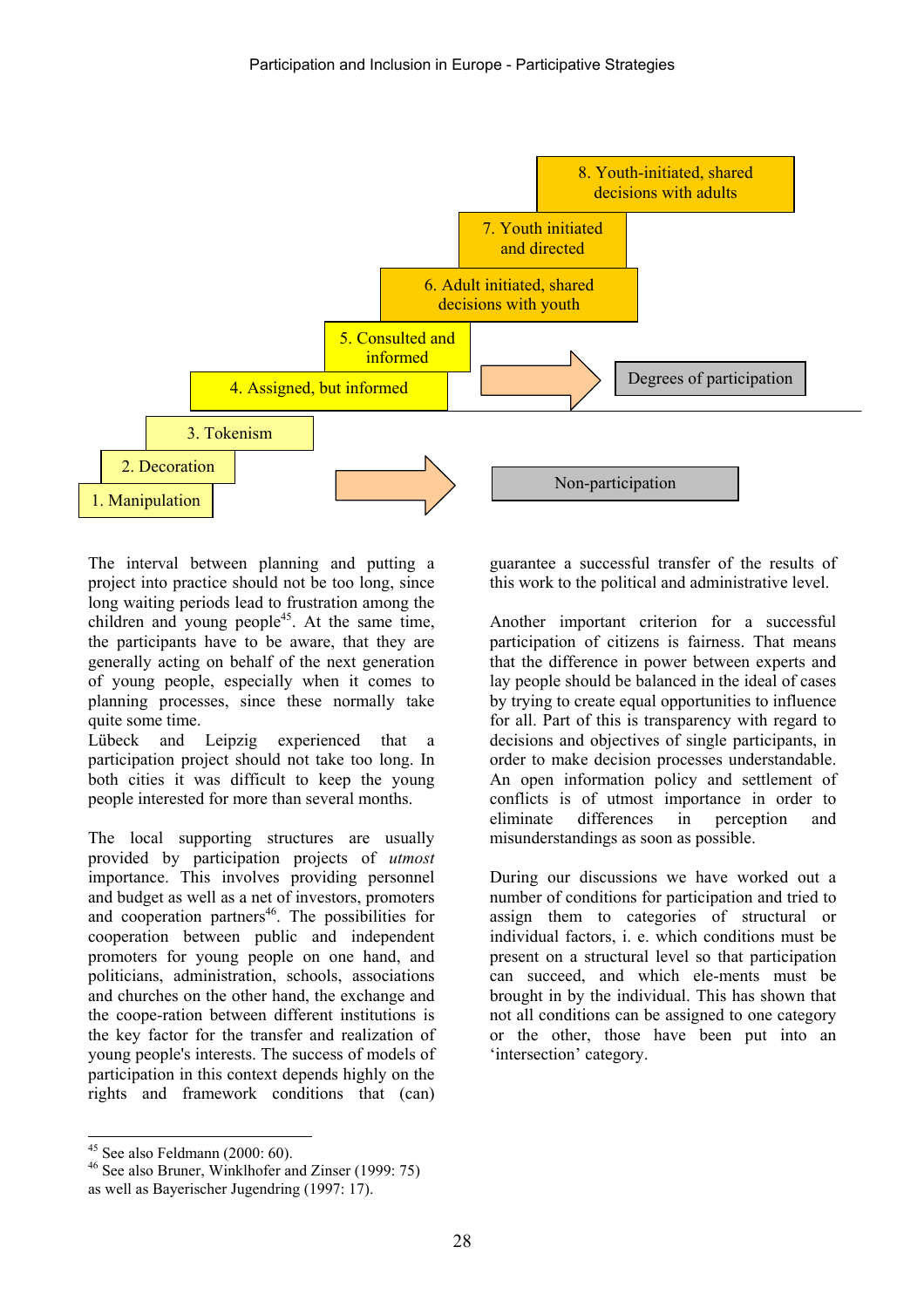

What other elements do we need?

Forms of participation should be process-oriented. That means not reducing them to single events but embed them in a long-term participation strategy<sup>47</sup>. By doing so, sudden disappointments (not reaching a concrete goal) can be compensated more easily. Furthermore, the process-oriented character can contribute to establishing and supporting networks. Within these processoriented forms of participation it should also be possible to focus on the respective context and thus, not to ask too much neither of the young people nor of the adults.

The strategies for participation should promote capacity-building, recognizing, acti-vating and making use of individual and collective resources, needs and potentials of a community, as well as putting them into relation<sup>48</sup>. This could also help not to focus on problems without considering their context.

The concept of community capacity building has been discussed as a local strategy for

 $\overline{\phantom{a}}$ 

overcoming exclusion which links up individual and structural empowerment-strategies. It means "working with community groups and community based organisations to build their structures and systems, and to help their members develop skills, so they can:

- play a more active part in the social and economic activity in there are
- participate more in developing and delivering services
- influence the decision making processes that affect their lives
- develop networks that support these aims  $49$ .

There are a number of formalised forms of participation at grass-root level<sup>50</sup> which are intended to lead to representative, open and project-oriented processes. It is important to

l

<sup>&</sup>lt;sup>47</sup> See also Bruner, Winklhofer and Zinser (1999: 80).

<sup>48</sup> See also Fülbier / Münchmeier (2001: 848).

 $49$  Kilbride (2002). More on this concept see Skinner (1997), See also the concept "Empowerment". See Urban (2001).

<sup>50</sup> See also Bruner, Winkelhofer and Zinser (1999: 28) and Institut für Entwicklungsplanung und Strukturforschung GmbH (1999: 19) and Möller (2000:

<sup>389)</sup>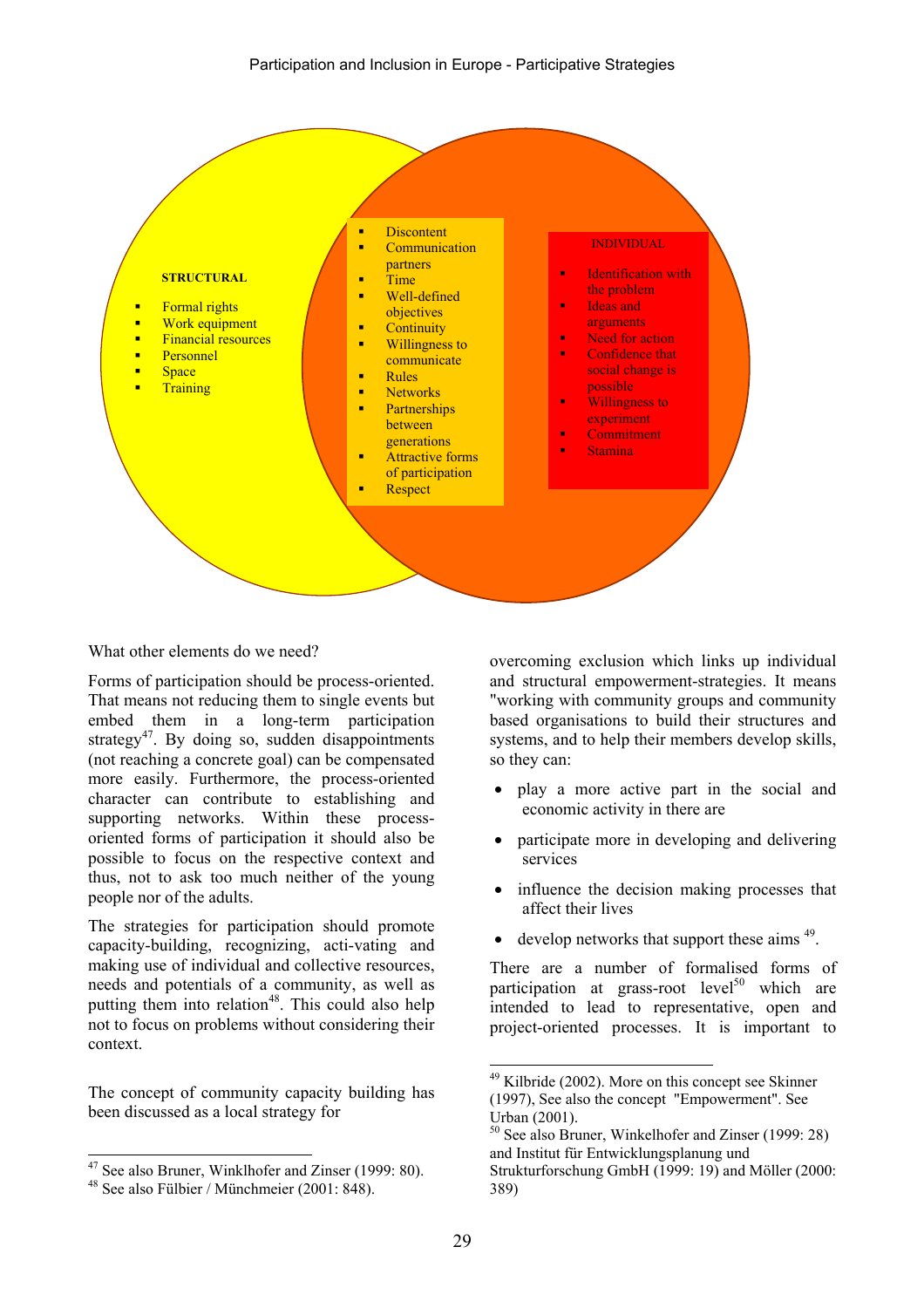realize that by defining a certain type of project and method you automatically pre-select a certain group of young participants. Within the framework of youth social work the projects at grass-root level are the most useful ones, as they promote an "unfiltered" articulation of the young people without the need for them to know much about forms of participation. On the other hand, there are great disadvantages, as well: the lack of institutionalization and thus, the lack of finances, which are contrary to a long-term strategy of participation $51$ .

A certain degree of formalisation of offers at grass-root level is necessary, as opportunities for joint decision making should not depend only on the good will of and the personal contact with adults $52$ . An institutionalization alone, however, is not a sufficient pre-condition for realizing participation. For-malised and grass-root-level forms of participation should be linked and then be transferred to a political level (lobbying).

### *3.4 Practical experiences / conclusions*

Unfortunately there are some obstacles for participation strategies. These can be classified into different categories, even if some of them overlap each other: social, legal, socio-political, power-political, admi-nistrative and financial.

Different aspects belong in the "society-related" category which are connected to general developments in society. First of all, we can state a lack of acceptance when it comes to participation of children and young people. Since they are still minors and have no right to vote they are treated like second-class-citizens and their interests are per-ceived or represented only sporadically, and most of the times arbitrarily or without true commitment. The lack of acceptance by society of young people was particularly emphasized by the English project partners. One essential consequence of the lack of acceptance is an increasing lack of motivation of children and young people to take part in participation processes. We can describe this aspect as paternalism and patronization. Adults do not take children and young people seriously enough. Within this context schools can play an important role. Their democratic task is to make young

people active and make them participate, yet they do not fully fulfill this task and do not make enough use of their potential for participation.

Another obstacle for successful participation of young people (but also of adults) is the tendency not to deal with genuine public problems in politics. A lot of topics are not discussed publicly and are not made accessible to the public. This development is particularly evident when it comes to huge construction projects but also general questions of how to shape public space. In both cases the protagonists turn to private enterprises or so-called expert-commissions and not to the citizens affected of the respective area. One of the reasons for this is that particular subjects are not considered "suitable for participation", i.e. that adult citizens are not considered capable of developing a competent opinion, let alone children and young people. In such cases we can talk about a learnt disempowerment or of a certain form of disenfranchisement in which the actual experts are degraded to public figureheads. Furthermore, the lack of accep-tance of participation processes creates particularly high obstacles at grass-root level, especially for disadvantaged young people. It may be difficult for a young person with a low self-esteem, reading difficulties, fear of official institutions or who generally relates with difficulty to higher authorities to take part actively in strictly formal participation processes, even if only due to the language used on this level. This does not mean that this particular person may not have a variety of ideas how different aspects of their own life and public life could be shaped in a better way. Another important point is that there is a commonly spread prejudice against fringe groups ("not capable, not reliable, not willing, dihonest, unclean, no stamina") which prevents at the very beginning a development of cooperation between different stake-holders.

These general characteristics in society are reflected in the law, beginning with co-decision rights in kindergarten and schools and lead (by means of defined rights, e.g. on a local level) to the minimum voting age.

The next obstacle for participation projects are socio-political developments. Two tendencies particularly affect young people: inconsistency and structure of social services and making the citizens responsible for problems within society. Inconsistency and structure of social services

 $\overline{\phantom{a}}$ 51 See also Bayerischer Jugendring (1997: 16).

<sup>&</sup>lt;sup>52</sup> See also Bruner, Winklhofer and Zinser (2001: 92).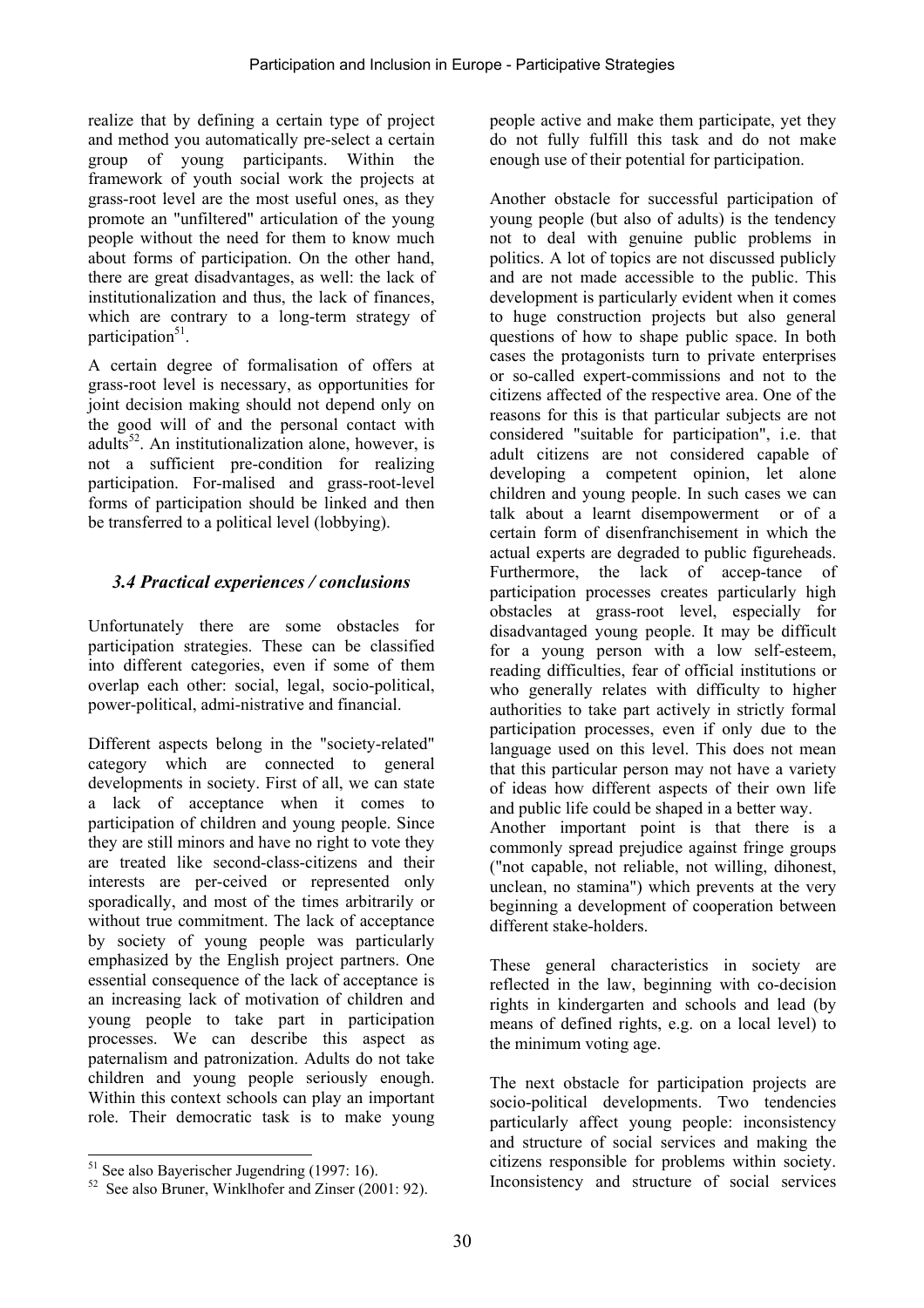means that social service agencies are not linked well enough on one hand and make decisions that block the others on the other hand. Getting welfare payments is not very useful if the money cannot be used to pay rent since young unemployed people do not get housing contracts. The options of social service agencies often do not meet disadvantaged young people's interests and needs. The main reason for this is the lack of inclusion of young people in planning and carrying out the respective projects.

Another equally important development that started in the mid-80ies is the fact that affected citizens are made responsible for problems within society and a diminishing solidarity<sup>53</sup> within society ("everyone is res-ponsible for his/her own luck"). Due to this substantial development the right to parti-cipation in society which is defined in the Fundamental Rights Charter, is being more and more undermined. Those who are socially excluded are responsible for this and therefore must help themselves. Children and young people who grew up in such conditions and who did not experience the social mass movements at the end of the 70's and beginning of the 80's, cannot imagine that social problems do not have their origins in the individual but society. Thus, there is a strong probability that they lose their interest and courage (or do not even develop it) to unite and actively promote their interests.

This development is particularly evident in the survey of the Lübeck project. Most of the young people that were interviewed stated that exclusion was the person's fault and that excluded persons must become active in order to re-include themselves. Being weak or showing weakness is not in, so they said, and is a sufficient factor for being excluded.

The young students in Leipzig did hardly define any factors for exclusion that have their origin within society. Even unemploy-ment was hardly regarded as a factor for social exclusion. However, they consider themselves excluded if they do not have the possibility to complete an apprenticeship.

Besides above mentioned aspects we have to consider the power-political aspects in participation projects. Conservation of power is a guiding principle for action concerning all those involved: parents, elected political representatives

in administration, elected social workers, just to mention a few. All of them are concerned about maintaining their field of power, no matter how small it may be. This mentality becomes most clear with regard to a reluctance to institutionalize co-decision rights and put them into practice, so participation projects continue to depend on the good will of the adults. The will for power is often reflected in a lack of transparency or information flow. This turns participation pro-cesses into a farce.

Another obstacle for participation models can be found in the administration and public institutions. Before a potential participation project can be started the administrative procedures take too long to find an adequate place or personnel. Some reasons can certainly be found in the legal regulations. But we can also assume that many people employed in the administration are afraid, they may not have the organizational and technical skills and also fear to create conflicts with their supervisors if they commit themselves too much to the needs of disadvantaged persons. Especially the English project partners reported a unsatis-factory support for young people in need by public institutions as well as a lack of cooperation between the single authorities, so that in the end the young people are not "cushioned" by the social net. In order to combat this phenomenon the idea of a "Young people's task force" is discussed in England. This should give the young people the opportunity to gain more influence on social facilities and their services.

Finally we have to take a look at the financial (connected to human) resources of participation projects. We see a lack of financial resources that is just as great as the other ones and expresses once more that participation of young people is not taken very seriously<sup>54</sup>.

In well embedded participation projects the following results can be achieved:

The young people may become more selfconfident and more independent. Both factors are connected to a broader knowledge of

their own strengths and weaknesses and thus also the ability for self-criticism and correction, a factor of utmost importance in overcoming social exclusion.

 $\overline{\phantom{a}}$ <sup>53</sup> See Craig, Mayo und Taylor (2000).

 $\overline{\phantom{a}}$ <sup>54</sup> See Bur, Stevens and Young (1999).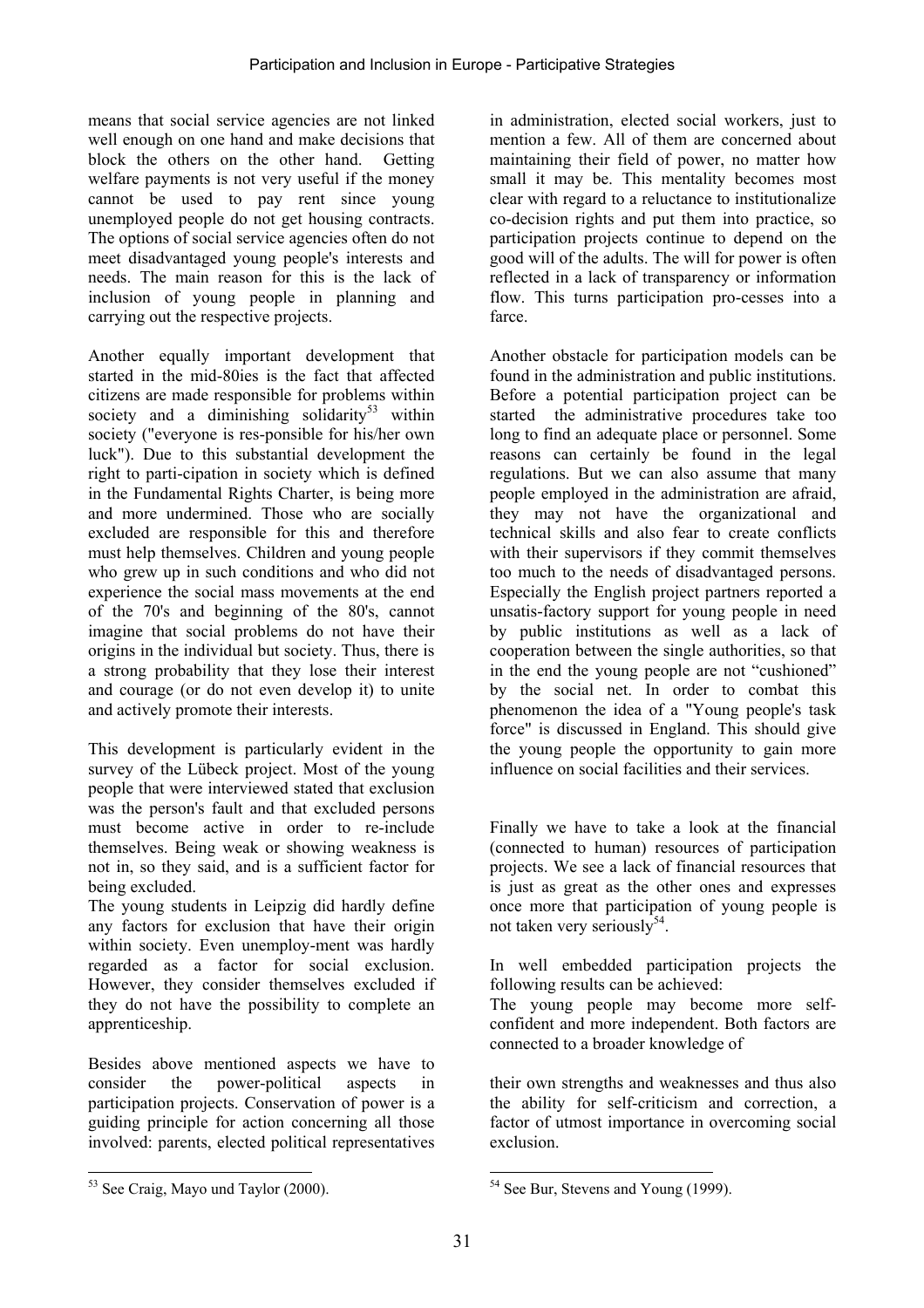Furthermore, communicative and social skills can be strengthened and lead to a greater ability of conflict-solving and compromising (different way of dealing with conflicts). At the same time the ability to do something for a certain period of time (long-term commitment) is developed. On an individual level the young people are learning actively to exercise their democratic rights and are acquiring a deeper technical knowledge<sup>55</sup>.

Both the young people and the adults may identify strongly with the decisions and projects put into practice together. This is a useful contribution to social responsibility<sup>56</sup> (and thus to social cohesion) as well as to a good relationship between the generations<sup>57</sup>.

Structurally, there might be an increase in democratic discussions within a community or region<sup>58</sup>, as well as an increase in social resources<sup>59</sup> and the creation and radication of local networks. Initiating a change or reaching an objective can also create new potential for participation.

The following aspects are a result of the exchange between the project partners about the development of strategies for participation:

1. In order foster social cohesion it is of utmost importance to consciously involve the weaker to avoid even stronger disadvantages in comparison to others<sup>60</sup>. Furthermore, it's only via the participation projects that socially excluded young people can make their needs known to the public.

2. Social exclusion is multi-dimensional and happens step by step, i.e. social exclusion cannot be reduced to being materially poor or having a lack of education. People are not excluded from one day to another (*are* excluded since exclusion it is a process and always contains a line between inside and outside and is not independent of more or less conscious decisions of the insiders).

3. Therefore, strategies to combat social exclusion must be multi-dimensional and process-oriented. Many different forms of participation (institutionalized or at grass-root level) must be seen as complementary among each.

4. In order to make different forms of participation work, we need a number of criteria: first of all the commitment of politicians and the

l

administration to partici-pation of children and young people, the willingness of politicians and the adminis-tration to share power and competence and the willingness of politicians and the administration to take children and young people really seriously and provide the necessary resources.

5. It does not make sense to discuss strategies about the participation of disadvantaged young people, without including the young people themselves actively and grant them specific rights right away. When children nowadays become young people at an earlier stage and these become adults at an earlier stage, we have to grant them the respective space for responsibilities and opportunities within society. There are many rights for children and young people, both in national and in international law, such as the UN convention for children's rights<sup>61</sup>, e.g. the right to active, age-related participation in all questions related to them<sup>62</sup>. But too many times this is ignored.

Participation of young people is *one* of many aspects to combat or reduce social exclusion. Participation projects, no matter how well embedded, contribute to a development of personality which can help disadvantaged young people to overcome their specific exclusion.

Participative strategies *can* help to combat the phenomenon that particular problems within society are attributed only to certain individuals by developing and possibly applying solutions together to solve these problems. In participation projects by definition that comprise different stakeholders and different young people, young people can realize that their disadvantage is not rooted in individual causes but in society. Still, they are not completely helpless.

When adults mention an interest in the participation of young people they must provide the respective possibilities for co-decision. An abuse or manipulation of young people must definitely be avoided.

 $\overline{\phantom{a}}$ 

<sup>&</sup>lt;sup>55</sup> See also Brunder, Winklhofer and Zinser (2001: 91)

<sup>56</sup> See also Feldmann (2000:60).

 $57$  See also Feldmann (2000: 10).

<sup>58</sup> See also Bartscher (1998: 33).

<sup>59</sup> See also Verein für Kommunalwissenschaft e.V.

<sup>(2000: 32)</sup> and Schmidt (2001: 104).

 $60$  See also EAPN (1999: 9).

 $<sup>61</sup>$  UN Convention on children's rights (1989):</sup>

http://www.unhchr.ch/html/menu3/b/k2crc.htm

<sup>&</sup>lt;sup>62</sup> See Institut für Entwicklungsplanung und

Strukturforschung GmbH (1999: 13) and Möller (2000: 383) and Mierendorff (2001: 55 f.).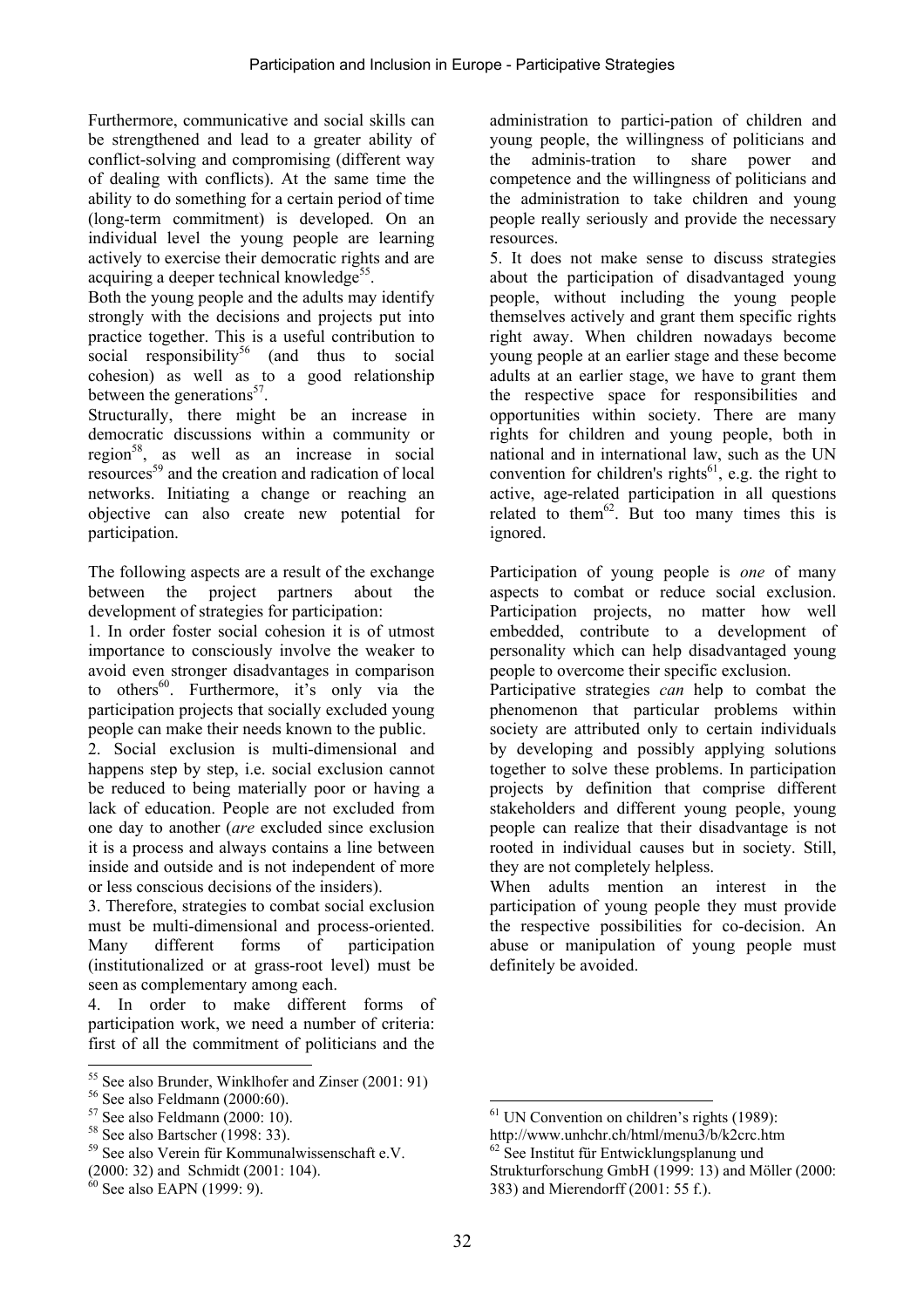### *3. 5 Recommendations*

 $\overline{\phantom{a}}$ 

The project group would like to pass on the following recommendations to the European Commission.

- In order to combat this phenomenon, we need a **comprehensive information and awareness programme about social exclusion**, since it is a difficult process to identify and can only be reduced if awareness of it is increased. A lot of research has to be done on the phenomenon of social exclusion, and a better definition of the latter as well as the indicators of its measuring scale have to be found. It is important to consider not only hard but also soft indicators (e.g. self-confidence, experienced discrimination). Model projects must be evaluated more profoundly, have to be made accessible to the public and have to gain influence on structural and regional policies. That's why we support the European Commission in its efforts to give a special attention to these fields within the Action program "Social Inclusion".
- When developing and evaluating programs and projects on EU, national or local level<sup>63</sup> a stronger focus has to be put on actively **involving the target group, i. e. in this case socially excluded young people**. Only by doing so we can assure that the respective actions don't miss their target group, that existing resources as well as local deficits are taken into account and that people actually receive the help they need.
- In the future it should be a primary objective to **promote and support the inclusion of disadvantaged young people in existing programmes**. Without an increase in human and financial resources as well as respective capacity building measures in the administration, politics, schools and vocational training facilities this will not be possible.
- Social services must be controlled with regard to their **suitability for young people**. This is only guaranteed if young people are included actively in the definition and organization of the respective services.
- We need a strong commitment of politicians and the administration with regard to participation of children and young people, the **willingness of politicians and the administration to shift power and competences** as well as the willingness to take children and young people truly seriously and to provide the necessary resources.
- Within this context **institutionalised organs** representing young people, e.g. the local, regional and supraregional student representative organisations, Youth Councils etc. should have the right to be listened to by the administration and politicians with regard to all questions concerning them and should have **a stronger voice** in the respective committees.
- We need to **define local resources and local deficits**, e.g. in the fields promoting language skills, school and education planning, vocational training and gainful employment, child care, providing apartments, psycho-social counselling. This is necessary to combat social exclusion successfully, reach the target group and activate local resources and could be reached by cooperation between the individual stakeholders of local networks (young people, municipal administration, schools, churches, NGOs, businesses offering vocational training etc.)
- **Inclusion must be promoted comprehensively, systematically and in a sustainable way.** Within this context sustainability means that social inclusion processes should be a long-term task of society and

<sup>&</sup>lt;sup>63</sup> For example in Germany the Programm "Soziale Stadt" (social town). See Oberste Baubehörde im Bayrischen Staatsministerium des Innern (2000).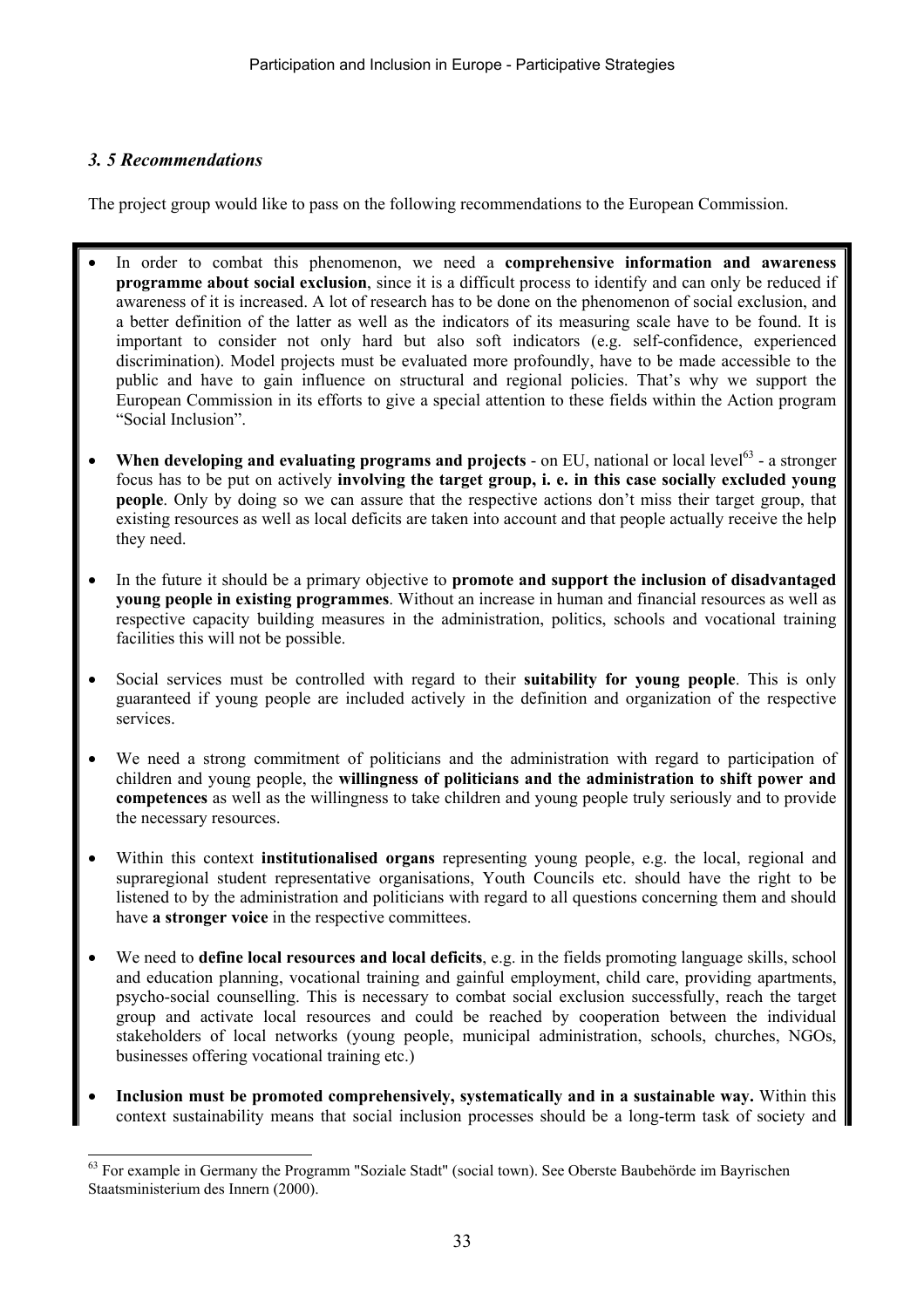should not be counteracted at the same time by exclusion strategies. Participation of all people in society should be the objective. In order to ensure this, we need **local offices** that should be run and organised by adults and young people together. These offices should help young people claim their rights, support them with regard to additional education measures or offer such measures, and to ensure that there are considered in the planning and implementation of participation procedures actively.

- Furthermore, local networks, public institutions, local administration and business should **develop systems which offer young people a range of opportunities to do apprenticeships, training and practical work in their community.** This could range from advice work, youth & community work to multi media research and regeneration work or developing new projects. The purpose would be to enable young people to develop transferable accredited skills, obtain jobs, become involved in managing, running and taking part in schemes.
- **Participation projects must be financed on a long-term basis for various reasons:** they are based on a certain confidence between young people and adults that has to be established (which requires a lot of time) and cannot be transferred arbitrarily onto other persons. It also requires time to establish good contacts with representatives from politics, the administration, business, social offices, schools etc., which are essential for the success of participation projects. Within the framework of participation projects especially young people develop hope and expectations. Not meeting these expectations would be worse than not starting a participation project at all.
- **Communication problems** (apart from power-related aspects) between those involved in a participation process often cause misunderstandings that lead to a blockage. In such cases we need both adults and young people acting as **facilitators and mediators.**
- As long as social inclusion depends on being employed especially disadvantaged young people must be offered more **opportunities to obtain qualifications and thus the opportunity to find a job**. Within this context the certification of life skills and of the results of informal learning as well as of gained knowledge and competences within the process of work should be reinforced.
- If exclusion and unemployment is not to become the characterizing experience of a whole generation, the **philosophy of the welfare state** should no longer focus on compensating poverty (social security) but create measures that promote long-term inclusion (social investment).

**Sandra Kröger,** 

### **BAG EJSA**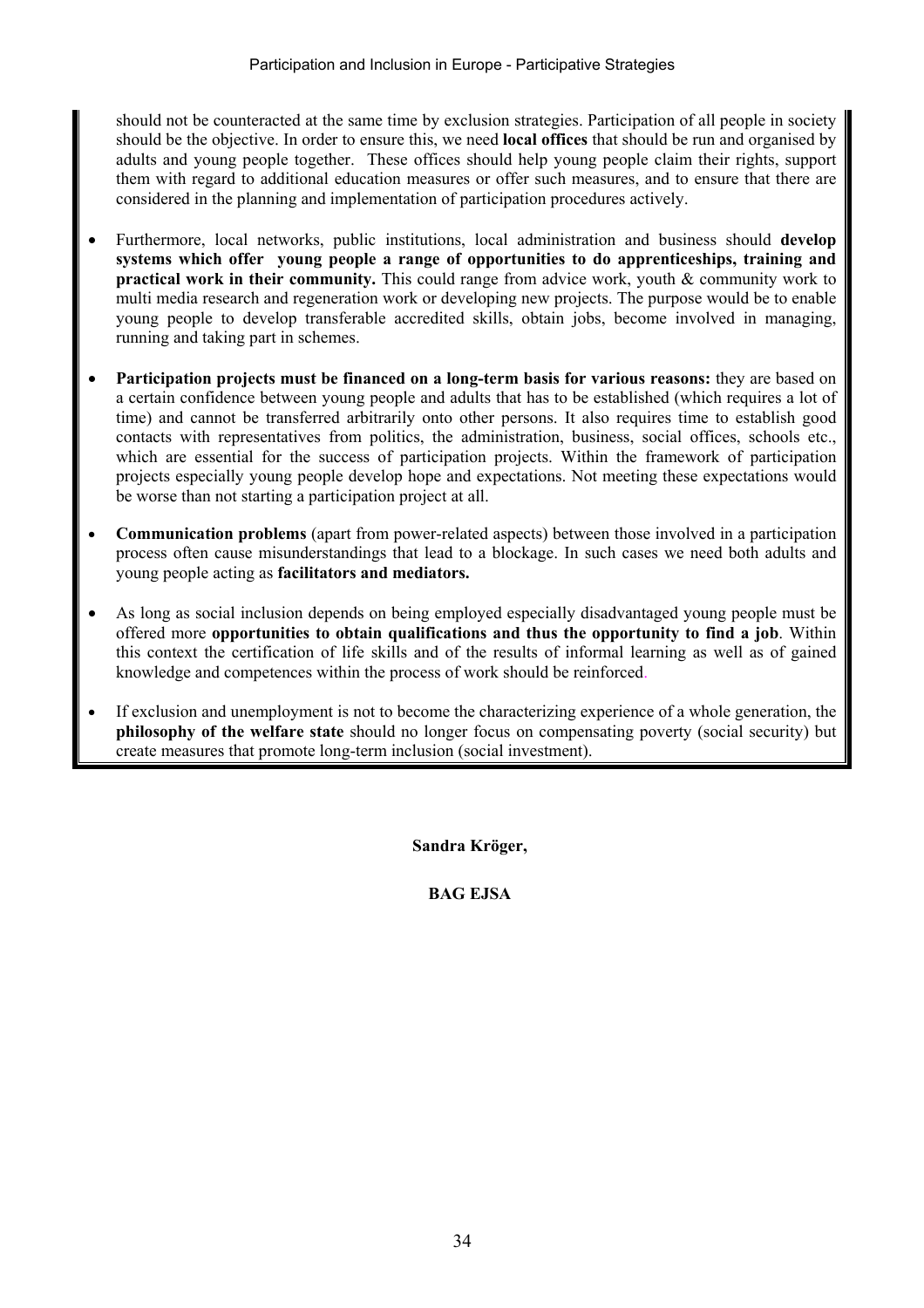### *3. 6 Bibliography*

- Aust, Andreas, Leitner, Sigrid und Stephan Lessenich (2000): "Sozialmodell Europa. Eine konzeptionelle Annäherung", in: Zentrum für Europa- und Nordamerika-Studien (Hg.) (2000), Sozialmodell Europa. Konturen eines Phänomens, Jahrbuch für Europa- und Nordamerika-Studien 4/2000, Opladen; Leske + Budrich, S. 7-22
- Bartscher, Matthias (2000): "Chancen und Grenzen der Beteiligung von Kindern und Jugendlichen Ermutigung zur Partizipation in der Stadtteilarbeit", in: Dokumentation der "Startkonferenz der Quartiersmanager", S.6-20
- Ders. (1998): Partizipation von Kindern in der Kommunalpolitik, Freiburg im Breisgau: Lambertus Verlag
- Bayerischer Jugendring (1997): Mitwirkung und Beteiligung von Kindern und Jugendlichen in den Gemeinden, München: Bayerischer Jugendring
- Blaye, Emily (2002): "Soggy Chips, but a lush cheese pasty", London: The Childrens Society
- Bruner, Claudia Franziska, Winklhofer, Ursula und Claudia Zinser (1999): Beteiligung von Kindern und Jugendlichen in der Kommune - Ergebnisse einer bundesweiten Erhebung, München: Presse-Druck und Verlags-GmbH Augsburg
- Bukow, Wolf-Dietrich und Susanne Spindler (Hg.) (2000): Die Demokratie entdeckt ihre Kinder. Politische Partizipation durch Kinder- und Jugendforen, Opladen: Leske + Budrich
- Bur, Anne-Marie, Stevens, Alex and Lucy Young (1999): Include Us In, EISS
- Coles, Bob (1995): Youth & Social Policy, UCL Press
- Commission Européenne (2001a): Gouvernance européenne Livre Blanc, Luxembourg: Office des publications officielles des Communautés européennes
- Dies. (2001b): Weissbuch der Europäischen Kommission. Neuer Schwung für die Jugend Europas, Brüssel, den 21.11.2001, KOM (2001) 681 endgültig
- Craig, Gary, Mayo, Marjorie and Marylin Taylor (2000): Marilyn, "Globalisation from below: implications for the Community", in: *Community Development Journal*, Volume 35, Nr. 4, Oxford University Press
- Dabinett, Gordon (2000): "Regenerating Communities in the UK: getting plugged in to the Information Society", in: *Community development Journal*, Volume 35, Nr. 2, Oxford University Press
- Debiel, Stefanie (2000): "Kinder und Jugendliche", in: Bukow, Wolf-Dietrich und Susanne Spindler (Hg.) (2000), Die Demokratie entdeckt ihre Kinder. Politische Partizipation durch Kinderund Jugendforen, Opladen: Leske + Budrich, S. 47-54
- Deutsches Jugendinstitut (1998): Literaturreport 1997, München: Presse-Druck und Verlags-GmbH Augsburg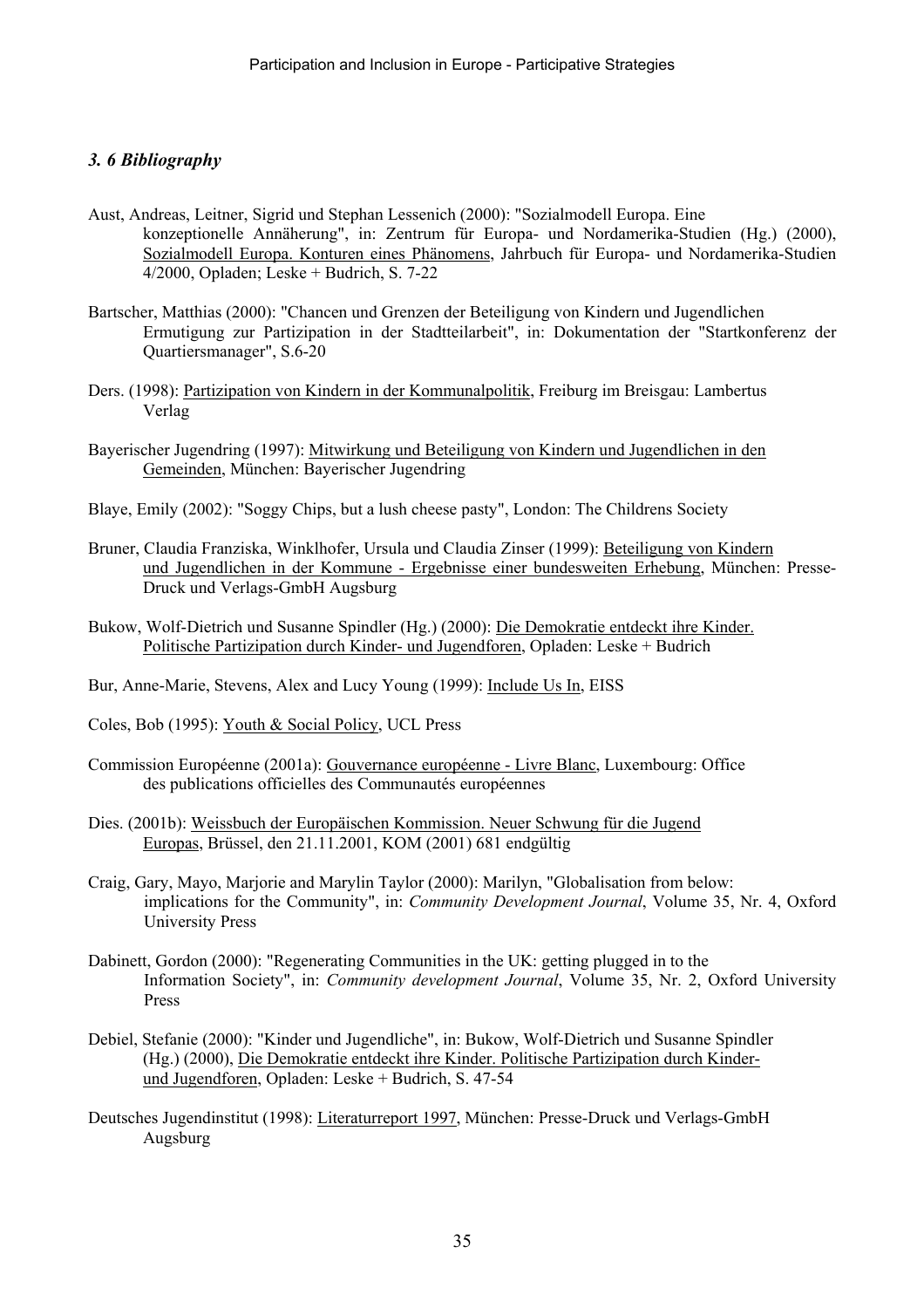- EAPN (1999): "A Europe for all: For a European Strategy to Combat Social Exclusion", contribution to the European Commission "Conference of May 6-7 1999"
- Feldmann, Eva (2000): Jugendbeteiligung in der Politik (K)EIN KINDERSPIEL?!, München: Eigenverlag
- Fitzpatrick, Suzanne, Hastings, Annette and Keith Kintree (1998): Including young people in urban regeneration: a lot to learn? Joseph Rowntree Foundation
- Frazer, Hugh (2001), "Developing a Common Understanding of Youth Social Inclusion", in: Developing a European gateway for Youth Social Inclusion Programmes, Konferenz-dokumentation, S. 10-19
- Fülbier, Paul und Richard Münchmeier, (2001): "Sozialräumliches Verständnis von Jugend und sozialräumliche Ansätze" in Münchmeier, Richard (Hg.) Handbuch Jugendsozialarbeit, Band II, Münster: Votum Verlag, S.847-861
- Anthony Giddens(1998): The Third Way: the Renewal of Social Democracy, Cambridge: Polity Press
- Gueslin, André und Dominique Kalifa (Hg.) (1999): Les Exclus en Europe, Paris: L'Atelier
- Gilchrist, Alison (2000): "The Well Connected Community: networking to the edge of Chaos", in: *Community development Journal*, Volume 35, Nr. 1, Oxford University Press
- Guidikova, Irena (2001), "Developing a Common Understanding of Youth Social Inclusion", in: Developing a European gateway for Youth Social Inclusion Programmes, Konferenz-dokumentation, S. 5-9
- Hart, Roger (1997), Children's Participation. The Theory and Practice of involving young citizens in community development and environmental care, London: Earthscan / Unicef
- Hermann, Michael (1996): Zukunft mitgestalten: Modelle für mehr Mitsprache Kinderbüros, Jugendforen und Jugendgemeinden, Münster: Ökotopia-Verlag
- Hills, John et al (1999): Persistent Poverty and Lifetime Inequality: the evidence, Case Report 5, Centre for Analysis of Social Exclusion
- Hobcraft, John et al (1999):"Childhood experiences and risks of adult social exclusion", London School of Economics
- Huster, Ernst-Ulrich (2001): "Soziale Ausgrenzung im Sozialstaat", in Münchmeier, Richard (Hg.), Handbuch Jugendsozialarbeit, Band I, Münster: Votum Verlag, S.160-173
- Institut für Entwicklungsplanung und Strukturforschung GmbH (1999): Partizipation von Kindern, Jugendlichen und Familien, Hannover: Institut für Entwicklungsplanung und Struktur-forschung GmbH
- Ketter, Per-Marcel (2001): "Der Kompetenzansatz in der Benachteiligtenförderung", in: Münchmeier Richard (Hg.), Handbuch Jugendsozialarbeit, Band II, Münster: Votum Verlag, S.821-826

Kilbride, Louise (2002): "Building Active Communities", People for Action, Birmingham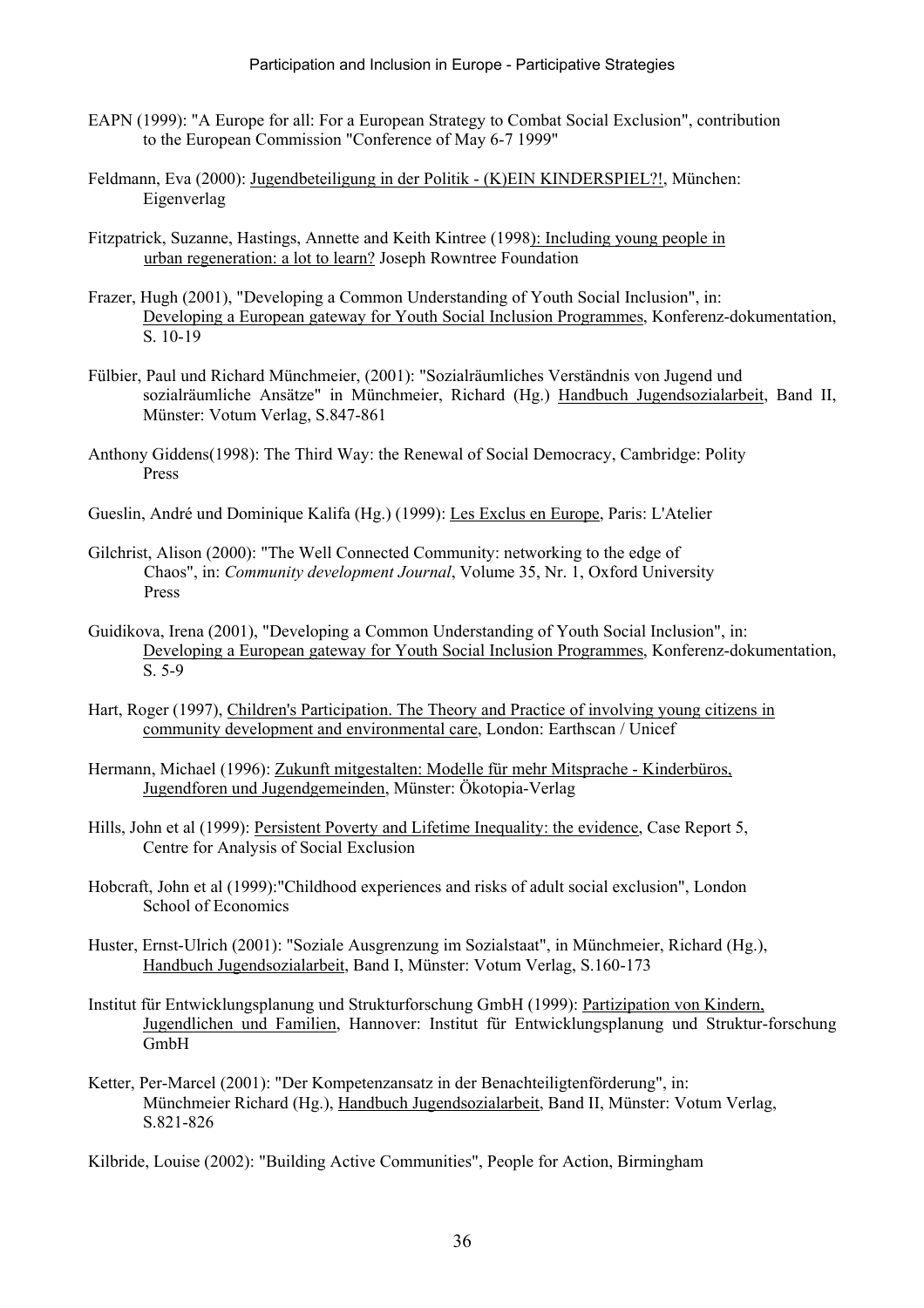Lenoir, René (1974): Les Exclus, un Français sur dix, Paris: Le Seuil

- Liebrich Ingo (2001): "Mitbestimmung und Partizipation", in Münchmeier, Richard (Hg.), Handbuch Jugendsozialarbeit Band II, Münster: Votum Verlag, S.862-873
- Mangen, Steen (2001), "Developing a Common Understanding of Youth Social Inclusion", in: Developing a European gateway for Youth Social Inclusion Programmes, Konferenz-dokumentation, S. 3-4
- Mielenz, Ingrid und Richard Münchmeier, (2001): "Jugendsozialarbeit als Entwicklungsstrategie", in Münchmeier, Richard (Hg.), Handbuch Jugendsozialarbeit Band I, Münster: Votum Verlag, S.408-415
- Mierendorff, Johanna (2001): "Das Kind in der Bürgergesellschaft Über die Notwendigkeit altersund kindgerechter Beteiligung", in: *Blätter der Wohlfahrtspflege*, 148, Jg. 3/4 2001, S.55-64
- Ministerium für Arbeit, Gesundheit und Soziales des Landes Nordrhein-Westfalen (1996): Mittendrin und Aussenvor - Kinderbeteiligung und Alltagsdemokratie, Düsseldorf: Ministerium für Arbeit, Gesundheit und Soziales des Landes Nordrhein-Westfalen
- Möller, Kurt: (2000), "Kommunalpolitische Partizipation von Jugendlichen Entwicklungsstand und Qualitätskriterien", in: *Neue Praxis*, 4/2000, S.379-395
- Münchmeier, Richard (2001): "Jugend in der Krise der Arbeitergesellschaft Verantwortung von Staat, Wirtschaft und Gesellschaft", in: Münchmeier, Richard (Hg.), Handbuch Jugendsozialarbeit Band I, Münster: Votum Verlag, S.428-442
- Oberste Baubehörde im Bayerischen Staatsministerium des Inneren (2000): Soziale Stadt Wege Zu einer intakten Nachbarschaft, München: Rother Druck GmbH
- Ostner, Ilona (2000), "Auf der Suche nach dem Europäischen Sozialmodell", in: Zentrum für Europa-und Nordamerika-Studien (Hg.) (2000), Sozialmodell Europa. Konturen eines Phänomens, Jahrbuch für Europa- und Nordamerika-Studien 4/2000, Opladen; Leske + Budrich, S. 23-38
- Parkinson, Michael (1998): Combating Social Exclusion: lessons from area based programmes in Europe, The Policy Press
- Paugam, Serge (1996): L'Exclusion, l'état des savoirs, Paris: La découverte
- Puttnam, Robert (1993): "The Prosperous Community: Social capital and Public Life", in: *The American Prospect*, Nr. 13, Frühjahr
- Raffo, Carlo and Michelle Reeves (2000): "Youth Transitions & Social Exclusion: Developments in Social Capital Theory", in*: Journal of Youth Studies*, Volume 3, Nr. 2
- Schmidt, Jens (2001): ""Das war voll power...!" Stadtteilorientierte politische Bildung mit benachteiligten Jugendlichen", in: *Jugend Beruf Gesellschaft*, 2.Vierteljahr, 52. Jg, S.101-108
- Schröder, Richard (2000): "Teilhabe und Mitwirkung als Kinderrecht", in: Dokumentation der Startkonferenz der Quartiersmanager, S.6-20
- Skinner, Steve (1997): Building Community Strengths, London: Community Development Foundation
- Social Exclusion Project Team (2001): Dimensions of Social Exclusion and Urban Change, Newcastle: Newcastle City Council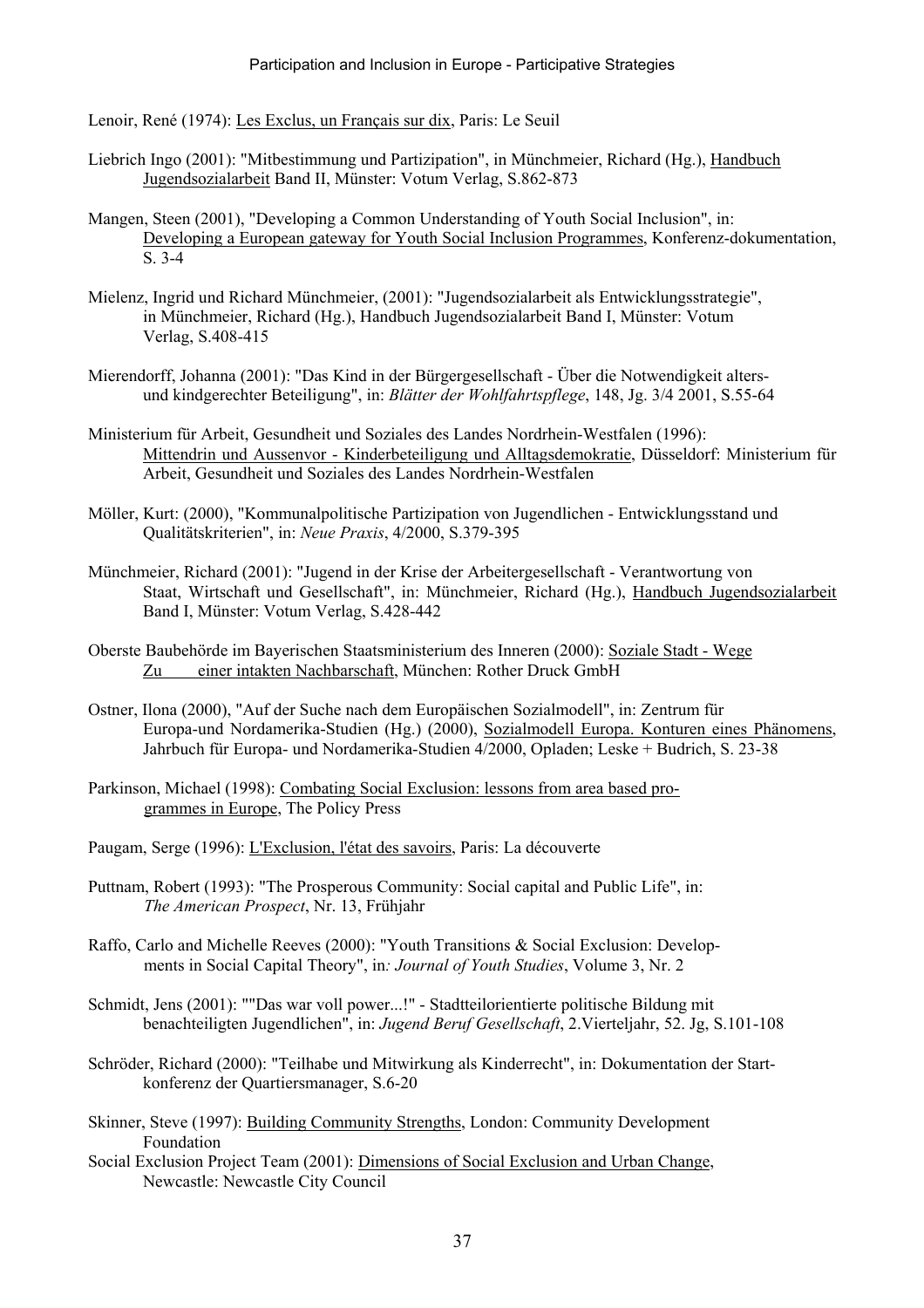- Social Exclusion Unit (2000): A New Commitment to Neighbourhood Renewal, UK Cabinet **Office**
- The Lord Provost´s Commission on Social Exclusion (Hg.) (2000): Onecity, Edingburgh: The City of Edingburgh Council
- Urban, Ulrike (2001): "Die Handlungsmaxime "EMPOWERMENT" ", in: Münchmeier, Richard (Hg.), Handbuch Jugendsozialarbeit, Band II, Münster: Votum Verlag, S.814-820
- Verein für Kommunalwissenschaften e.V. (2000): Mitwirkung und Beteiligung von Kindern und Jugendlichen - Hindernisse, Probleme, Erfolge, Berlin: Verein für Kommunalwissenschaften e.V.
- Willow, Carolyne (2001): "Bread is for free", Save the Children Fund, London
- Wilmott, Peter (1986): Social Networks, Informal Care & Public Policy, Policy Studies Institute
- Zentrum für Europa- und Nordamerika-Studien (Hg.) (2000), Sozialmodell Europa. Konturen eines Phänomens, Jahrbuch für Europa- und Nordamerika-Studien 4/2000, Opladen; Leske + Budrich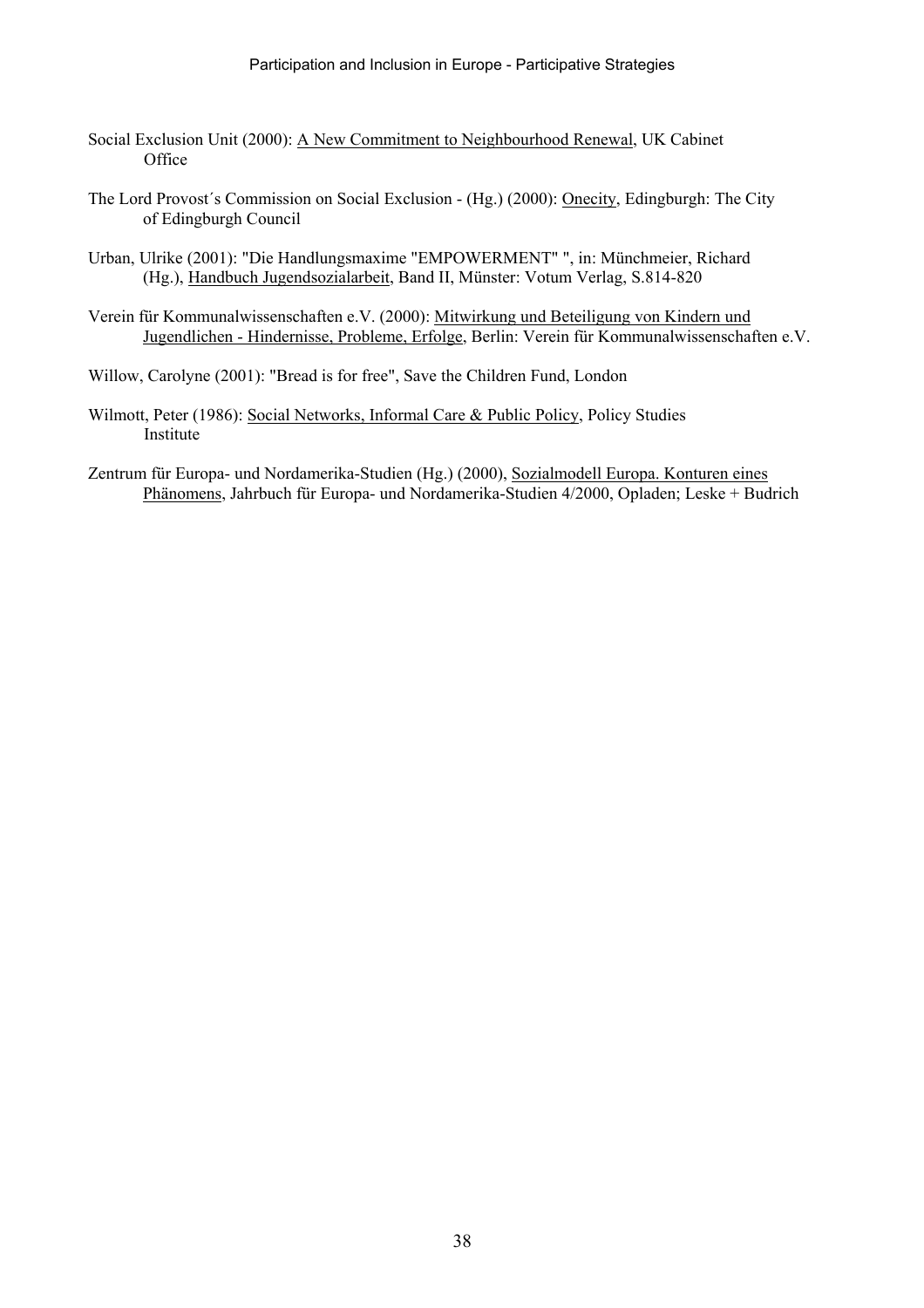# **IV - Documentation of the conference**

The **central conference** took place **in Brussels from February 27 – March 1, 2002.** At the conference, those who were involved in the project on another level than project coordination had the opportunity to get to know each other and have an exchange of opinion. Furthermore, the results of the project could be presented to and discussed with a broader audience of experts. Only projects that take participation of young people seriously and create the respective space for them can be model projects when it comes to the implementation of participation. That is why **young people from three partner countries were actively involved** in planning and carrying out the conference, and, of course, the project itself. We believe that this is why a refreshing and unique dynamics developed that was characterised by listening to each other and the will to learn from each other. This should be emphasised especially with regard to the fact that the dimensions of social exclusion differ in the different countries and that young people are affected to a different extent by social exclusion. This became clear in the discussions.

**The conference was opened** by the managing director of BAG EJSA, Michael Fähndrich, **Lissy Gröner, member of the European Commission,** and the project manager Sandra Kröger. Different topics that

formed the general basis of the conference were introduced. It was mentioned, e.g. that **more and more young people are socially excluded** and that this phenomenon is not merely due to unemployment among young people but is multilayered. At the same time the welfare state is declining in the Western European states and is asking more and more of the individual person. It was stated that participation can complement the welfare state but cannot replace it. A part from the growing extent of exclusion of young people we can note a new development: the group "young people" is being perceived more strongly. This became evident officially for the first time in November 2001 in a **"White Paper Youth"**  (drawn up by the European Commission). Thus, the European Commission expressed its wish to consider young people more strongly in the future, even include them. This is a necessary decision

since Europe cannot renounce to the competences of young people. **"No democracy without participation "** is one of the statements in the White Paper. Whereas participation is concerned we must ask ourselves from which point of view this topic is discussed: from the point of view of young people or the point of view of the adults? A number of questions have to be answered, e.g. what structural framework conditions are necessary for successful models of participation, what competences do young people and adults need do have, what positive results can be achieved in participation projects and many others.

 Following the introduction **Luc Tholoniat from the DG Employment and Social Affairs** gave an overview of the political and institutional background of the project. He pointed out the different steps of develop-ment undertaken so far in the **European Action Programme "Social Inclusion"** as well as the stakeholders involved in it, the national differences and collectively defined indicators to define social exclusion. He identified the priority **"Mobilisation of the relevant stakeholders"** as one main chal-lenge in the implementation of the action pro-gramme. The broader context of the project can be seen at the beginning of this project documentation. For further information see

www.yes-forum.org, a dialogue platform developed by BAG EJSA together with Euro-pean partners on which information about the action programme "Social inclusion" of the European Union can be seen.

Afterwards the four project partners presented **the course of their projects in the respective countries** in the plenary. Information about the different projects is included in the first part of this documen-tation. Then, a market place was held by the project partners, where all participants had the opportunity to get a deeper insight into the different projects by taking a look at comprehensive information material on boards and by talking to the project partners / young people personally. This had been included in the programme by the project group in order to make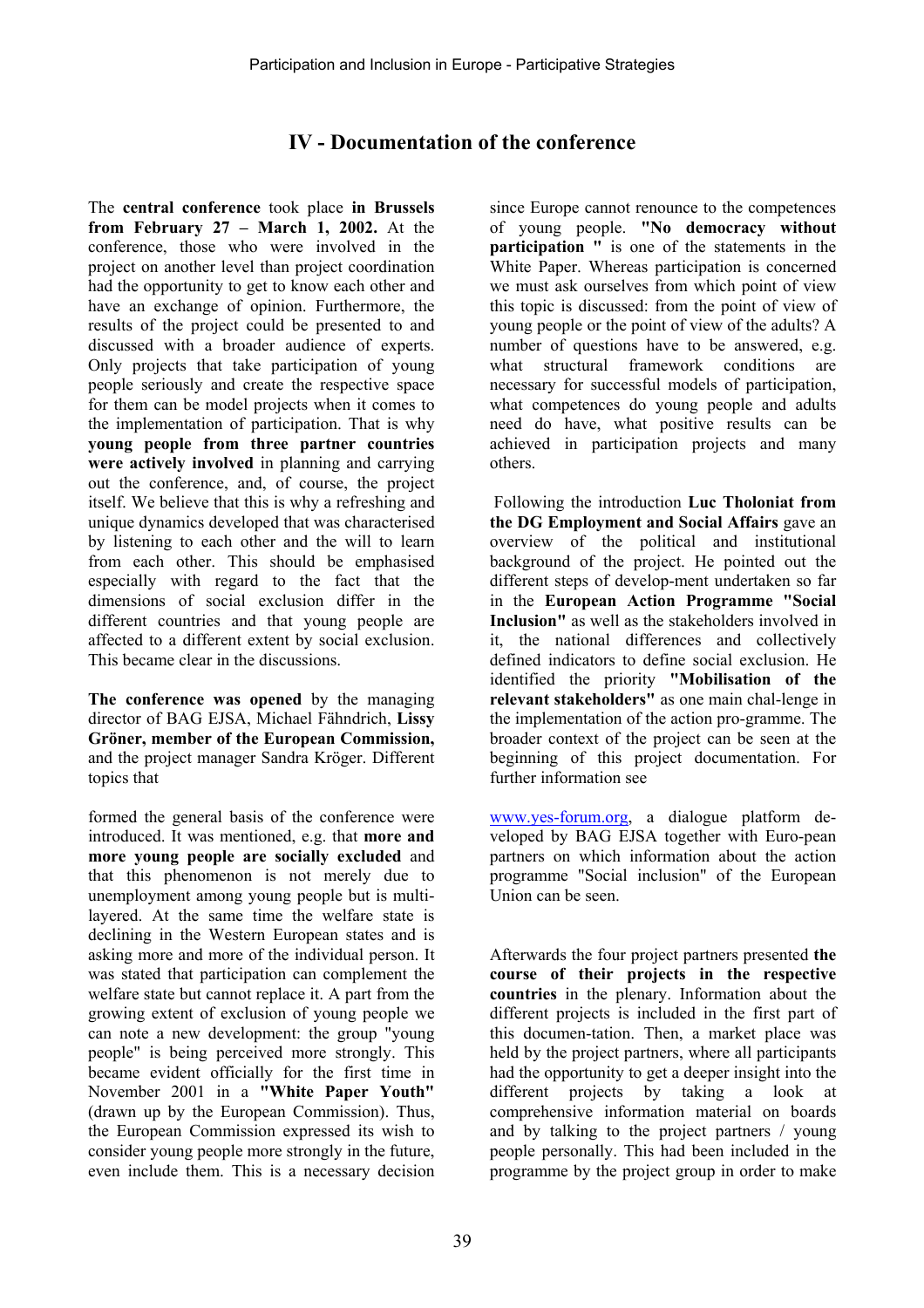#### Participation and Inclusion in Europe - Participative Strategies

a more direct and less frontal communication possible and to give a more colourful insight into the work of the different projects. Through photographs, gra-phics, texts and talks the participants were able to get a better impression of all project partners.

The official programme of the first conference day ended with a **plenary discussion about the question "Is participation a means of combating social exclusion?"** Mirco Trielli (Enaip, Lucca), acting as facilitator, started the discussion by asking young people "What would you change, if you were president of Europe?" The young people had various ideas: reduce the separation of people due to their colour of skin, social background or religion, take into consideration their opinion

in society, listen to young people and take them seriously, improve local processes of communication by including people in pro-jects in their neighbourhood, guarantee free access to education, reduce communication barriers between institutions, politicians and young people by "local courses about communication and listening".

In the following discussion especially young people mentioned different experiences made in the course of the participation pro-cess. For the first time **"I learned something about my neighbourhood"**, another person participated with the hope to make a change for the next generation, and thirdly, there was the common consent that during the project many "things were triggered and a lot has already been achieved", yet "there remains a lot of work to do". A common experience was that politicians want to know what young people think, but do not transform their ideas in politics. Furthermore, **adults do not really listen to young people.** On the other hand, someone said that young people do not always know enough about their rights and opportunities to participation or are often not interested in promoting their own interests. We agreed that we ought to focus more on projects in the every-day environment of young people, as they are not attracted by institutionalised project forms. In that field there is a lack of finances, but not of ideas.

In the morning of the second day (motto: "Overcome social exclusion? Let young people participate!") each project presented a workshop

regarding a topic chosen and pre-pared in advance. The following work-shops prepared by both adults and young people were presented:

#### *The Children's Society: "Capacity Building: Should we build social networks or teach young people how to fit in?"*

When preparing the workshop the young people from England had seen social exclusion as a wall preventing capacity building. The foundations of the wall consisted of the lack of basic resources and services which are needed for inclusion, and the discrimination which underpins this approach. The labelling lack of skills etc were consequences and provided the upper layers of the wall. They developed the idea of a wall of inclusion as a way of describing the constructive process of capacity building. Here the foundations consisted of good services with quality standards, which were built on by aspects such as peer education and multi agency working. Just as the "wall of exclusion" fitted together to exclude, so the wall of inclusion required agencies to work on a range of levels with young people's active involvement to tackle the problems (see p. 8-9).

In the following discussion the young people participating in this workshop repeated how painful and frustrating it is to be excluded again and again from different social groups. After being asked by adults whether the young people were willing to make active

contributions, they answered that it was difficult to be motivated **when being permanently discriminated against.** 

When asked whether participation strategies could be successful in the present system or whether essential changes would be necessary, there were different points of view that could be referred to as **"from within the system"** and **"by changing the system"**. Those who argue on the basis of factors from within the system are in favour of a change in the structures of society by commitment within existing structures, whereas an analysis by changing the system aims at a complete restructuring of social, economic and political systems. To put this analysis in a nutshell it means that the structures have to change if social inclusion is not possible within the present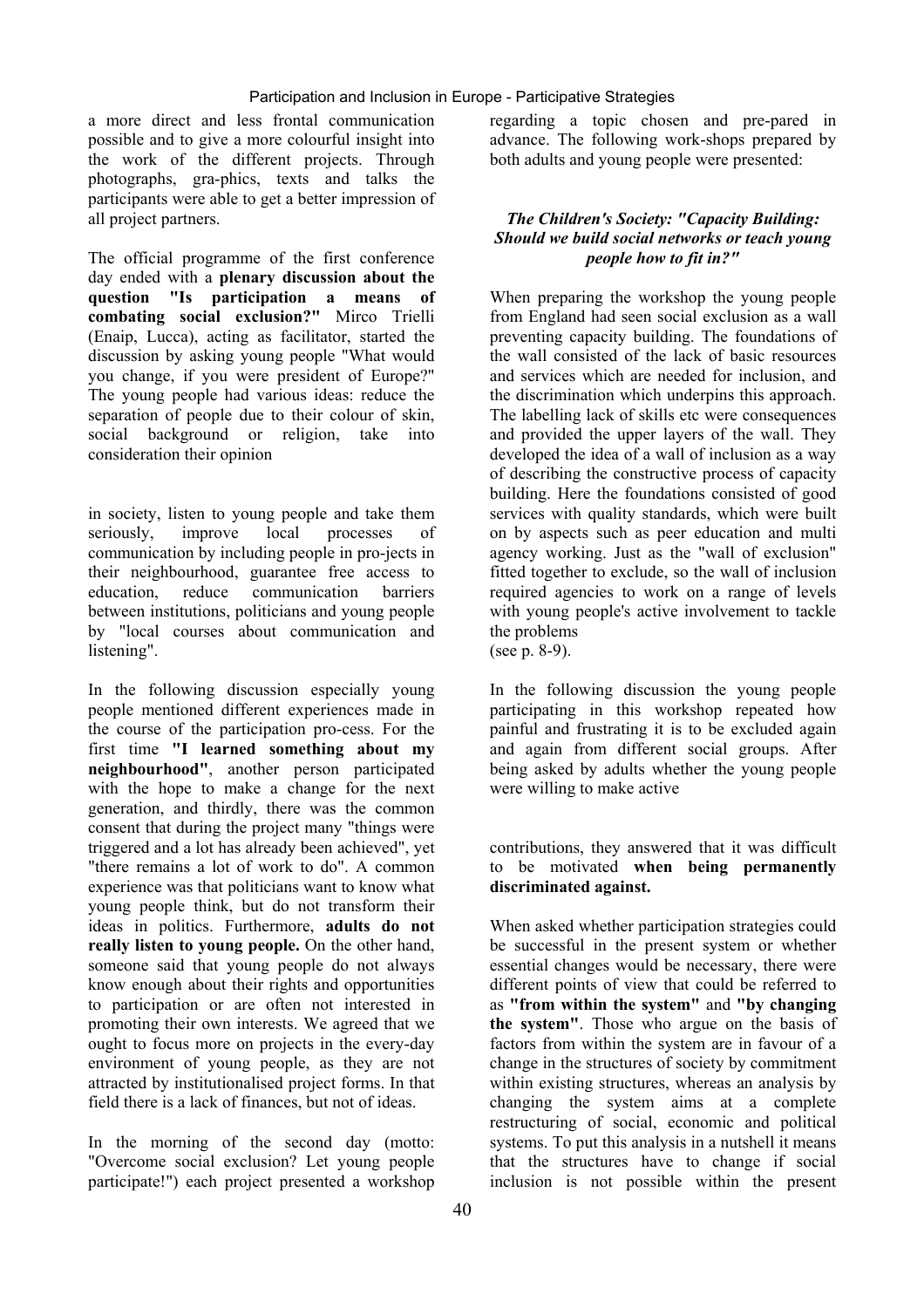#### Participation and Inclusion in Europe - Participative Strategies

structures. As a synthesis we stated that ideally the structures should change by involving young people actively. An important point was that every person remains the same person and does not have to give up the own identity to fit in.

#### *ENAIP:* "*Is participation a means of combating social exclusion?"*

This workshop consisted exclusively of adults. As a warm up exercise participants were asked to "imitate" paintings. One example was "The Scream " by Edward Munch. The participants had to look at exclusion from the outside. One result was that all of us are excluded as observers (of paintings). Nobody is listening. Since everybody knows "The scream " there is a connection. Exclusion is reciprocal and leads to losses. Excluded people are stigmatised. "The Scream " is a cry for help. The excluded person seems blurred, the other people are painted with clear lines. The second task was to change these pictures in such a way that there would be an interaction, a connection between the existing elements. By doing so we realised that we can't improve the pictures by embellishing only single extracts from the paintings.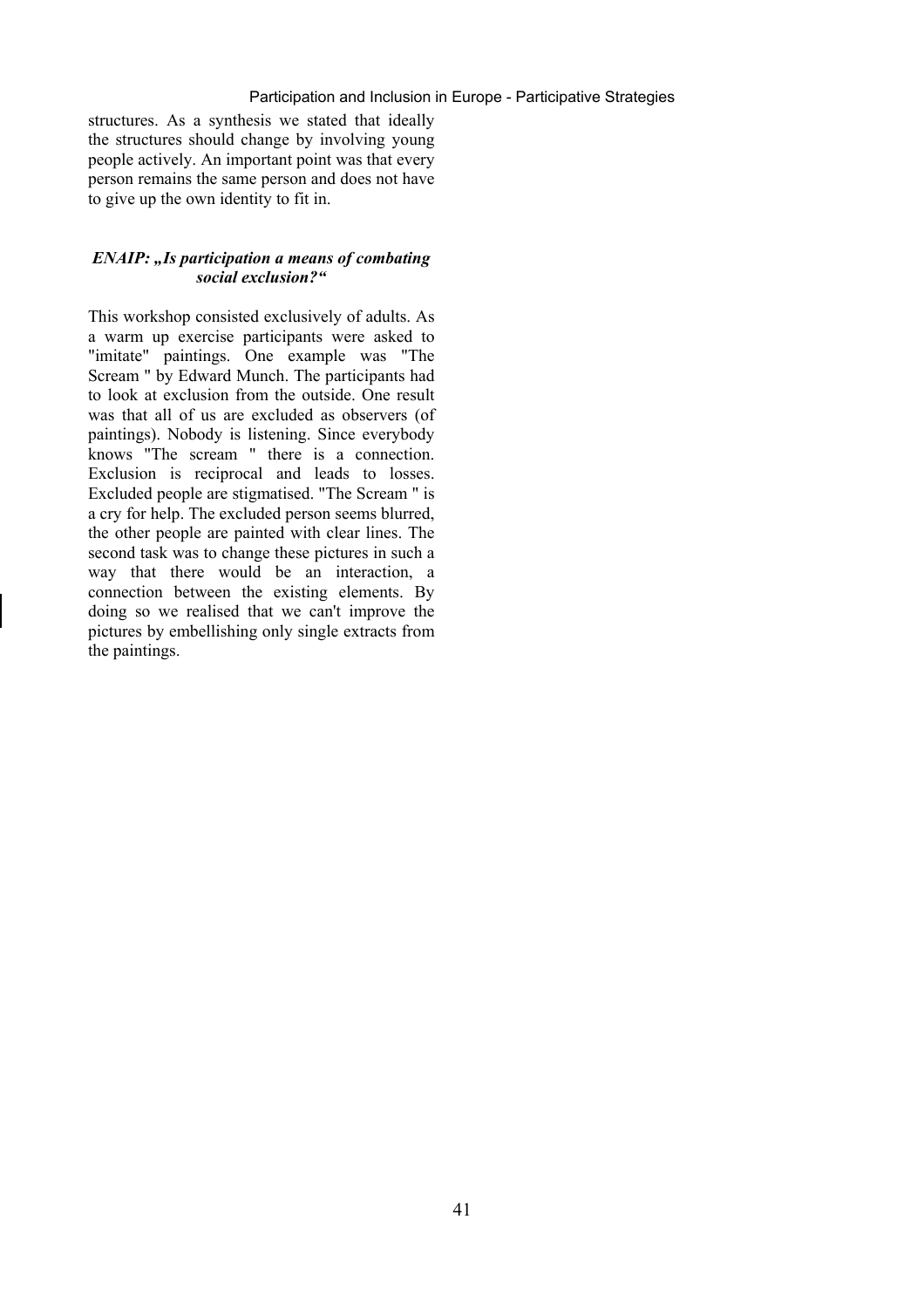#### *Interkulturelles Kontaktbüro, Leipzig: "Social Inclusion of young people in local processes. About the experiment to strengthen social networks of people within their neighbourhood "*

Different project approaches, successful and unsuccessful cases, opportunities of parti-cipation, prevention of social exclusion were discussed in this workshop. The focal

point was the needs and wishes of young people. One approach was sending young people through their neighbourhood in order to name gardens and public places, and thus be able to see how they perceive their environment. During the discussion we realised **how important an exchange of experiences between generations is.** Only by such an exchange can changes be triggered. An exchange of opinion promotes the opportunities of development of all those involved. Another important factor is the right balance between youth representatives (representative) and participation in the development of projects (direct). Participants of this workshop recommended to make us of the variety of possibilities of participation, but **keep the project proposals open for changes** in order to ensure that projects are open to new-comers and new ideas.

#### *Interkulturelles Netzwerk, Lübeck:"In und out – who, how and why – an international comparison"*

In this workshop a play was performed in order to trigger ideas about the topic

"exclusion". In the evaluation phase different results were observed: while the insiders felt a friendly atmosphere, the outsiders were rather disoriented. **"Those outside feel isolated".**  Isolation was then defined as the essential problem, whereas exclusion is concerned. **Tolerance was defined as antidote or counterpart of social exclusion**. Exclusion is connected to our fixed definition of values, which prevents inclusion. Openness and tolerance are preconditions to combat social exclusion.

Active listening and mediation between different positions as well as the ability to learn to accept criticism can contribute to combat social

exclusion since barriers are removed. A final perception was that the insiders have power but did not necessarily perceive this as an advantage.

The results of the workshops were then presented in the plenary.

In the afternoon we listened to brief presentations by external speakers about the main topic "Frame conditions for successful models of participation" (described in detail below), which were then discussed in detail in the workshops.

#### *Michael Crilly, Newcastle Civic Centre: "Social exclusion as a learning process – methods of youth research in Sweden, the Netherlands and Great Britain "*

The participants from Newcastle presented a strategy for **restructuring the neighbour-hood**  being worked at since the beginning of 2001 in Newcastle and other European cities. Active involvement of young people in research about social exclusion, analysis of the neighbourhood and development of solution strategies is an essential part of this strategy. The young people involved in the project were attracted by an unusual add which was aiming explicitly at young people who experienced social exclusion in various ways. The topics to be dealt with were **chosen by the young people themselves.** The main results of the project were presented as follows and discussed afterwards:

- **The networks** of young people (peer groups on one hand, political contacts, lobbying, research on the other hand) are of utmost importance. These networks have to be linked.
- The **attitude** as a basis for interaction between young people and institutions is essential. We need a change in attitudes with regard to the culture of excluded young people.
- Media and art are seen as ideal means of transmitting these topics.
- **Participation requires confidence** and time to create such confidence. Participa-tion also requires incentives and conti-nuity. Starting to work at grass-root level is networking and capacity building at the same time.
- The individual social systems must become more flexible in order to be able to adapt to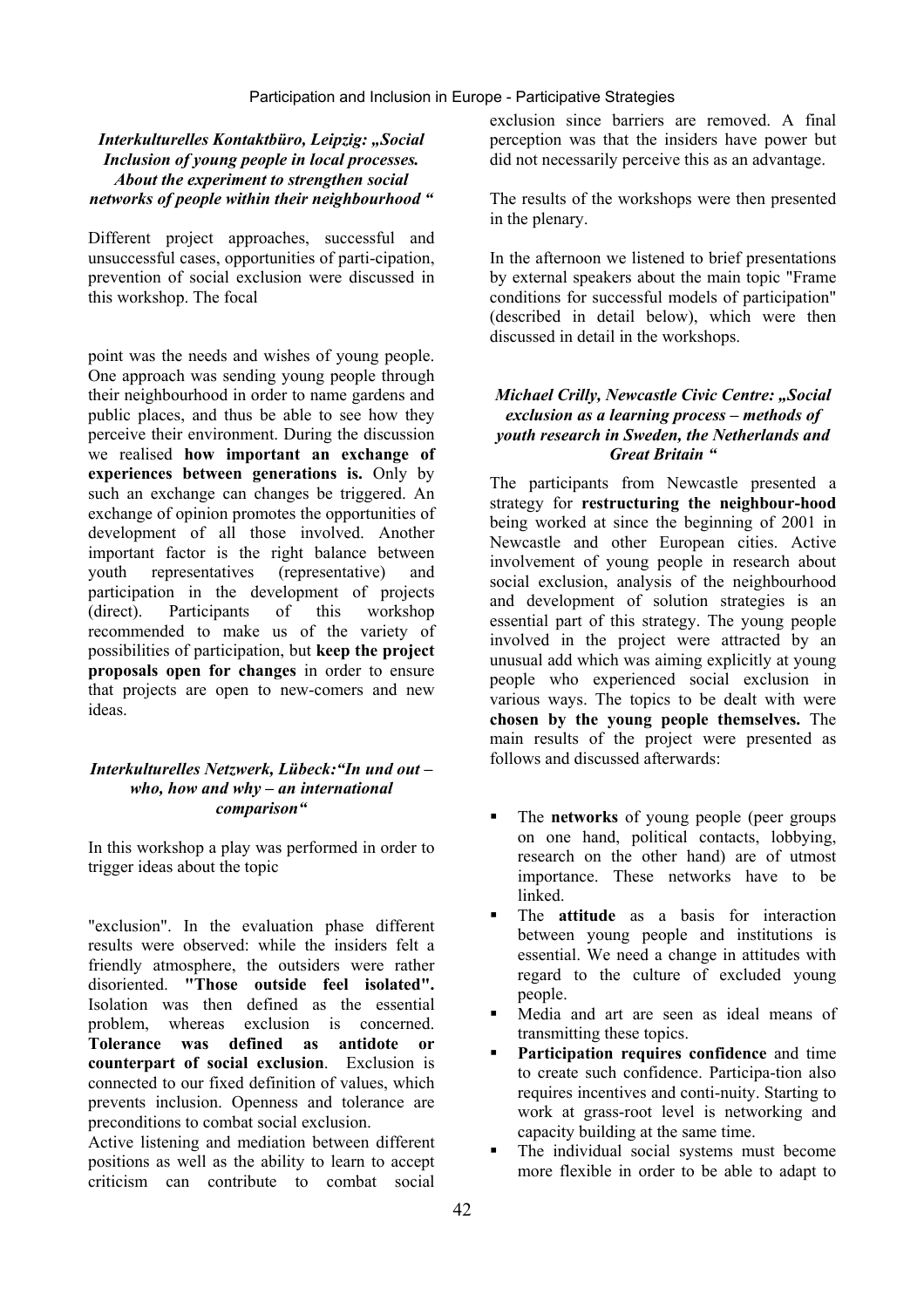individual situations in a better way. How can organisations change their structures in order to become more flexible?

#### *Barry Percy-Smith: Participation and Story-Telling. "What democratic framework conditions do we need? What must be changed in the system?"*

First of all, the question was raised how planning and research projects are being carried out and how decisions are generally made. The essential question was, **who was defining social standards.** A first hypothesis revealed that young people are not included adequately (or not at all) in such basic consi-derations. Different conditions of successful participation based on examples in which socially excluded young people were able to overcome social exclusion by active participation were presented and discussed:

- **The importance of peer-groups** should not be under-estimated
- We need an open flexible society and a **democratic climate**
- **Dialogue** between adults and young people as equal partners is of utmost importance
- We have to create the **necessary structures** to make participation of children and young people possible in the early stages of their every-day life. Adults

should take over the role of a facilitator and accompany decisions.

- The cohesion of families needs to be supported.
- Furthermore, we need a **change in mentality**  in order to perceive young
- people's participation as something positive, not as a problem.
- We must develop a broader understan-ding of social exclusion, of how it deve-lops and what regional and national poli-cies are needed to combat this pheno-menon.

#### *Gabriele Tomei, Pisa: "Sustainable results in youth projects "*

Gabriele Tomei talked about experiences with a participation model in an Italian small town **where local support structures did not exist before**. This is an important point, since different basic situations require different concepts. A

survey had been analysed in three steps: first of all a basic evaluation was made. It became clear that young people are the key figures and that problems in the city are mostly limited to one or two neigh-bourhoods which leads to a **labelling** of those who live in these areas. In the second step interviews were carried out and in a third step adults, especially the parents, were involved. The most important result was that the participation process had been important to the young people, but quickly looses meaning if no follow-up projects take place. **The individual participants matured** during the process.

#### *Beate Vinke, Walberberg: "Participation – put your own interests on the table. Which requirements do pedagogues and young people have to meet"*

This working group started out with the following hypothesis: **Formal inclusion is not enough to create participation.** Participation is an attitude characterised by dialogue, cooperation and empathy. Young people feel immediately whether adults take them seriously within the meaning of this concept, or whether they are being used as an alibi by "politically correct" adults. Participation is not always easy. Adults have to give up their attitude of being experts and have to shift power, young people must take their life into their own hands in self-responsibility. **Participation is profitable for individuals in their personal lives and for society, as well**. In the workshop we discussed what young people and adults expect from each other in a collective participation process. First, this question was discussed in separate groups (adults and young people separately), then the results were presented to the other groups by forming physical images. An important result was that the **expectations hardly differed from each other.** At the centre were openness, curiosity and interest, respect for the differences and the wish to be taken seriously. It is important to note that young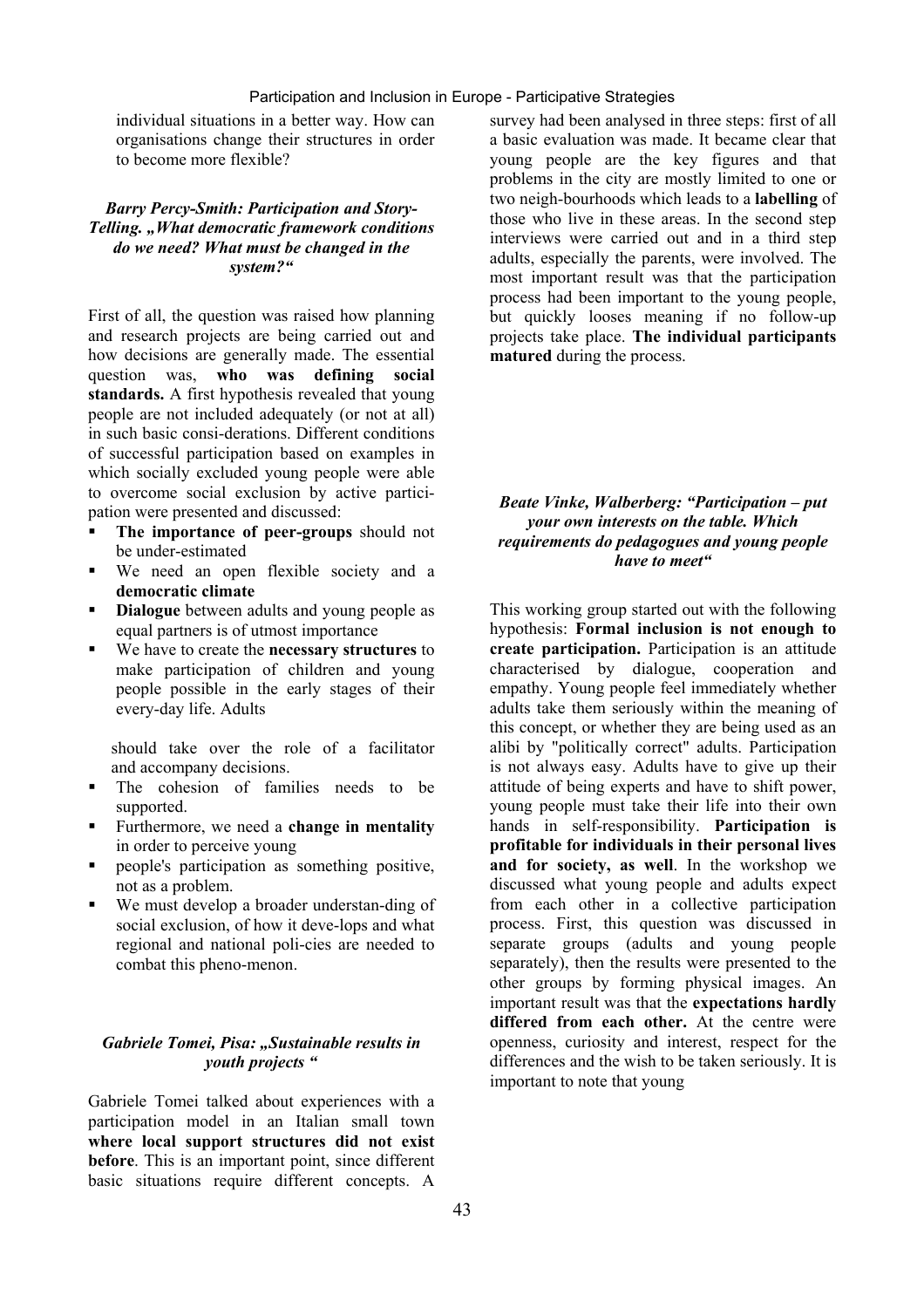#### Participation and Inclusion in Europe - Participative Strategies

people and adults do not have equal positions, since adults have more power with which they should deal carefully and in a transparent way.

In the plenary in which the working groups presented their results Susanne Samelin of the Interkulturelles Netzwerk summarised the criteria for successful participation as follows:

- A certain **attitude** of young people and adults of openness and tolerance must be given or developed.
- **Communication and dialogue** between young people and adults must be claimed and promoted at the same time.
- **Structures are important:** networks of young people as well as those between politicians, young people and social workers. Help and support as well as adequate financial means are needed. Participation of young

people should be recognised as a part of politics.

• **Individual aspects** (particular situation at the respective place) must be taken into consideration: individual situations must be considered, individual participation concepts should be developed. Individual competences should be promoted and included. At the same time young people have to be motivated.

On Friday morning the results of the projects were summarised. Therefore, several essen-tial points that had emerged so far during the conference were presented in the plenary:



Following this, Sandra Kröger (BAG EJSA) outlined the main results of the **work of the coordination group** during the past year. At this point we could see that these results were **very similar to the results of the conference.** The conference had added a few other important elements, like peer-education and attitude. For further information about the results found by the coordination group see www.yes-forum.org.

In the following discussion, based on the results of the co-ordination group, we emphasised the importance of the involvement of children **as early as possible**, since participation as a solution/method would not be effective after a certain point of time. Furthermore, we agreed, that we should not only focus on participation methods but on the objective of participation. **Why**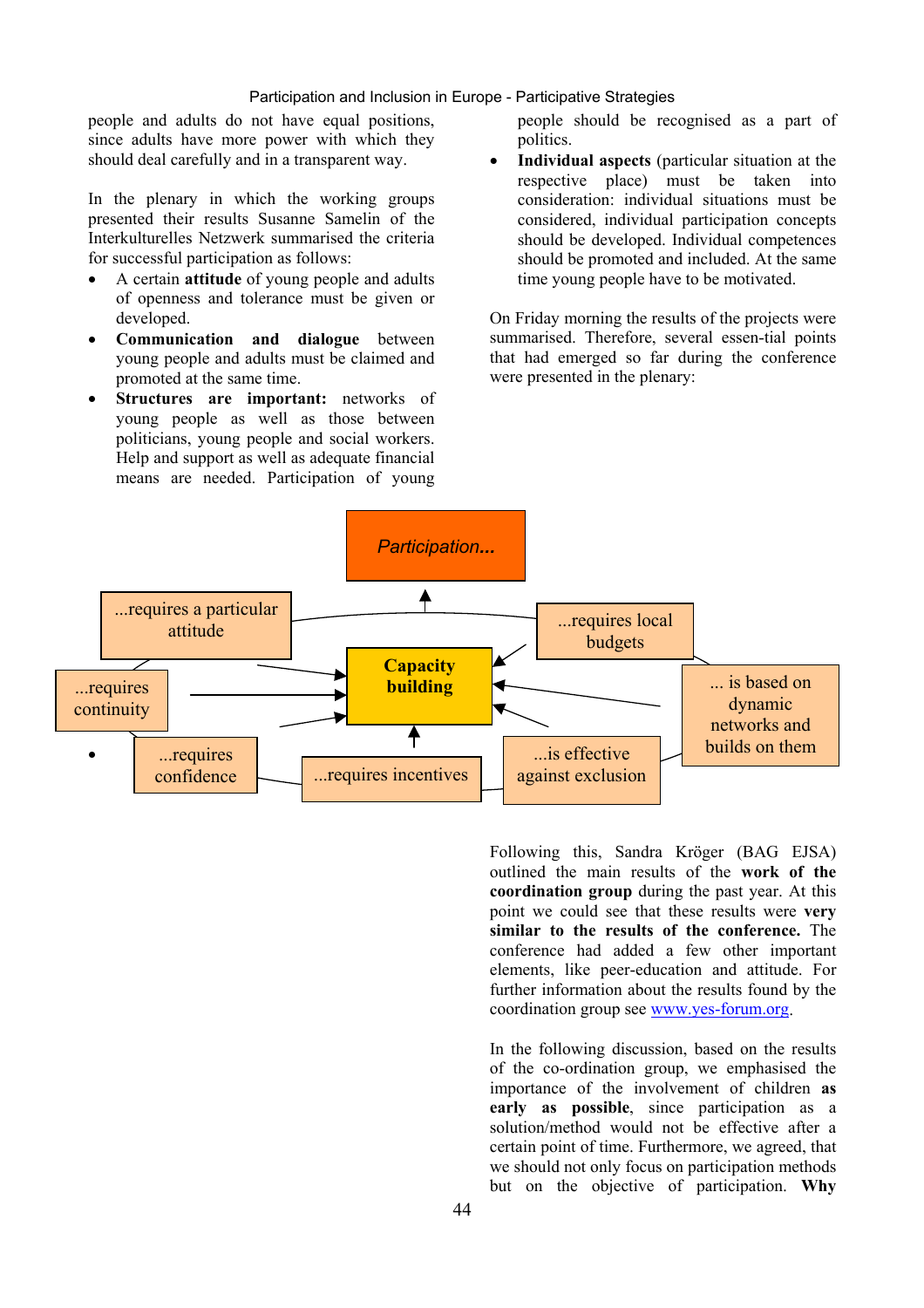**participation?** We are dealing generally with the question of **social cohesion and educa-ting people about democracy**. Adults also have to explain the meaning of concepts. By participating, one belongs to a community, becomes a citizen in exercising one's own rights. But we cannot expect from young people that they show commitment if adults do not set a good example, which is often not the case.

One young person said, that he enjoyed the conference very much, that it had been good to meet people who think alike and that now, so he hoped, something would change.

Rosie Edwards (The Children's Society) acted as facilitator in the final round about the topic: **"Inclusion strategies between public intervention and self-organisation".** Representatives of several national and European youth organisations had been invited for this discussion. They briefly presented them-selves at the beginning.

With regard to the different national socioeconomic traditions **Ulrike Wisser**, BBJ, Brussels, pointed out that too many govern-mental structures prevent self-organisation and the other way around. When it comes to inclusion strategies we have to check what the financial means provided by public bodies are meant for. In her opinion, a good opportunity to pursue the topic of participation is the White Paper Youth. Now it lies in the hands of the regions and communities to make use of the opportunities in order to shape a socially including European Union. It is not clear yet, what will lie within the responsibility of the European Union.

**Fintan Farrel**, European Anti Poverty Network (EAPN), Brussels, stated that 62 million people in the European Union were living in poverty, even though it is one of the richest regions in the world. That is why social inclusion has become one of the priorities for the European Union. According to Mr Farrel, participation strategies will lead to a change in society. Participation of all citizens is also a way to **strengthen the lacking confidence**  in local and national representatives. We are dealing mainly with power-related questions. since talking about participation means talking about power.

He also mentioned the European Convention, where Giscard d'Estaing made a statement about the participation of young people. With regard to the topic "Social Inclusion" he recommended to

influence the next National Action Plan (2003) in order to improve the living conditions of young people. Furthermore, Mr Farrel stated that young people would like to shape the future, but did not have the self-confidence since adults put little trust in them and do not challenge them.

**Katy Orr** of the European Youth Forum, Brussels, a representative body of 91 members, confirmed that the convention mentioned before offered young people the opportunity to participate. The European Youth Forum would play a facilitating role in this process. She also stressed the impor-tance of peer-education. She is convinced that **participation has to be connected to concepts** and has to start as early as possible. She also pointed out that practical ways of participation would differ greatly in the single nations. Finland and Norway, e.g., have a participation rate that is much higher than that of the other countries. Young people have the lowest income in society and are thus depending on financial and other support by the governments. In addition, they do not know how to deal with money. Further-more, and with regard to participation strate-gies, she described a Portuguese project in which disadvantaged young people were assigned a mentor for support and advice. This had a great influence on the positive development of the local community.

**Gerhard Lehwald**, managing director of the Leipziger Kinderbüro e.V., emphasised that the individual development in life has to be taken into consideration, focusing on pro-cesses and the development of situations of social exclusion. He underlined this, giving several examples of young people, who tried again and again to find a job, yet were turned down and not taken seriously. Because of this they had developed the feeling that **they were not able to control their own life**  but also a feeling of guilt that they themselves were not competent enough, did not find the right words, that they would not be able to make it in the future. In his opinion, in the early stages of childhood something can be achieved or changed, we can give feed-back and create structures.

In the final discussion it was emphasised the necessity to **take over responsibilities for (additional) education of young people** and "monitor" social policies by doing so. An essential problem was the fact, that politicians do not include young people suffi-ciently. Another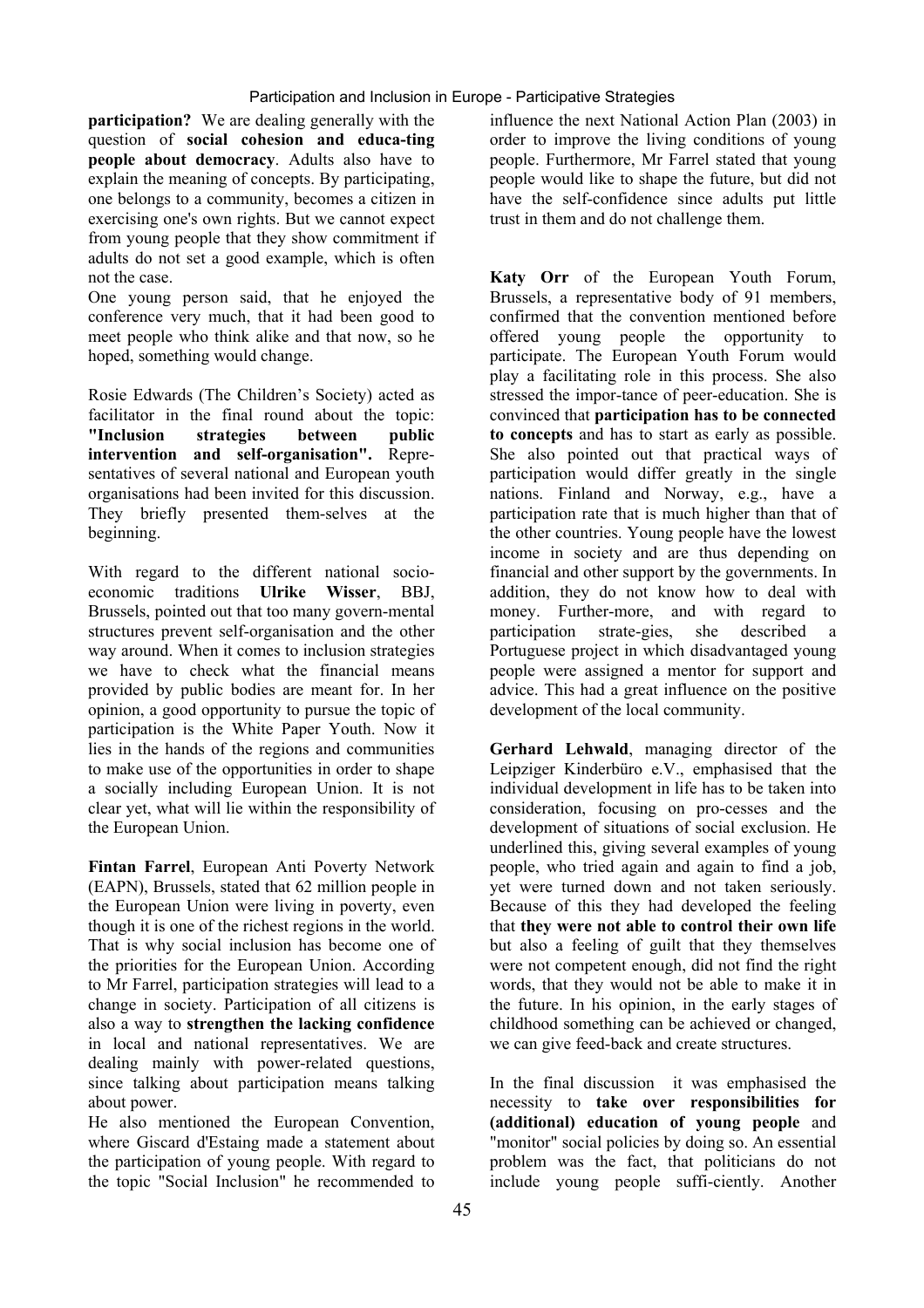#### Participation and Inclusion in Europe - Participative Strategies

obstacle was the restricted financial means and the ways of how financial support was distributed. One opinion was, that the public bodies cannot be the only answer to all problems, like everybody is hoping, especially not in an enlarged Euro-pean Union, since in the potential member states the problems (of young people) are even greater. Within this context another participant pointed out that in Poland and the Baltic countries youth social work is of high quality and that we could learn a lot from these countries. Everyone agreed that at the present moment best practice and peereducation are shared insufficiently and that we have to learn more from each other.

Furthermore, the question was raised of how the young people present at the conference had been chosen. The choice of the young people should depend on the respective project/topic.

In the course of the discussion several suggestions about the implementation of participation strategies were made. They could be classified according to the responsible people they are directed at but can only be success-ful if all parties involved implement them:

- Give the young people a say whereas youth budgets are concerned. Carry out projects in which young people administer the finances themselves.
- Take into consideration the interests of young people from the future member states
- Point out the reasons for exclusion
- Create an overview of experiences made so far
- Trigger learning processes on a political level
- Draw up programmes and project propo-sals and present them to the European Commission
- Activate city partnerships
- Influence national policies, make political recommendations
- Make use of the Y.E.S. FORUM
- Include young people more strongly in the preparatory work of future conferences
- Make local finances more flexible
- Make use of the White Paper "Youth"

At the end of the discussion Sandra Kröger thanked the young people, the interpreters, project partners and colleagues of BAG EJSA for their co-operation and support. The other members of the co-ordination group now had the opportunity to make a final statement to the plenary, after which the conference was officially closed.

Apart from the official programme, all participants had the opportunity to write down ideas and thoughts about different topics, such as "social exclusion", "inclusion", "participation", and "strategy recommendations" on papers taped to the walls of the entry hall. These are documented in the final part of this documen-tation.

#### **Sandra Kröger,**

#### **BAG EJSA**